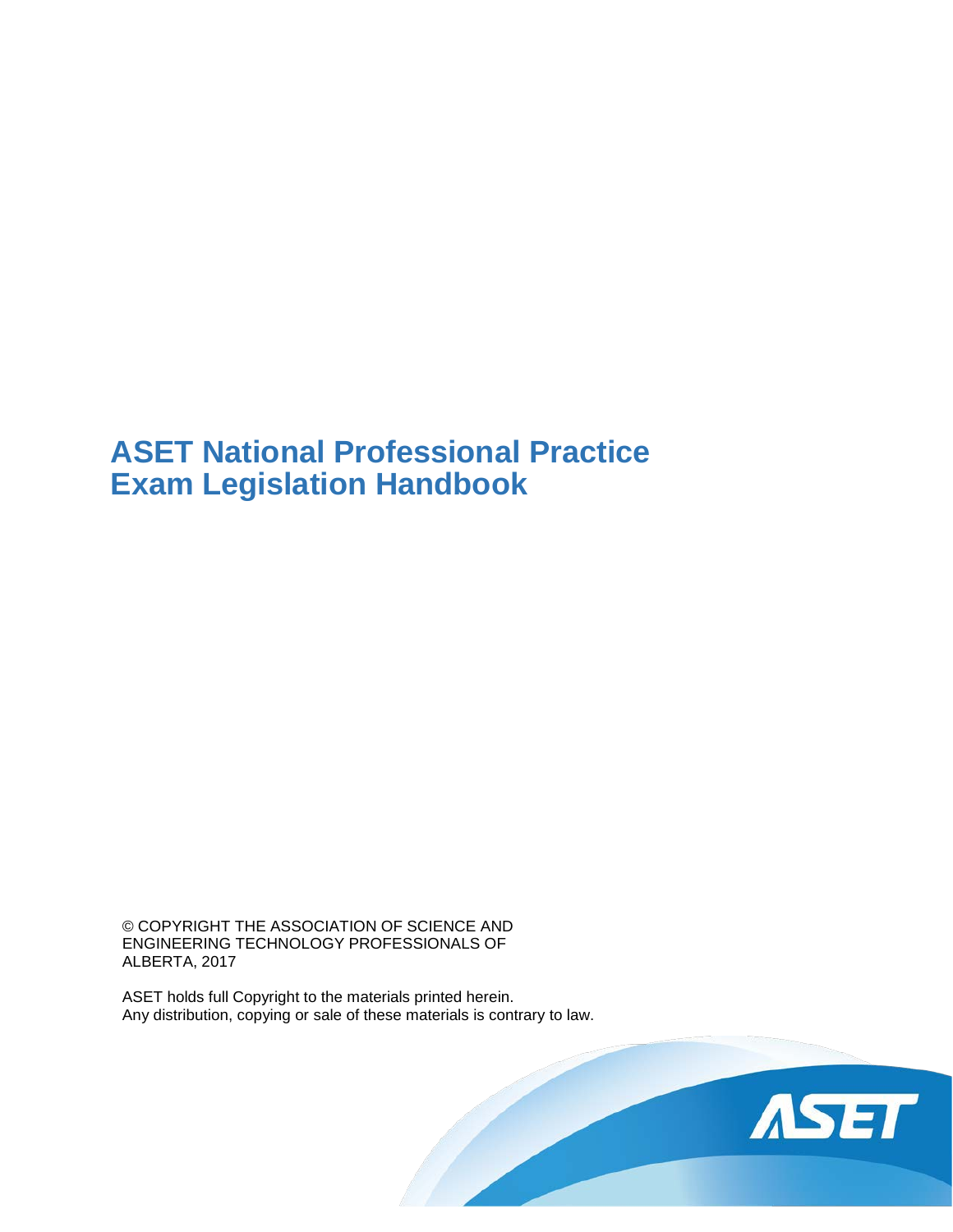## **Table of Contents**

| The Association of Professional Engineers and Geoscientists of Alberta  6 |  |
|---------------------------------------------------------------------------|--|
|                                                                           |  |
|                                                                           |  |
|                                                                           |  |
|                                                                           |  |
|                                                                           |  |
|                                                                           |  |
|                                                                           |  |
|                                                                           |  |
|                                                                           |  |
|                                                                           |  |
|                                                                           |  |
|                                                                           |  |
|                                                                           |  |
|                                                                           |  |
|                                                                           |  |
|                                                                           |  |
|                                                                           |  |
|                                                                           |  |
|                                                                           |  |
|                                                                           |  |
|                                                                           |  |
|                                                                           |  |
|                                                                           |  |
|                                                                           |  |
|                                                                           |  |
|                                                                           |  |
|                                                                           |  |
|                                                                           |  |
|                                                                           |  |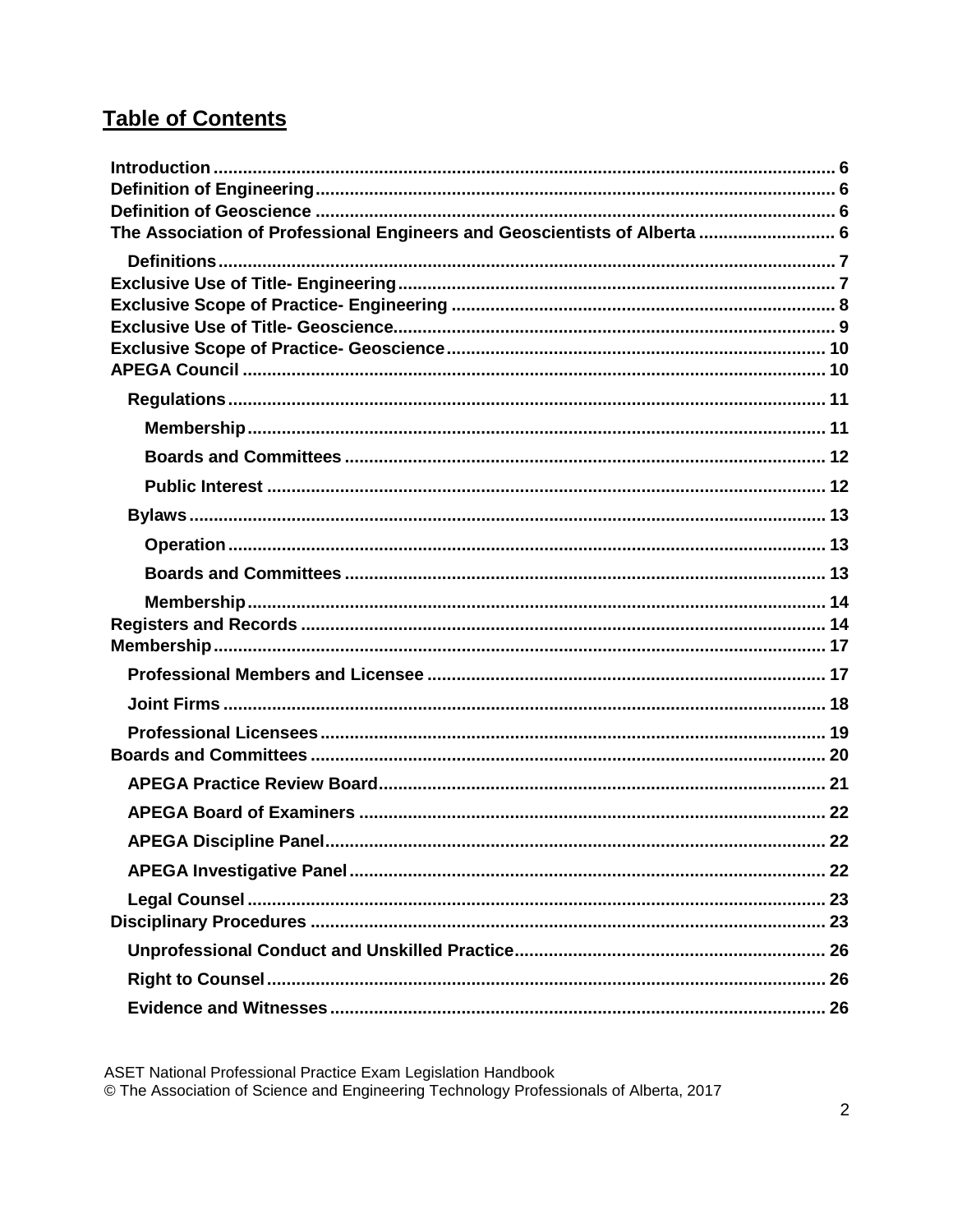| The Association of Science and Engineering Technology Professionals of Alberta 34 |  |
|-----------------------------------------------------------------------------------|--|
|                                                                                   |  |
|                                                                                   |  |
|                                                                                   |  |
|                                                                                   |  |
|                                                                                   |  |
|                                                                                   |  |
|                                                                                   |  |
|                                                                                   |  |
|                                                                                   |  |
|                                                                                   |  |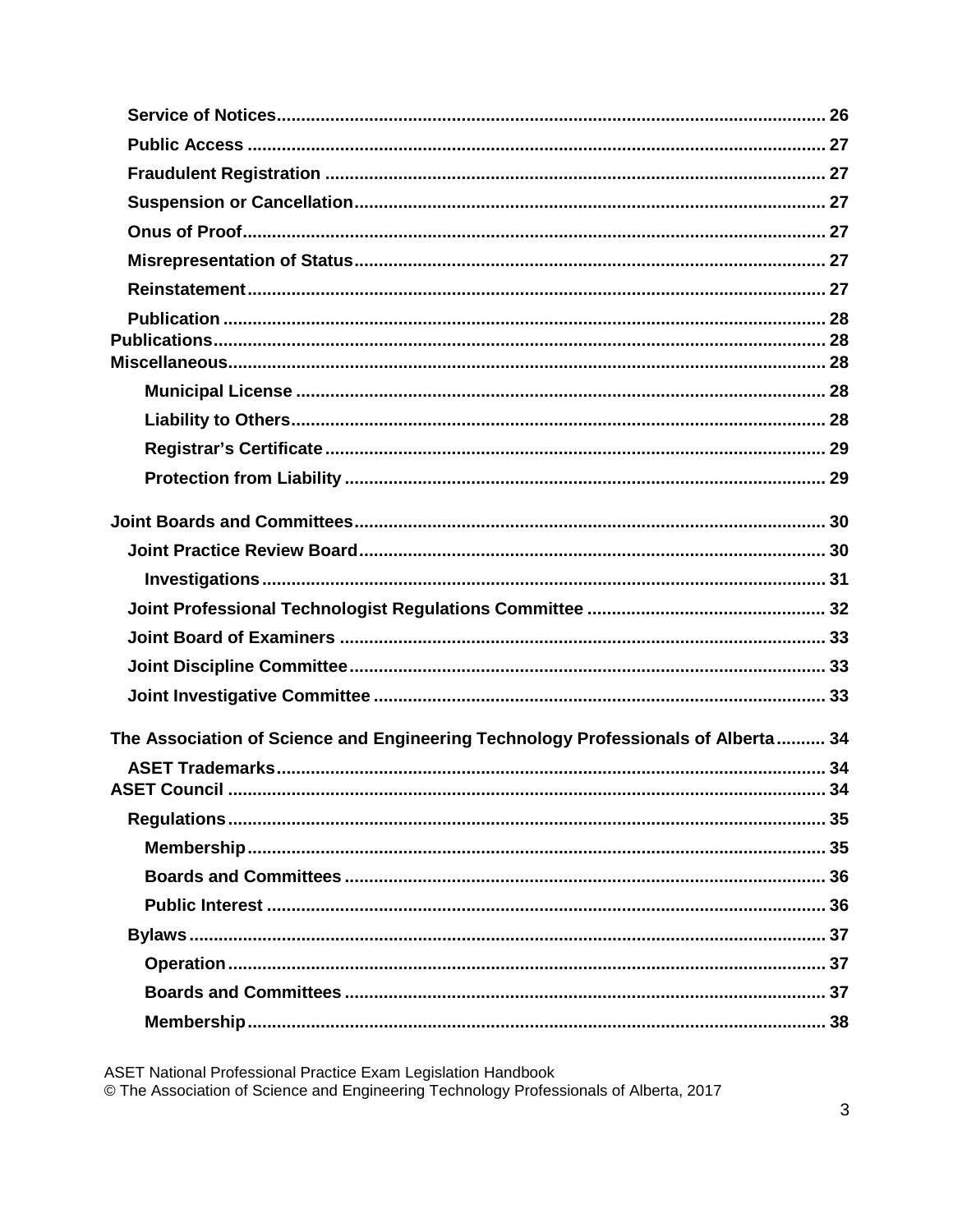| Regulated Members, Professional Technologists and Permit Holders 41 |  |
|---------------------------------------------------------------------|--|
|                                                                     |  |
|                                                                     |  |
|                                                                     |  |
|                                                                     |  |
|                                                                     |  |
|                                                                     |  |
|                                                                     |  |
|                                                                     |  |
|                                                                     |  |
|                                                                     |  |
|                                                                     |  |
|                                                                     |  |
|                                                                     |  |
|                                                                     |  |
|                                                                     |  |
|                                                                     |  |
|                                                                     |  |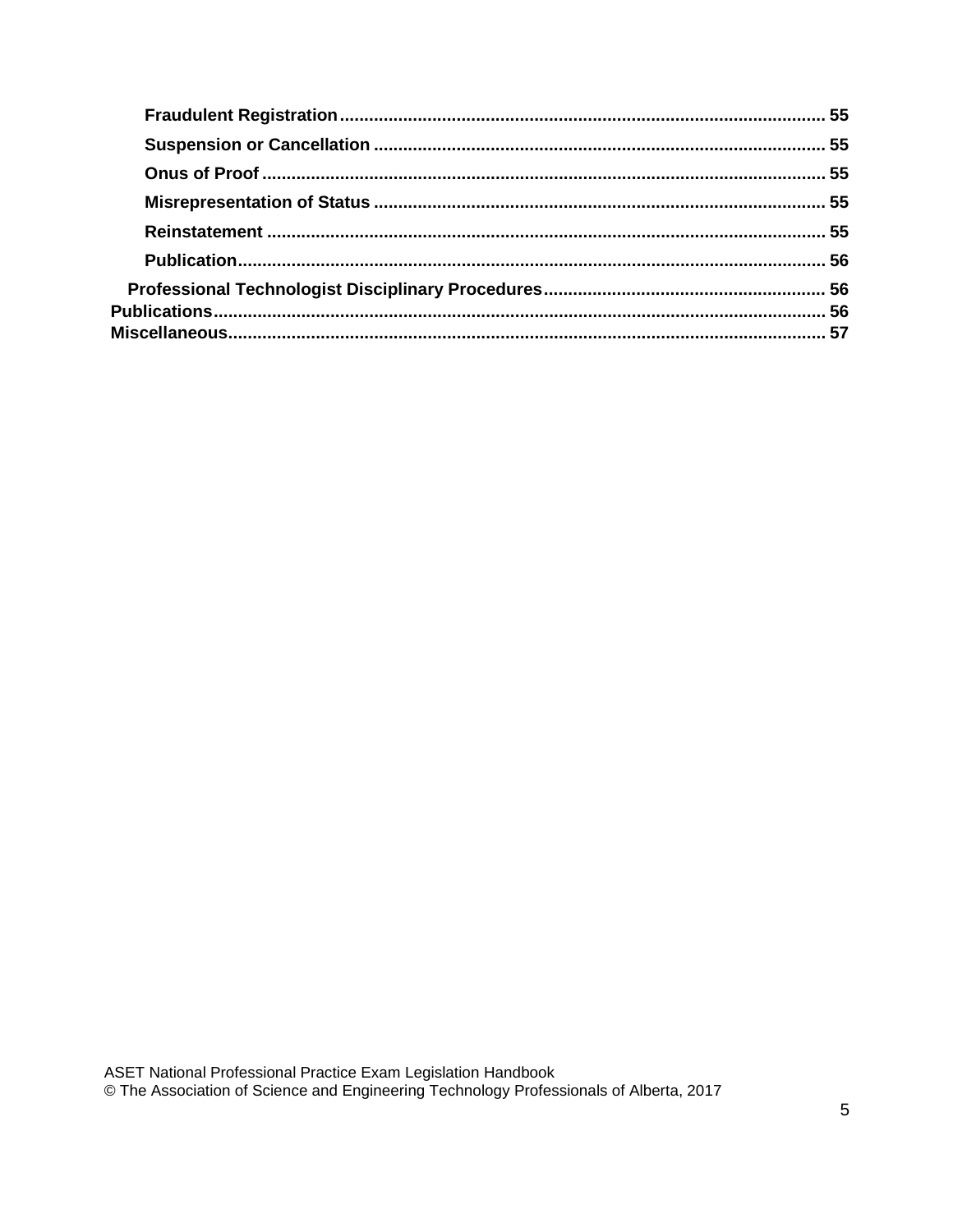## <span id="page-5-0"></span>**Introduction**

The ASET National Professional Practice Exam Legislation Handbook has been prepared by the Association of Science and Engineering Technology Professionals of Alberta (ASET) for applicants seeking registration as a Professional Technologist (Engineering/Geoscience). The handbook is designed to provide candidates with essential information regarding the relevant legislation in preparation for the National Professional Practice Exam. This handbook is based on the *Engineering and Geoscience Professions Act,* the *ASET Regulation AR 282/2009,* and the *Professional Technologist Regulation AR 283/2009*.

## <span id="page-5-1"></span>**Definition of Engineering**

The *Engineering and Geoscience Professions Act* defines the practice of engineering as:

- i. Reporting on, advising on, evaluating, designing, preparing plans and specifications for or directing the construction, technical inspection, maintenance or operation of any work, structure or process
	- a. That is aimed at the discovery, development or utilization of matter, materials, or energy or in any other way designed for the use and convenience of humans, and
	- b. That requires in that reporting, advising, evaluating, designing, preparation or direction the professional application of the principals of mathematics, chemistry, or any related applied subject, or
- ii. Teaching engineering at university

## <span id="page-5-2"></span>**Definition of Geoscience**

The *Engineering and Geoscience Professions Act* defines the practice of geoscience as:

- i. Reporting on, advising on, evaluating, interpreting, processing, geoscientific surveying, exploring, classifying reserves or examining related to any activity
	- a. That relates to the earth sciences or the environment,
	- b. That is aimed at the discovery or development of oil, natural gas, coal, metallic or non-metallic minerals, precious stones, other natural resources or water or that is aimed at the investigation of the surface or subsurface of the earth, and
	- c. That requires, in that reporting, advising, evaluating, interpreting, processing, geoscientific surveying, exploring, classifying reserves or examining, the professional application of the principals of mathematics, chemistry, physics, or biology through the application of the principals of geoscience, or
	- ii. Teaching geoscience at a university

## <span id="page-5-3"></span>**The Association of Professional Engineers and Geoscientists of Alberta**

<span id="page-5-4"></span>The Association of Professional Engineers and Geoscientists of Alberta is a corporation under the *Engineering and Geoscience Professions Act*. The abbreviated form of the name is APEGA or A.P.E.G.A. No person other than the Association of Professional Engineers and Geoscientists of Alberta can use the abbreviated form of the name or any other abbreviation in a way that states directly or implies that the person is a member of or connected in any way with APEGA. APEGA has the capacity, rights, powers and privileges of a natural person under the Act.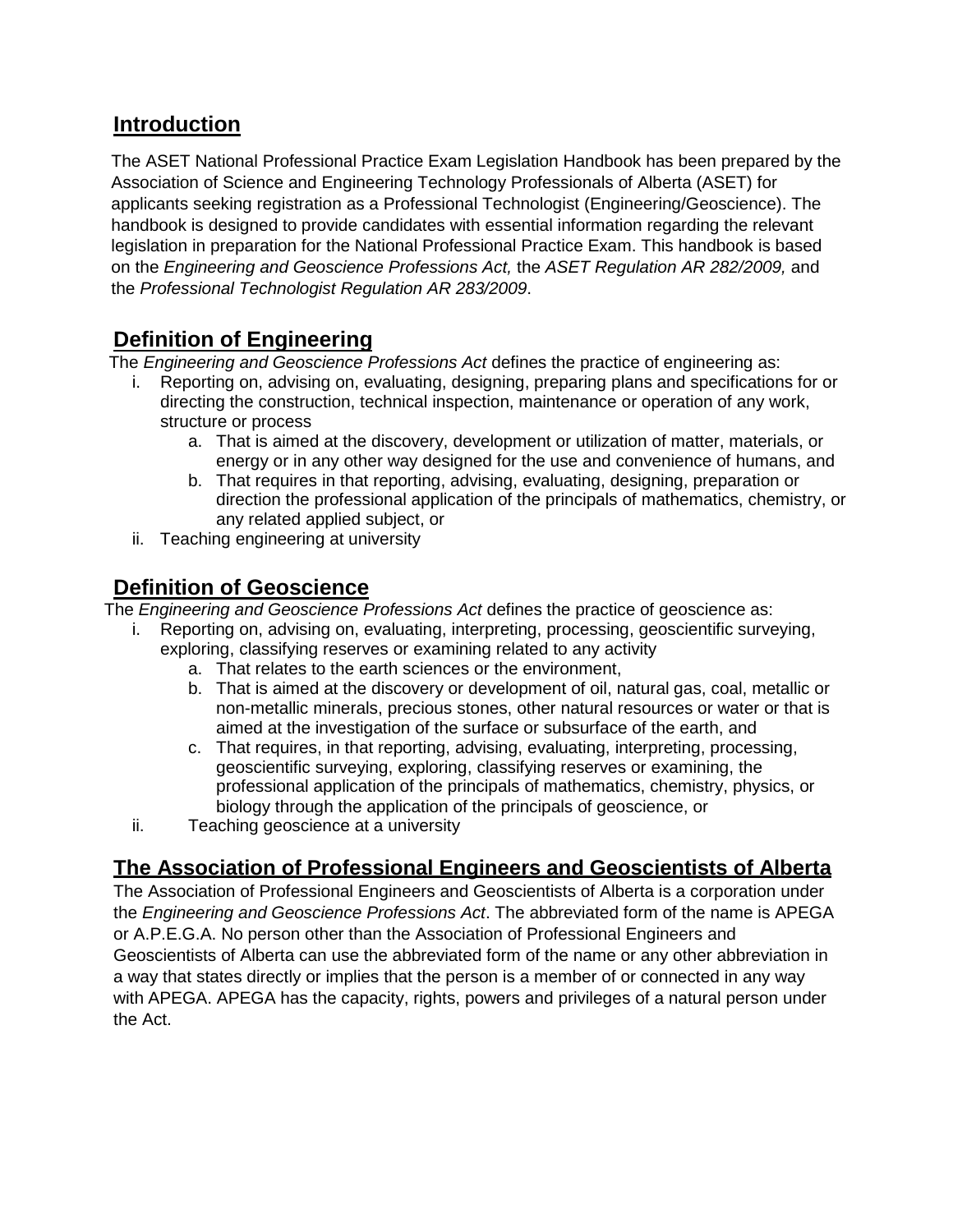#### **Definitions**

In this document and in relation to APEGA membership, the following definitions are used.

The **profession** means the profession of engineering or the profession of geoscience, as the case may be.

A **professional member** is a professional engineer or a professional geoscientist.

A **professional engineer** is an individual who holds a certificate of registration to engage in the practice of engineering under this Act. It does not include a professional licensee (engineering) or a professional technologist (engineering).

A **professional geoscientist** is an individual who holds a certificate of registration to engage in the practice of geoscience under this Act. It does not include a professional licensee (geoscience) or a professional technologist (geoscience).

A **licensee** is an individual who holds a license under this Act, but does not include a professional licensee.

A **professional licensee** means a professional licensee (engineering) or a professional licensee (geoscience).

A **professional licensee (engineering)** is an individual who holds a certificate of registration and an annual license to engage in the practice of engineering within the scope of practice specified by the APEGA Board of Examiners.

A **professional licensee (geoscience)** is an individual who holds a certificate of registration and an annual license to engage in the practice of geoscience within the scope of practice specified by the APEGA Board of Examiners.

A **member of the Association** is a person who is registered with APEGA as a professional member or a member of a class or category of membership established under this Act.

## <span id="page-6-0"></span>**Exclusive Use of Title- Engineering**

No individual, corporation, partnership or other entity other than a professional engineer, licensee or permit holder entitled to engage in the practice of engineering may use the title *professional engineer*, the abbreviation *P. Eng.* or any other abbreviation of that title.

No one other than a professional engineer can use the word 'engineer' in combination with any other name, title, description, letter, symbol, or abbreviation that represents expressly or by implication that the individual, corporation, or other entity is a professional engineer, licensee, or permit holder.

No individual may represent or hold out expressly or by implication that they are entitled to engage in the practice of engineering or that they are a professional engineer, licensee, or permit holder if they are not one of the aforementioned members.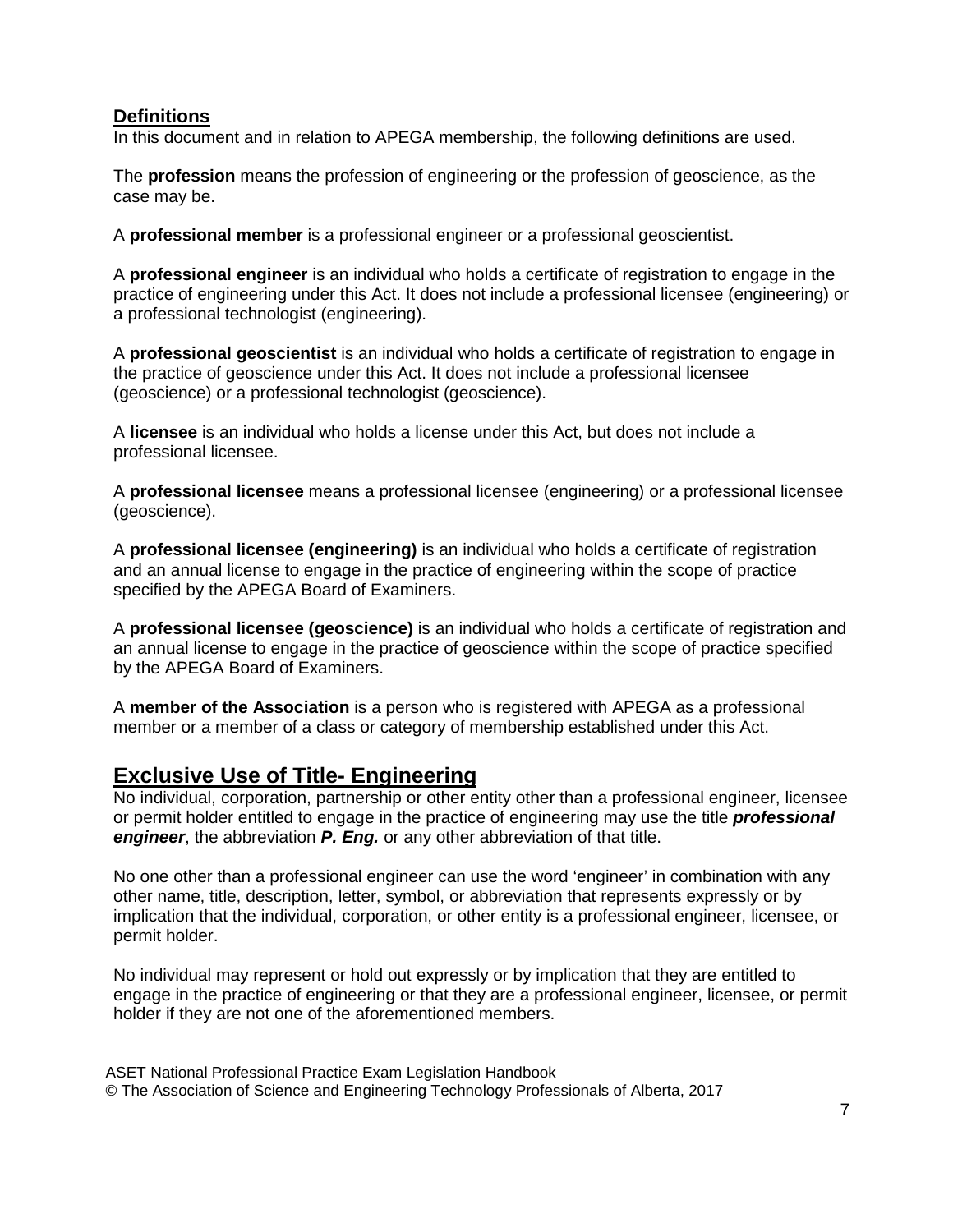A professional engineer, licensee, restricted practitioner, or permit holder will sign documents and attach their stamp, seal, or permit number to any documents or records in accordance with the regulations.

No one other than a professional engineer, licensee, or permit holder may attached the stamp, seal or permit number of a professional engineer, licensee or permit holder. A professional engineer, licensee, or permit holder will not allow their stamp, seal, or permit number to be attached to a plan, drawing, detail drawing, specification, or other document unless that document was prepared under the supervision and control of the member and it is attached with their knowledge.

A stamp, seal, or permit number may be attached to a plan, drawing, detail drawing, specification or other document that was not prepared by the professional engineer, licensee, or permit holder if the member completes a thorough review of the document and accepts professional responsibility for the document.

A joint firm is allowed to say its employees are 'engineers and architects' only if it has both professional engineers and registered architects as partners or shareholders. If the professional engineers and/or architects are employees only, the joint firm cannot state that they have 'engineers and architects'.

## <span id="page-7-0"></span>**Exclusive Scope of Practice- Engineering**

No individual, corporation, or other entity except a professional engineer, licensee, permit holder or certificate holder is allowed to engage in the practice of engineering. A professional engineer, licensee, permit holder, or certificate holder may engage in the practice of surveying, other than land surveying.

A person is allowed to engage in the practice of engineering without being a registered member if the person is:

- Engaged in the execution or supervision of the construction, maintenance, operation or inspection of any process, work, or structure in the capacity of a contractor, superintendent, foreman, inspector, or in a similar capacity if the work, structure or process was designed by and is being supervised by a professional member or licensee,
- An engineer-in-training or an engineering technologist working under the supervision and control of a professional engineer, licensee, permit holder or certificate holder
- A private owner undertaking any work for their sole use or use of their home that does not involve the safety of the public,
- A member of the Canadian Forces while they are employed on active duty, or
- A person engaged or employed at a university whose profession is exclusively teaching.

You do not need to be registered as a professional engineer to engage in the following activities:

- Planning, designing, or giving advice on the design of or on the erection, construction, or alteration of or addition to,
- Preparing plans, drawings, detail drawings, specifications, or graphic representations for the design of or erection, construction, or alteration or addition to,
- Inspecting work or assessing the performance of work under a contract for the erection, construction or alteration of or addition to,

ASET National Professional Practice Exam Legislation Handbook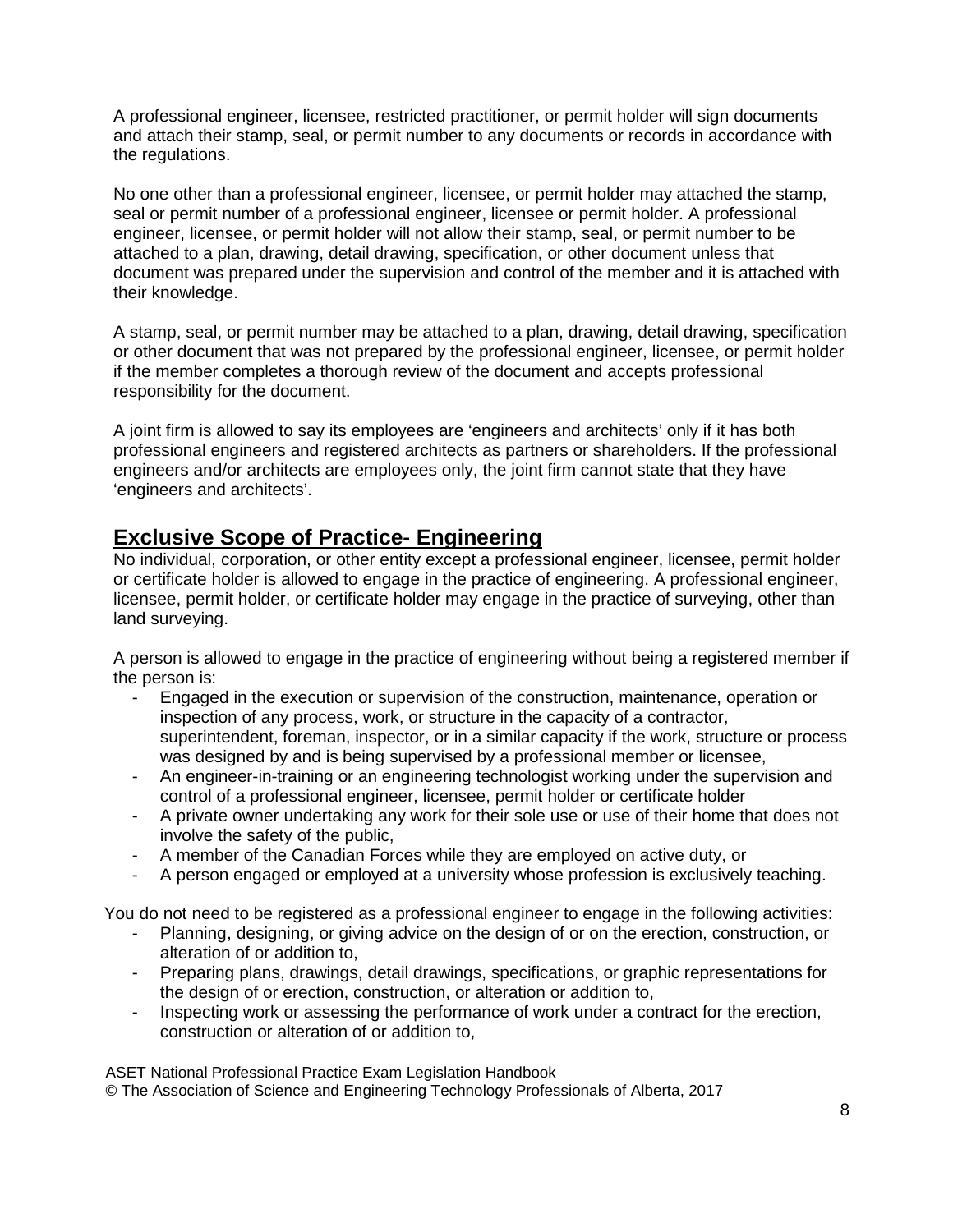on the following types of buildings:

- A building less than 3 stories in height for assembly or institutional occupancy;<sup>[1](#page-8-1)</sup>
- A building for residential occupancy that is a single family dwelling or a multi-family unit with 4 units or less;
- A building less than 3 stories in height for residential occupancy as a hotel, motel or similar use; [2](#page-8-2)
- A building less than 3 stories in height for warehouse, business and personal services; occupancy, for mercantile occupancy or for industrial occupancy;<sup>[3](#page-8-3)</sup>
- A farm building that is not for public use; or
- A relocatable industrial camp building.

## <span id="page-8-0"></span>**Exclusive Use of Title- Geoscience**

No individual, corporation, partnership or other entity other than a professional geoscientist, licensee or permit holder entitled to engage in the practice of geoscience may use the title *professional geoscientist*, the abbreviation *P. Geo.* or any other abbreviation of that title.

No one other than a professional geoscientist can use the word 'geoscientist' in combination with any other name, title, description, letter, symbol, or abbreviation that represents expressly or by implication that the individual, corporation, or other entity is a professional geoscientist, licensee, or permit holder.

No individual may represent or hold out expressly or by implication that they are entitled to engage in the practice of geoscience or that they are a professional geoscientist, licensee, or permit holder if they are not one of the aforementioned members.

A professional engineer, geoscientist, restricted practitioner, or permit holder will sign documents and attach their stamp, seal, or permit number to any documents or records in accordance with the regulations.

No one other than a professional geoscientist, licensee, or permit holder may attached the stamp, seal or permit number of a professional geoscientist, licensee or permit holder. A professional geoscientist, licensee, or permit holder will not allow their stamp, seal, or permit number to be attached to a map, geoscientific cross-section, specification, report, or other document unless that document was prepared under the supervision and control of the member and it is attached with their knowledge.

A stamp, seal, or permit number may be attached to a map, geoscientific cross-section, specification, report, or other document that was not prepared by the professional geoscientist, licensee, or permit holder if the member completes a thorough review of the document and accepts professional responsibility for the document.

<span id="page-8-1"></span><sup>&</sup>lt;sup>1</sup> Square foot limitations: one story must be 300 m<sup>2</sup> or less, two story must be 150m<sup>2</sup> or less on each floor, three stories must be 100m2 or less on each floor

<span id="page-8-2"></span><sup>&</sup>lt;sup>2</sup> Square foot limitations: one story must be 400 m<sup>2</sup> or less, two story must be 200m<sup>2</sup> or less on each floor, three stories must be 130m2 or less on each floor

<span id="page-8-3"></span><sup>&</sup>lt;sup>3</sup> Square foot limitations: one story must be 500 m<sup>2</sup> or less, two story must be 250m<sup>2</sup> or less on each floor, three stories must be 165m2 or less on each floor

ASET National Professional Practice Exam Legislation Handbook

<sup>©</sup> The Association of Science and Engineering Technology Professionals of Alberta, 2017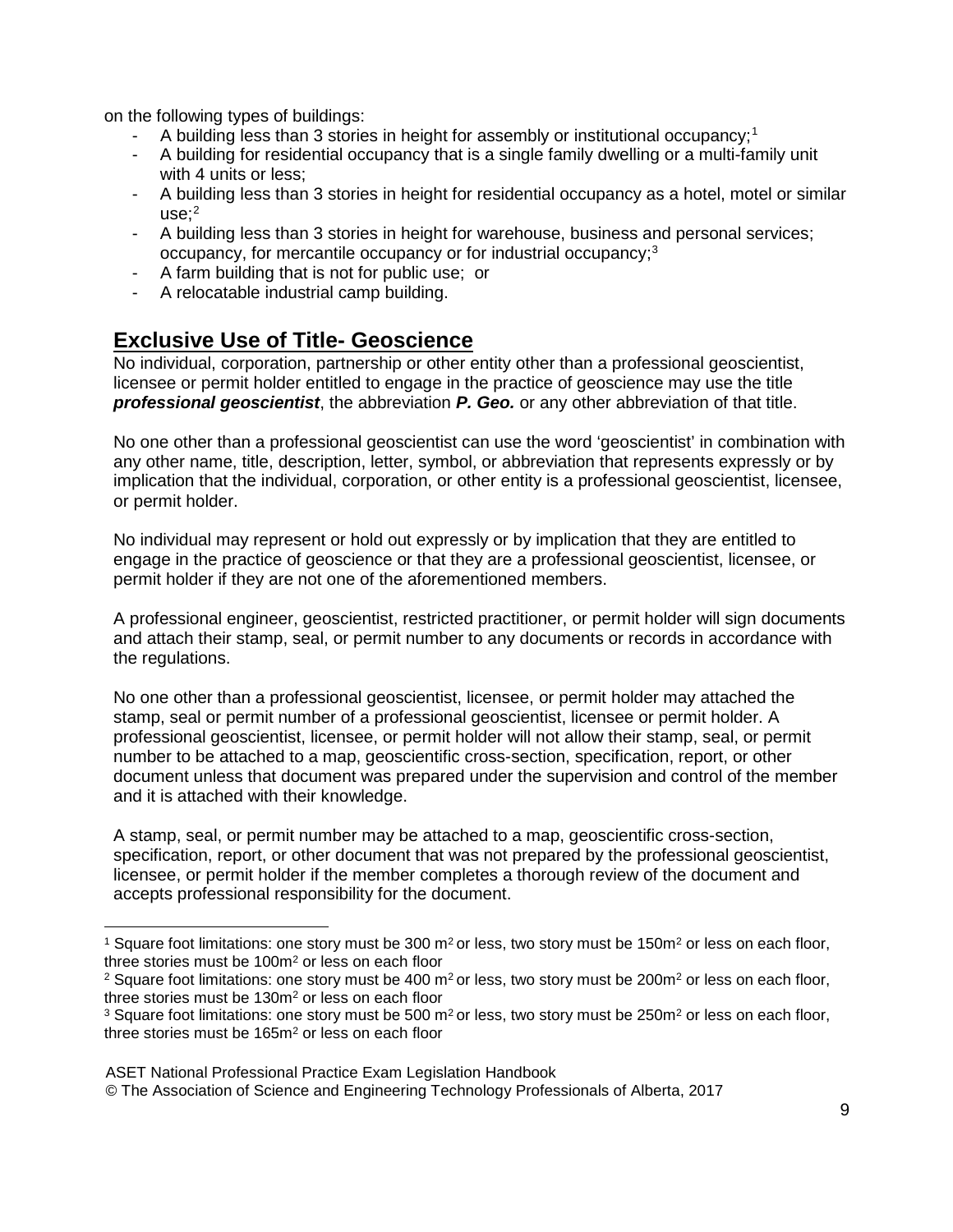## <span id="page-9-0"></span>**Exclusive Scope of Practice- Geoscience**

No individual, corporation, or other entity except a professional geoscience, licensee, or permit holder is allowed to engage in the practice of geoscience.

A person is allowed to engage in the practice of geoscience without being a registered member if the person is:

- Engaged in the execution or supervision of the construction, maintenance, operation or inspection of any geoscientific investigation, process, system, study, work, or instrumentation in the capacity of a contractor, superintendent, foreman, inspector, or in a similar capacity if the investigation, process, system, study, work, or instrumentation was designed by and is being supervised by a professional member or licensee,
- An geoscientist-in-training or a geoscience technologist working under the supervision and control of a professional geoscientist, licensee, permit holder or certificate holder,
- A prospector engaged in activities normally associated with prospecting,
- A member of the Canadian Forces while they are employed on active duty with the Forces,
- A person engaged in conducting a routine geoscientific survey or preparing a routine geoscientific report where the standards and specifications of the survey or report have been prepared or approved by a professional geoscientist or licensee,
- A person engaged in the routine reduction or plotting of geoscientific data under the supervision and control of a professional geoscientist or licensee,
- A person engaged in the routine operation, maintenance, or repair of geoscience equipment or facilities, or
- A person engaged or employed at a university whose profession is exclusively teaching geoscience.

## <span id="page-9-1"></span>**APEGA Council**

The governing body of APEGA is its Council. The Council manages and conducts the business and affairs of APEGA and exercise the powers of APEGA in the name of and on behalf of APEGA. The Council must submit an annual report to the Minister which details the business and affairs of APEGA. The Minister will then present the report to the Legislative Assembly.

The Council must appoint a Registrar, as per the regulations and bylaws of this Act.

The APEGA Council is made up of:

- A President,
- Two Vice-Presidents,
- The past President,
- At least twelve other professional members, each of whom shall be elected by APEGA members, and
- Public members appointed by the Minister
	- o Three public members when Council is less than 20 members
	- o One additional public member for every additional 10 Councilmembers

Council will consist of at least sixteen professional members with at least two professional engineers and at least two professional geoscientists.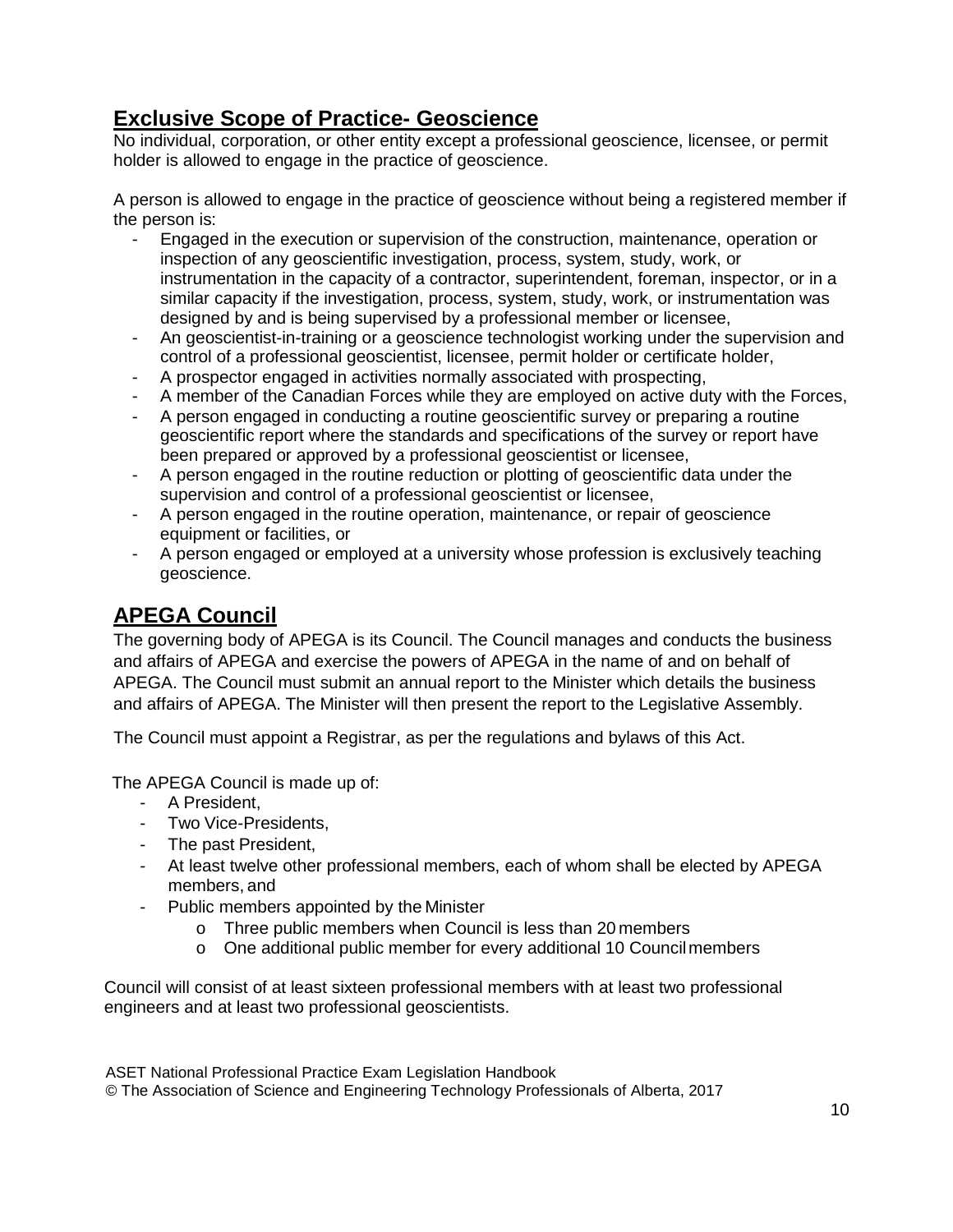| <b>Position</b>      | <b>Term of Office</b> |
|----------------------|-----------------------|
| President            | One year              |
| Vice-President       | One year              |
| <b>Public Member</b> | Three years           |

When an elected member or public member's term ends, they continue to hold office until they are reappointed or their successor is elected.

Council's powers, duties and operations are not affected by a member of the public's absence, whether from not being appointed, being absent, being removed, or resigning. The public member's absence does not affect Council's ability to perform its duties under the Act.

#### <span id="page-10-0"></span>**Regulations**

The APEGA Council may make regulations with respect to the registration, licensing, the issuing of permits and certificates, disciplinary matters, and the practice of regulated members. Regulations made by APEGA Council may fall into the following categories: Membership including application, Boards and Committees, and public interests.

#### <span id="page-10-1"></span>*Membership*

Council makes regulations:

- Establishing categories and criteria for enrollment for engineers-in-training, geoscientists-in-training, examination candidates and students.
- Determining the academic qualifications and experience requirements forapplicants.
- Governing the evaluation of qualifications and experience for applicants to engage in the practice of engineering or geoscience.
- On the eligibility of applicants to engage in the practice of engineering or geoscience.
- Prescribing the technical standards of practice of the profession.
- Establishing a compulsory continuing education program for professionalmembers and licensees.
- Establishing classes or categories of professional engineers or geoscientists and licensees or permit holders and prescribing restrictions of practice and the privileges and obligations of the classes or categories established in addition to regulated members.
- On the academic qualifications and the experience required of the classes and categories of professional engineers or geoscientists and licensees or permit holders.
- Governing the eligibility of persons, firms, partnerships and other entities for registration as APEGA permit holders or certificate holders.
- Governing the operation of APEGA permit or certificate holders.
- On the use of stamps, seals, and permit numbers.
- On registration, licensing, the issuing of permits and certificates, disciplinary matters, and the practice of engineering and geoscience generally.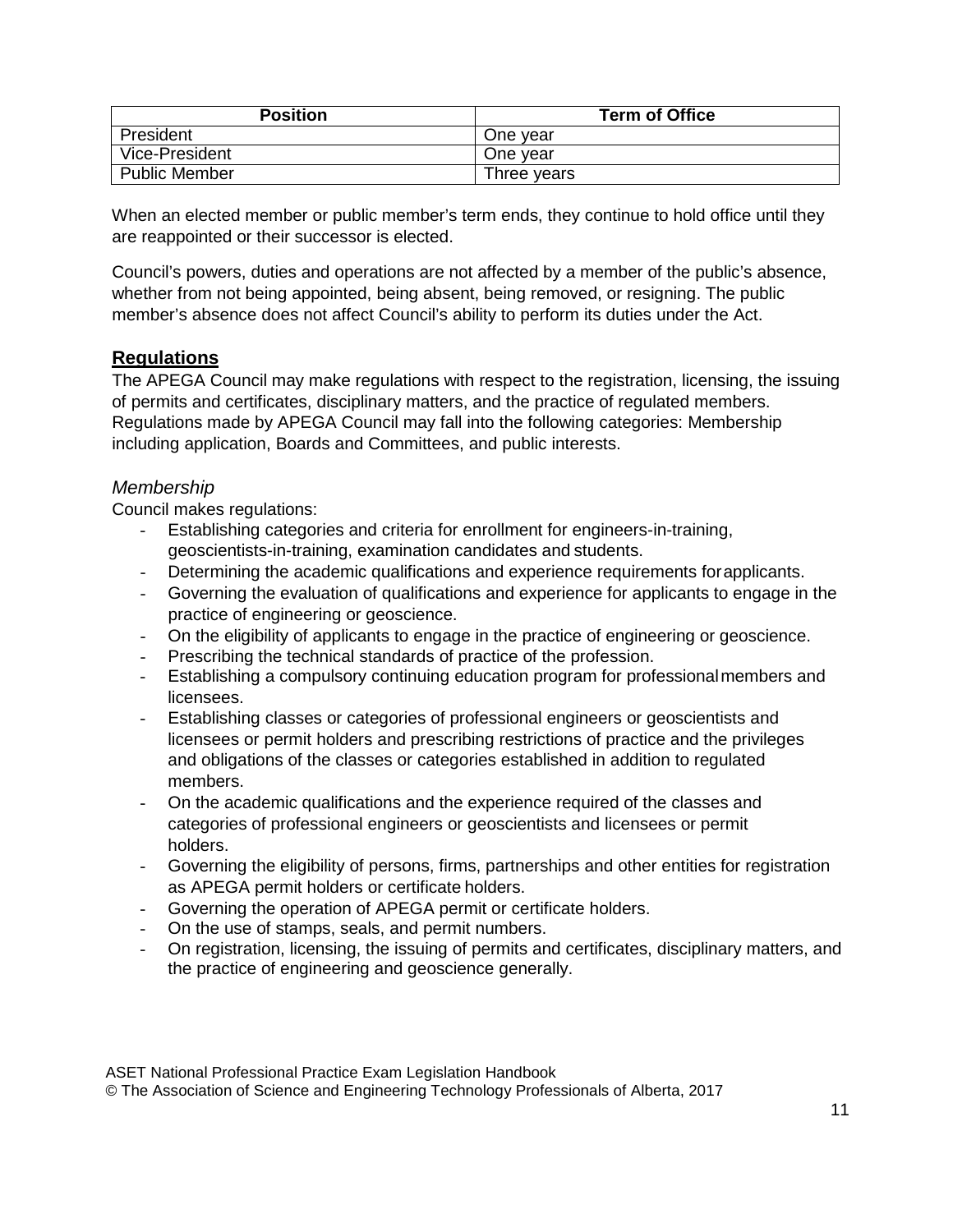#### <span id="page-11-0"></span>*Boards and Committees*

APEGA Council makes regulations:

- On the powers, duties and functions of the APEGA Practice Review Board, including but not limited to the referral of matters.
- On the process of appointment of members of the APEGA Appeal Board.
- Prescribing the number of members that constitute a quorum of APEGA Council, the APEGA Investigative Committee, the APEGA Appeal Board, the APEGA Practice Review Board, the APEGA Board of Examiners, or the APEGA Discipline Committee.
- Governing the establishment of boards or committees of professional members and regarding the delegation of powers of the APEGA Council to these boards or committees or to the APEGA Practice Review Board.
- Governing the operation and procedures of the APEGA Appeal Board, the APEGA Board of Examiners, and the APEGA Practice Review Board, the designation of a chair and vice- chair, the appointment of acting members and procedures for filling vacancies, and the appointment to any of those boards of members by virtue of their office and prescribing their powers, duties, and functions.
- On the procedures of the APEGA Discipline Committee, the APEGA Practice Review Board, the APEGA Investigative Committee and the APEGA Appeal Board in matters relating to the conduct or practice of professional members, licensees, permit holders or certificate holders whether or not a complaint has been made.
- Establishing committees for inquiry for reinstatement.

#### <span id="page-11-1"></span>*Public Interest*

APEGA Council must develop regulations:

- Establishing and providing for the publication of a code of ethics respecting the practice of the profession, the maintenance of the dignity and honour of the profession and the protection of public interests.
- Governing the publication of a notice of the suspension or cancellation of the registration of a professional members, licensees, permit holders or certificate holders and prescribing the form and manner in which such a notification will be made.
- Governing the publication of information with respect to the profession, including surveys or fees.
- On the process for serving a document or notice on any person, as required by this Act (i.e. Discipline Committee hearing).

Regulations can only be made by the APEGA Council. A regulation must be approved by the majority of professional members who are present and voting. Voting can take place at a special meeting, by mail, electronic, or telecommunication, or at the annual general meeting (AGM). APEGA Council can change the text and wording of a regulation that has been approved if the change is consistent with the approved content.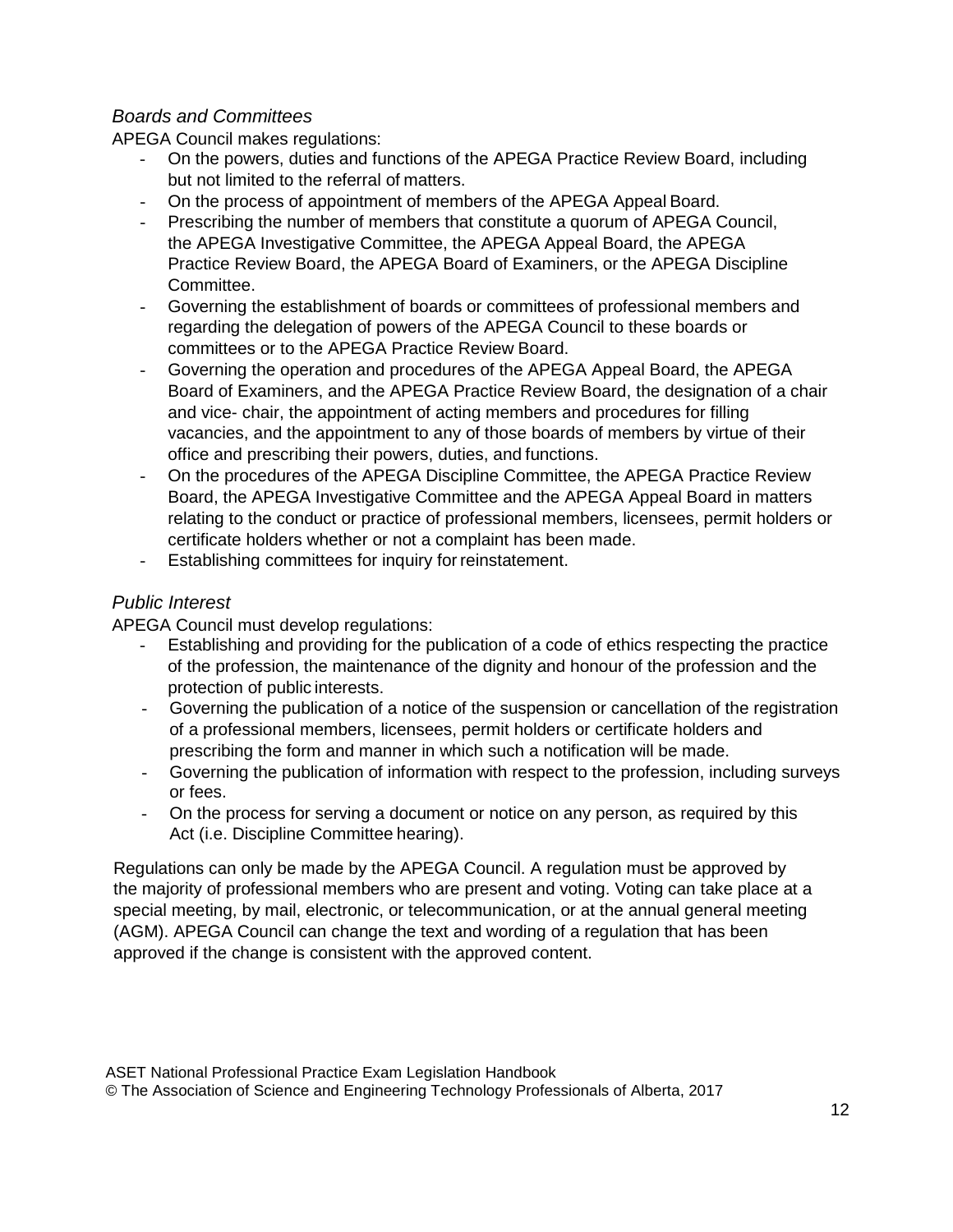## <span id="page-12-0"></span>**Bylaws**

APEGA Council may make bylaws for the governing and operation of APEGA. Bylaws may fall under the following categories: Operation of APEGA, Boards and Committees, and Membership.

#### <span id="page-12-1"></span>*Operation*

APEGA Council may make bylaws:

- For the government of APEGA and the management and conduct of its affairs.
- Determining the location of the head office of APEGA.
- On calling of and conduct of meetings of APEGA and APEGA Council.
- On the appointment, function, duties and powers of a Chief Executive Officer of APEGA.
- To establish the districts and branches of APEGA and their operation.
- Dividing Alberta into electoral districts and prescribing the number of APEACouncil members to be elected from each district.
- Providing for the appointment of a Deputy Registrar of APEGA who has all the powers and may perform all of the duties of the APEGA Registrar under this Act, regulations and bylaws when the APEGA Registrar is absent or unable to act, or when there is a vacancy in the office of the APEGA Registrar.
- Prescribing fees and expenses payable to members of APEGA for attending to the business of APEGA.
- For the establishment and payment of sums of money for scholarships, fellowships, and any other educational incentive or benefit program that APEGA Council considers appropriate.
- Respecting the fixing of fees, dues and levies payable to APEGA.
- Respecting the costs payable to any person on the conclusion of a hearing orreview.

#### <span id="page-12-2"></span>*Boards and Committees*

The APEGA Council may make bylaws:

- On the nomination, election, number and term of office of APEGA Council members and officers of APEGA.
- On the appointment of individuals as members of the Discipline Committee, the Practice Review Board, the Appeal Board, the Board of Examiners and any other committee established by APEGA Council.
- Prescribing the powers, duties and functions of Boards and Committees.
- Prescribing the areas of professions of engineering and geoscience from which members of the APEGA Board of Examiners shall be appointed.
- Providing for the appointment of acting members of APEGA Council and procedures for an election or appointment of professional members to fill vacancies on APEGA Council.
- Prescribing the number of professional members that constitutes quorum at meetings of APEGA.
- Governing the establishment, operation and proceeding of the committees, the appointment of members of committees, and the appointment of acting members on boards and committees, the procedures for filling vacancies on committees, and the delegation of any powers or duties of APEGA Council.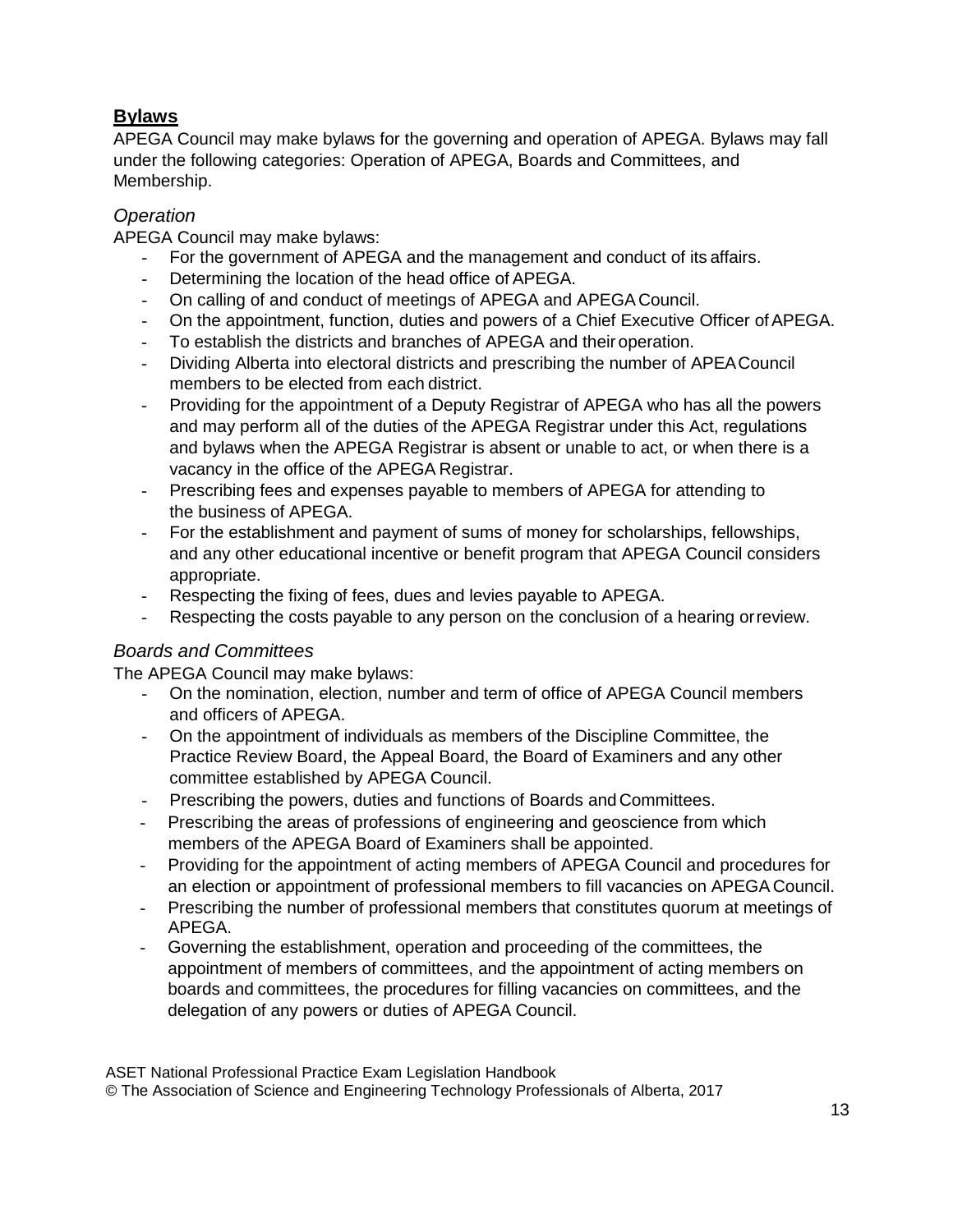#### <span id="page-13-0"></span>*Membership*

APEGA Council may make bylaws:

- Establishing classes or categories of membership in APEGA in addition to professional engineers and professional geoscientists and prescribing the rights, privileges and obligations of the classes or categories of membership so established.
- On the information to be engraved on stamps and seals issued to professional members, licensees and restricted practitioners.
- On the issuing of permit numbers to APEGA permit holders.
- Respecting the establishment, content, and maintenance of registers of professional members, licensees, permit holders or certificate holders and records of other classes or categories of membership to be kept by the APEGARegistrar.
- Respecting the removal from the registers and records of any memorandum or entry made in them.
- Requiring professional members, licensees, permit holders or certificate holders to inform the APEGA Registrar in writing of their current mailing address and of any change of address immediately.
- Prescribing the form of a certificate of registration, a permit, a certificate of authorization and an annual certificate.
- Respecting the expiry of annual certificates, annual licenses, permits and other authorizations.

APEGA Council may make bylaws respecting the holding of mail votes and votes conducted by electronic, telecommunication or any other appropriate means on a matter relating to APEGA. A bylaw on voting does not come into force unless it is approved by a majority of professional members present and voting.

The *Regulations Act* does not apply to APEGA bylaws.

Before the APEGA Council establishes or amends academic qualifications for applicants, they must consult with the appropriate Ministers for their comments.

## <span id="page-13-1"></span>**Registers and Records**

In accordance with the APEGA bylaws, the APEGA Registrar shall keep and maintain records and registers for:

- professional engineers,
- professional geoscientists,
- professional licensee (engineering),
- professional licensee (geoscience),
- licensees to engage in the practice of engineering or geoscience,
- permit holders to engage in the practice of engineering or geoscience,
- Joint firms, and
- Restricted practitioners.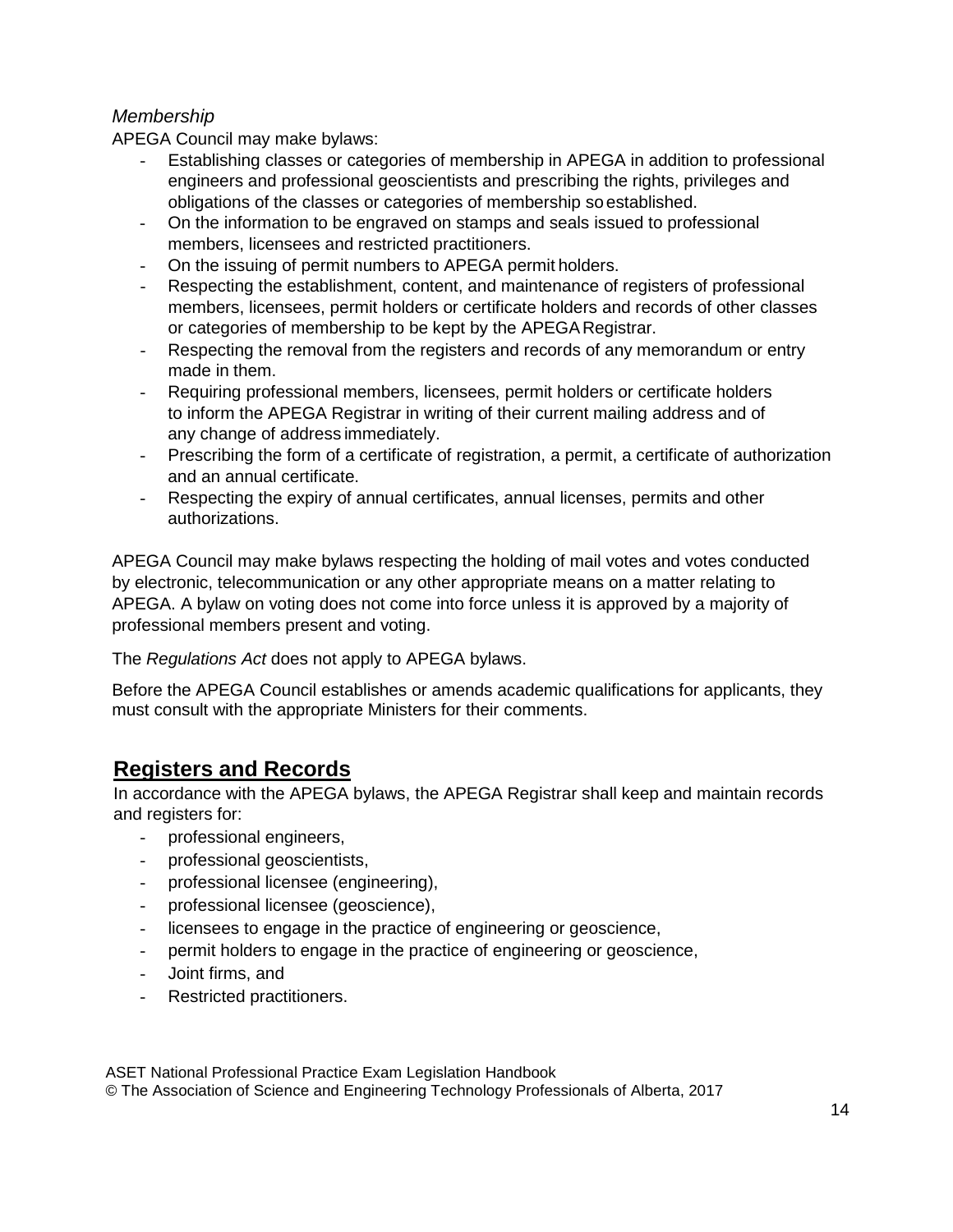The APEGA Registrar shall enter the name of a person who has paid the fees prescribed in the APEGA bylaws and who has been approved to engage in the practice of engineering or geoscience as a professional engineer or geoscientist, a professional licensee (engineering/geoscience), or licensee by the APEGA Board of Examiners, or as a permit holder or a joint firm approved by APEGA Council. The Board of Examiners will approve for registration as a professional member, professional licensee, or licensee an individual who has applied and is eligible under this Act and regulations. The Council will approve the registration of a permit holder that has applied and is eligible under this Act and Regulations to engage in the practice of profession.

| Member Type                            | Items Issued                                       |
|----------------------------------------|----------------------------------------------------|
| Professional Engineer or Professional  | - A certificate of registration                    |
| Geoscientist                           | - A stamp or seal                                  |
| Professional Licensee (Engineering) or | - A certificate of registration to practice within |
| Professional Licensee (Geoscience)     | the scope of practice specified                    |
|                                        | - A stamp or seal                                  |
| Licensee                               | - A license to engage in the profession            |
|                                        | - A stamp or seal                                  |
| Permit Holder                          | - A permit to engage in the profession             |
|                                        | - A permit number                                  |
| Joint Firm                             | - A certificate of authorization to engage in      |
|                                        | the profession                                     |
|                                        | - A permit number                                  |
| <b>Restricted Practitioner</b>         | - A certificate of authorization to engage in      |
|                                        | the profession                                     |

On entering a name in the register, the APEGA Registrar shall issue:

A certificate of registration, a license, a permit or a certificate of authorization issued by the APEGA Registrar entitles the holder to engage in the practice of engineering or geoscience subject to this Act, regulations and the bylaws.

A professional member, professional licensee, licensee, permit holder or certificate holder must pay to APEGA the annual fee prescribed in the bylaws. The APEGA Registrar shall issue an annual certificate to a professional member, professional licensee, licensee, permit holder or certificate holder whose registration is not suspended and who has paid the annual fee. An annual certificate entitles the professional member, professional licensee, licensee, permit holder or certificate holder to engage in the practice of the profession for the year the certificate is issued.

The fees prescribed for a professional licensee must not exceed the corresponding fees for a professional member.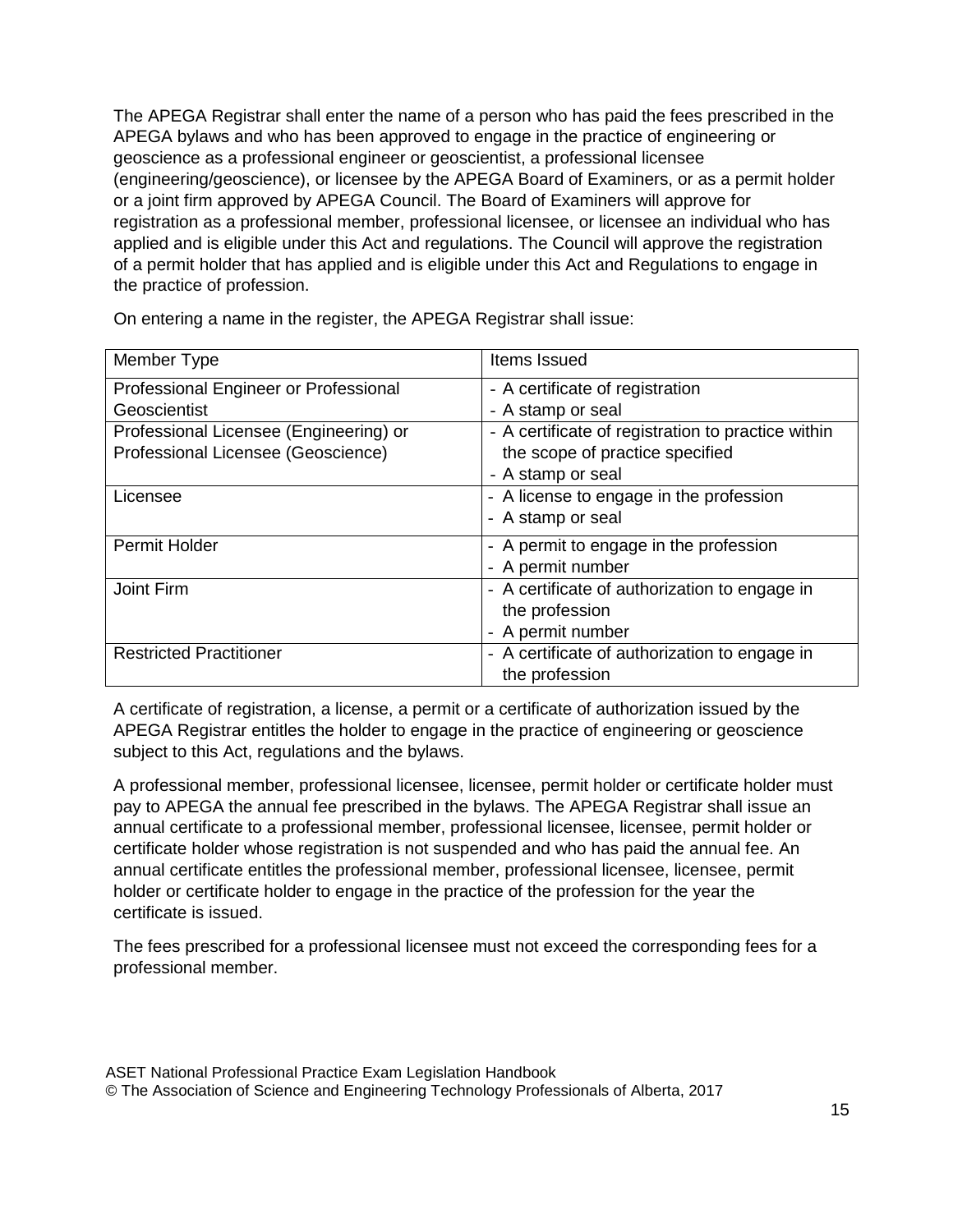#### **Notices in the Register**

Once the decision to suspend or cancel a professional member, licensee, permit holder or certificate holders membership is made, the APEGA Registrar must enter a memorandum of suspension or cancellation in the appropriate register, indicating both the duration and reason for the suspension/cancellation. The Registrar shall not remove any memorandum from the registers, except in accordance with APEGA bylaws.

The Registrar shall maintain and, during regular office hours, permit any person to inspect a list of all professional members, licensees, permit holders or certificate holders in good standing. The APEGA Member Register is electronic and is available at any time via the APEGA website.

#### **Cancellation of Membership**

The APEGA Registrar shall not cancel the registration of a professional member, licensee, permit holder or certificate holder at that person's request unless the request for cancellation is approved by the APEGA Council. When a request for cancellation is approved, the Registrar will cancel that registration and the professional member, licensee, permit holder or certificate holder requesting cancellation must immediately surrender the certificate of registration, license, permit, and/or the annual certificate, and stamp or seal to the Registrar. Permit holders whose registration is cancelled must cease using their permit number.

APEGA Council may direct the Registrar to cancel the registration of a professional member, licensee, permit holder or certificate holder that was entered in error in the register.

APEGA Council may direct the APEGA Registrar to cancel the registration of a professional member, licensee, permit holder, joint firm, or restricted practitioner who is in default of payment of annual fees or any other fees, dues, or levies payable. An APEGA permit holder who no longer has employees in compliance with the Act will also have their registration cancelled by Council. A joint firm who ceases to have at least one professional engineer and at least one registered architect will have their registration cancelled. If a restricted practitioner is no longer a registered architect in good standing under the *Architects Act,* their registration will be cancelled.

A written notice of Council's intent to cancel the registration must be served on the member/permit holder/joint firm and the APEGA Registrar must wait 30 days after serving the notice to cancel the registration. The notice will state that the APEGA Registrar may cancel the registration unless the fees, dues, or levies are paid as indicated in that notice. For an APEGA permit holder or joint firm, evidence must be received indicating that the permit holder/joint firm has employees in compliance with this Act. For a restricted practitioner, they must show evidence that they are a registered architect in good standing. After 30 days, the registration will be cancelled if the individual has not complied.

If the registration of a professional member or licensee has been cancelled under this section, the individual must surrender to the APEGA Registrar any certificate of registration, license, stamp or seal, or permit issued to them. If the registration of a permit holder is cancelled, they

ASET National Professional Practice Exam Legislation Handbook © The Association of Science and Engineering Technology Professionals of Alberta, 2017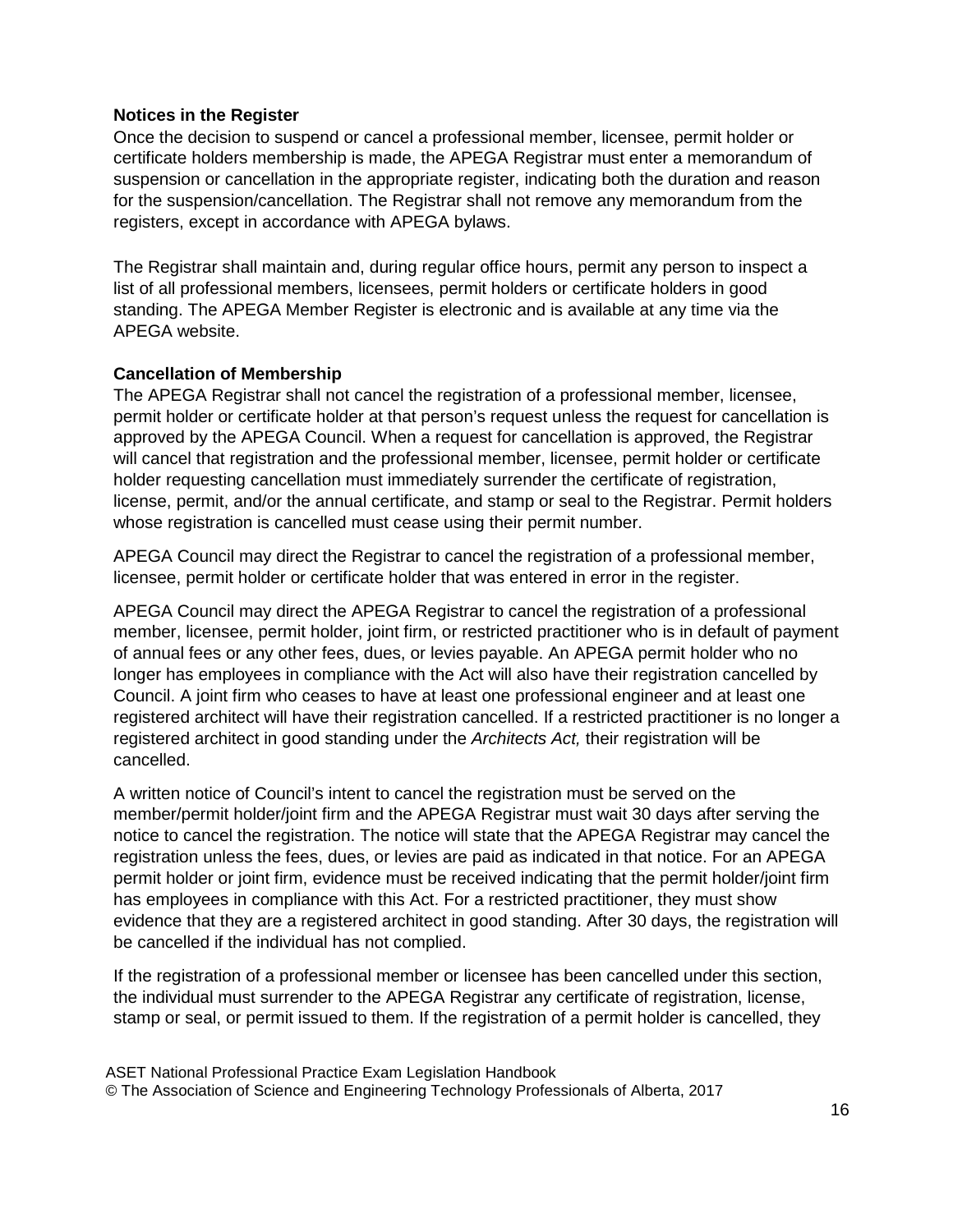must surrender to the APEGA Registrar their permit and cease to use the permit number issued to them. If the registration of a joint firm or restricted practitioner is cancelled, they must surrender their certificate of authorization and stamp issued to it to the APEGA Registrar.

#### **Reinstatement**

The APEGA Council may direct the APEGA Registrar to reinstate a registration that was cancelled, subject to any conditions that the Council may prescribe, and to reissue the certificate of registration, license, certificate of authorization, or permit, and the stamp, seal, or permit number.

If a person whose registration was cancelled applies to be reinstated more than 7 years after the date of cancellation, the application for reinstatement must be referred to the APEGA Board of Examiners.

A person whose registration has been cancelled or suspended under this Act must not, without the consent of the Board of Examiners, engage in the practice of engineering or geoscience. A person whose registration as a professional member, licensee, permit holder or certificate holder is cancelled or suspended cannot engage in the practice of engineering or geoscience, or associate with a professional member, professional licensee, permit holder or certificate holder either directly or indirectly.

No professional member, licensee, permit holder or certificate holder is allowed to directly or indirectly associate professionally or employ a person whose registration has been cancelled under this Act. APEGA Council may permit a professional member, licensee, permit holder or certificate holder to employ a cancelled or suspended member, but the employment will be prescribed by Council.

#### <span id="page-16-0"></span>**Membership Professional Members and Licensee**

<span id="page-16-1"></span>To apply for membership as a professional member or licensee, the applicant must:

- Be a Canadian citizen or lawfully entitled to work in Canada
- Be of good character and reputation
- Meet the requirements of the Engineering and Geoscience Professionals Regulations

The APEGA Board of Examiners considers applications for registration as professional members and licensees and may approve, refuse or defer the application until a certain requirement is met. The Board of Examiners may require an applicant to pass one or more examinations, obtain more experience that is satisfactory to the Board for a specified period, or both.

The APEGA Board of Examiners will approve the registration as a regulated member of a person who proves to the satisfaction of the Board of Examiners that they meet these requirements.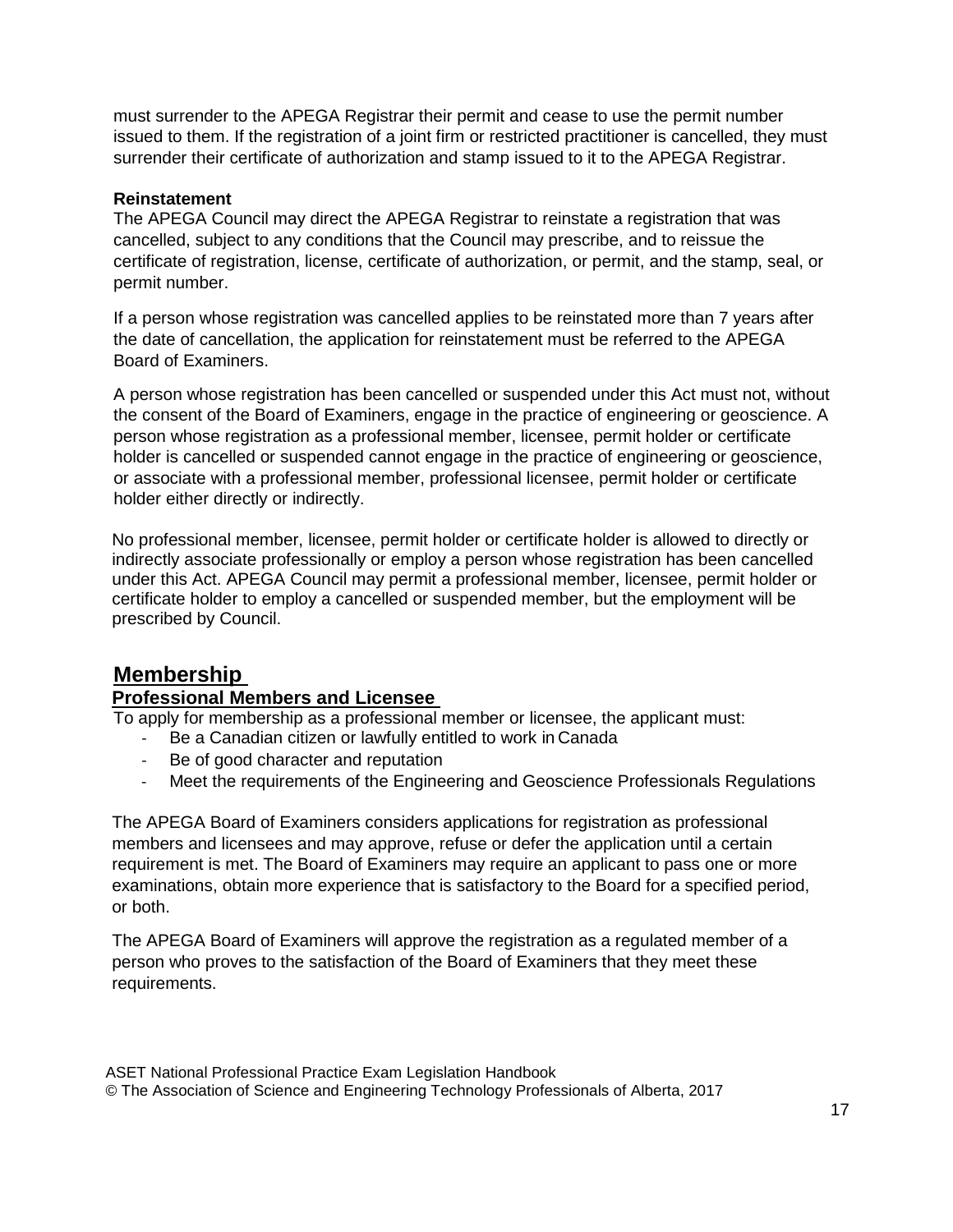#### **Decisions**

The APEGA Board of Examiners must send written notice of any decision made to the applicant. If the decision is to refuse or defer the registration of the applicant, reasons for the decision must be sent in writing to the applicant. If the decision made by the Board of Examiners is to approve the registration, the APEGA Registrar shall publish a notice of approval in accordance with the bylaws.

#### **Appeals**

An applicant whose application for registration has been refused may appeal the decision to the APEGA Appeal Board within 30 days of receiving their notice of refusal. A notice of appeal must be served on the APEGA Registrar. Once the Registrar has received a notice of appeal, s/he shall set a date, time and place for the hearing of appeal, and notify the appellant in writing of these details. The appellant may appear with counsel and make representations to the APEGA Appeal Board. On concluding the hearing, the APEGA Appeal Board may make any decision the APEGA Board of Examiners was authorized to make (approve, defer or refuse).

#### <span id="page-17-0"></span>**Joint Firms**

An 'architects firm' is defined as a partnership or corporation that provides architectural consulting services or engages in a practice satisfactory to the Joint Board and in which registered architects hold a majority interest and control the partnership or organization. An 'engineers firm' is defined as a partnership or corporation that provides engineering consulting services or engages in a practice satisfactory to the Joint Board and in which professional engineers hold a majority interest and control the partnership or organization. A 'proposed engineers and architects firm' is defined as a partnership or corporation that provides engineering consulting services and architectural consulting services or engages in a practice satisfactory to the Joint Board and in which professional engineers and registered architects hold a majority interest and control the partnership or organization.

An application for a certificate of authorization as a joint firm can be made by:

- A professional engineer
- A registered architect
- An engineers firm
- An architects firm
- A proposed engineers and architects firms, or
- A partnership or corporation that the Joint Board considers suitable

If the primary activity conducted by the applicant is engineering consulting services, they must apply to the APEGA Council. If the primary activity is architectural consulting, the applicant must apply to the Architects Association. The application will then be referred to the Joint Board by the council of the association that the application was made to.

The Joint Board will then evaluate if the firm meets the requirements for registration:

- Is the firm eligible to apply?
- Is there at least one full time employee who is a professional engineer to take responsibility for the engineering work?
- Is there at least one full time employee who is a registered architect to take responsibility

ASET National Professional Practice Exam Legislation Handbook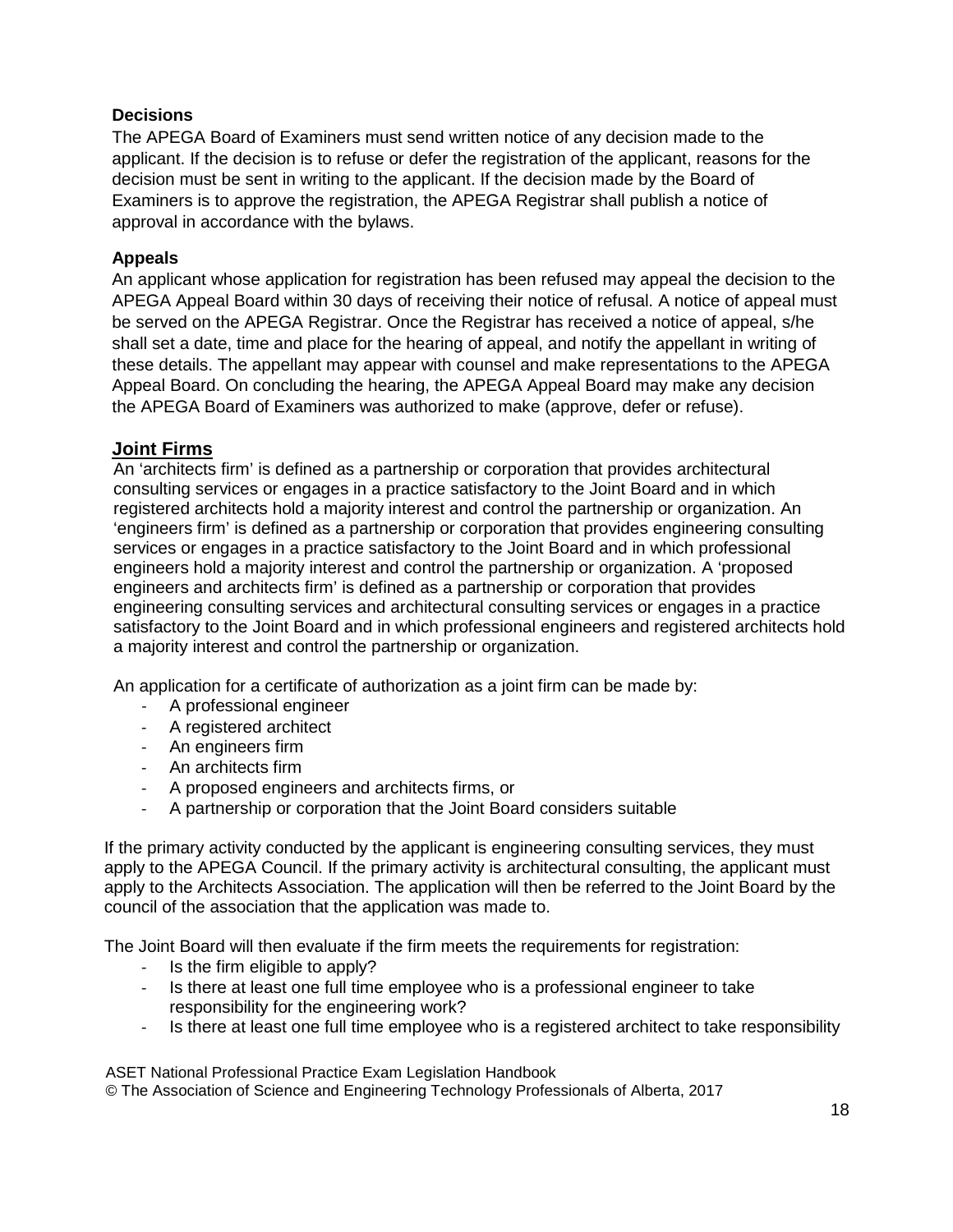for the architectural work?

- Are there any professional conflicts of interest in the ownership interests of the applicant?
- Would granting a certificate of registration give rise to unauthorized practice?
- Would there be any detriment to the public if the applicant was granted the right to practice both engineering and architecture?

The Joint Board will then make a recommendation whether or not to grant registration. Applications from registered architects or architecture firms will be referred to the APEGA Council. Applications from professional engineers or an engineering firm will be referred to the Architects Association. Applications from proposed engineers and architects firms will be referred to both councils for review.

On receipt of a recommendation from the Joint Board, APEGA Council must decide if they will approve the registration of a proposed engineers and architects firms. When a recommendation is made by the Joint Board, the APEGA Council and the Architects Association must agree that a certificate of authorization should be issued and both councils must sign the certificate before it is issued to the joint firm.

#### **Duties of a Joint Firm**

A joint firm may engage in the practice of both engineering and architecture in either the names of the partners, the corporate name, or any other name that is approved by APEGA Council. The joint firm must inform the Registrar in writing of the names of the shareholders, directors, officers, and the employees who are professional engineers and register architects, and if there are any changes in the above named individuals.

When a joint firm prepares plans, drawings, detail drawings, and specifications, those documents need to signed by and imprinted with the stamp or seal of the professional engineer who had supervision and control over their preparation and who reviewed them and has accepted professional responsibility for them.

#### <span id="page-18-0"></span>**Professional Licensees**

A professional licensee can only engage in the practice of engineering or geoscience within the scope of practice specified by the APEGA Board of Examiners. No one other than a professional licensee (engineering/geoscience) or a permit holder entitled to engage in the practice of engineering/geoscience shall use the title professional licensee (engineering/geoscience). No other individual, corporation, partnership, or other entity is allowed to state, either expressly or by implication, that they are a professional licensee.

Only a professional licensee (engineering/geoscience) can attach the stamp or seal of a professional licensee or allow the stamp or seal to be attached to a plan, drawing, detail drawing, map, geoscientific cross-section, report, specification or other document, or a reproduction of any of them unless

- That plan, drawing, detail drawing, map, geoscientific cross-section, report, specification or other document, or a reproduction was prepared by or under the supervision and control of, and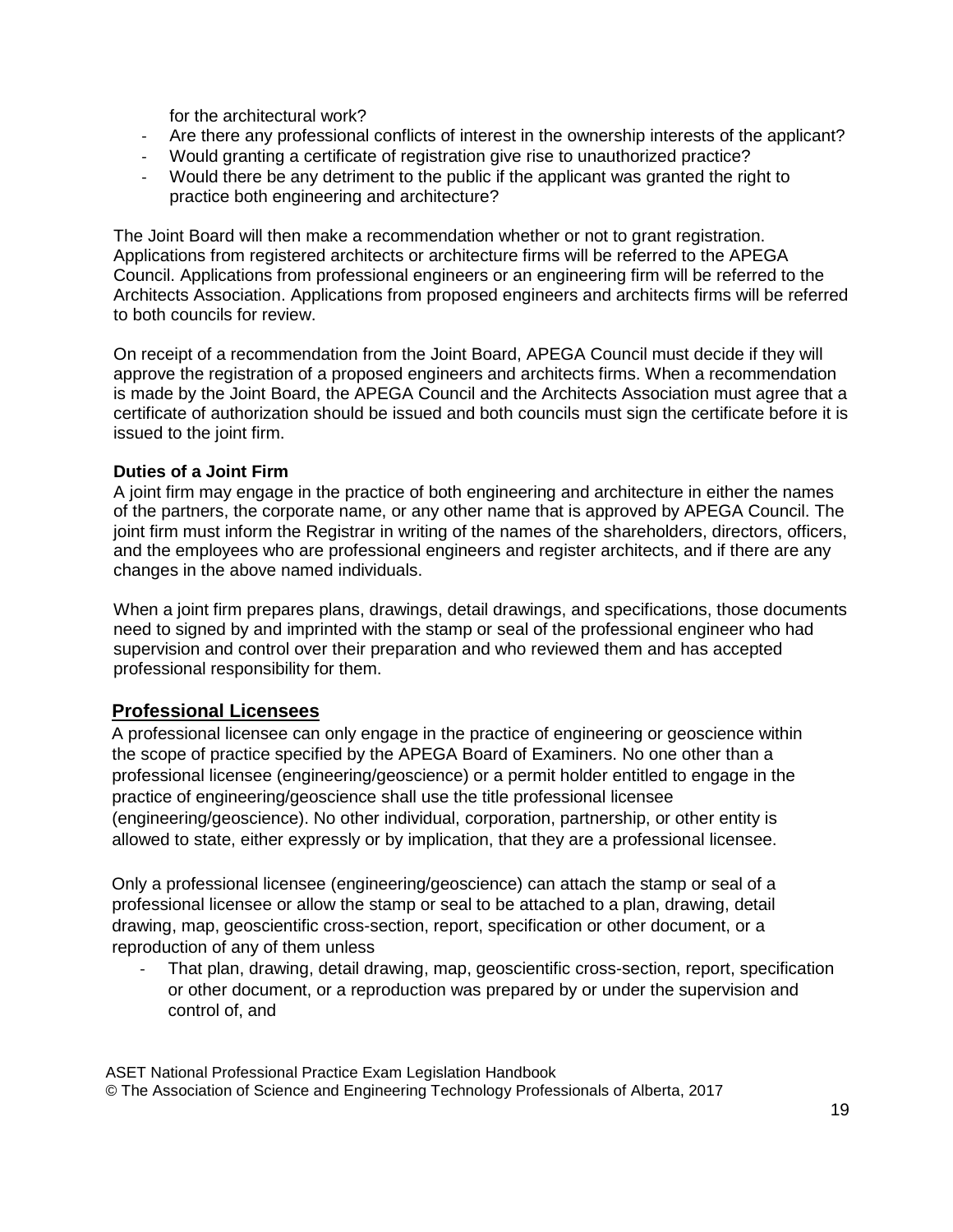The stamp or seal is affixed with the knowledge and consent or in accordance with the direction of the professional licensee (engineering/geoscience) to whom the stamp or seal was issued.

A professional licensee (engineering/geoscience) may attach a stamp to a plan, drawing, detail drawing, map, geoscientific cross-section, report, specification or other document, or a reproduction prepared by another person if the professional licensee (engineering/ geoscience) completes a thorough review of and accepts professional responsibility for that document.

The Act applies to Professional Licensees in the same manner as all other categories of membership. The Investigation and Discipline procedures apply to professional licensees in the same manner as all other categories of APEGA membership.

#### **Cancelled Professional Licensees**

A person whose registration as a professional licensee is cancelled or suspended cannot engage in the practice of engineering or geoscience, or associate with a professional member, professional licensee, permit holder or certificate holder either directly or indirectly.

No professional licensee is allowed to directly or indirectly associate professionally or employee a person whose registration has been cancelled under this Act.

#### <span id="page-19-0"></span>**Boards and Committees**

In addition to the legislated committees, APEGA Council may appoint any other standing or special committees, task forces, or boards it considers necessary to serve the interests of APEGA and will delegate any authority necessary for these committees, task forces and boards to perform their function. The APEGA Council determines the terms of reference for all additional committees, task forces, or boards created.

The APEGA Council makes the regulation governing the operation and proceedings of the Discipline Committee, the Investigative Committee, the Appeal Board, and the Board of Examiners. Council can also make regulations respecting the hearing of a matter by a panel of the Discipline Committee or the Investigative Committee. These regulations do not come into effect until they are approved by the Lieutenant Governor in Council.

| <b>Board</b>                                   | <b>Number of Members</b>                                        | <b>Term of Office</b>               | Quorum                          |
|------------------------------------------------|-----------------------------------------------------------------|-------------------------------------|---------------------------------|
| <b>APEGA Practice</b><br><b>Review Board</b>   | At least four, plus one<br>member of the public                 | Three years (can be<br>reappointed) | Majority of the Board           |
| <b>APEGA</b><br>Board of<br>Examiners          | No more than 20<br>members, plus three<br>members of the public | Three years (can be<br>reappointed) | One-quarter (1/4) of<br>members |
| <b>APEGA</b><br><b>Discipline</b><br>Committee | At least three, plus<br>one member of the<br>public             | Three years (can be<br>reappointed) | Majority of the<br>Committee    |

ASET National Professional Practice Exam Legislation Handbook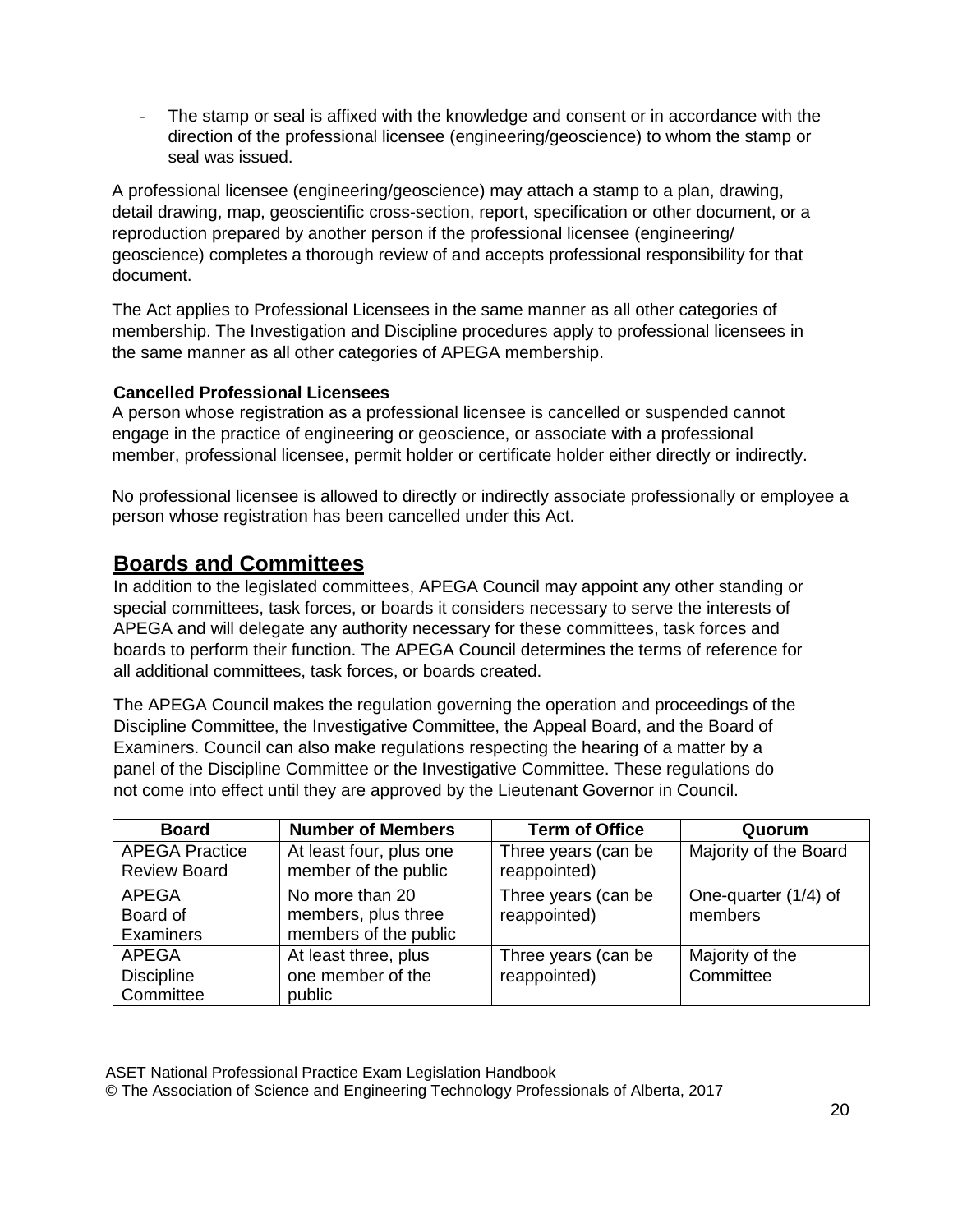| APEGA<br>Investigative | At least three, plus<br>one member of the | Three years (can be<br>reappointed) | Majority of the<br>Committee |
|------------------------|-------------------------------------------|-------------------------------------|------------------------------|
| Committee              | public                                    |                                     |                              |
| <b>APEGA Appeal</b>    | As many as are appointed                  | Three years (can be                 | Majority of the              |
| <b>Board</b>           | by Council, plus at least                 | reappointed)                        | Committee                    |
|                        | one public member                         |                                     |                              |

The Chair and Vice-Chair for each of these Boards/Committees is appointed by APEGA Council. Each of these Boards/Committees can appoint an acting chair for a specific meeting in the event of the chair and vice-chair's absence. A member on one of the above Boards or Committees continues to hold office until they are re-elected or a successor is appointed. If there is a vacancy on a Board/Committee, APEGA Council may appoint a regulated member for the remainder of the term. APEGA Council prescribes the powers, duties and functions of the chair and committee members on these boards and committees.

The Minister will appoint public members to the boards and committees from a list of nominees presented by APEGA Council. If Council fails to nominate someone within a reasonable period of time, the Minister can appoint someone. The Minister will reimburse a public member for living and travel expenses incurred by the public member's attendance at meetings. The Minister may revoke the appointment of a public member. The absence of a public member does not affect the powers, duties and operations of any of the boards or committees. The Minister can appoint someone to fill the vacancy of a public member on any of the boards or committees.

#### <span id="page-20-0"></span>**APEGA Practice Review Board**

Council will appoint regulated members to so that there is a combination of academic qualifications and experience which allows the APEGA Practice Review Board to effectively review and assess registration requirements and procedures and disciplinary procedures.

The APEGA Practice Review Board considers:

- The assessment of existing and the development of new educational standards and experience requirements that are to be required to obtain and maintain registration under this Act,
- The evaluation of desirable standards of competence of professional members, licensees, permit holders, and certificate holders,
- The practice of the profession by professional members, licensees, permit holders, and certificate holders, and
- Items referred by APEGA Council.

The APEGA Practice Review Board may also conduct a review of the practice of professional members, licensees, permit holders, and certificate holders in accordance with this Act and APEGA regulations.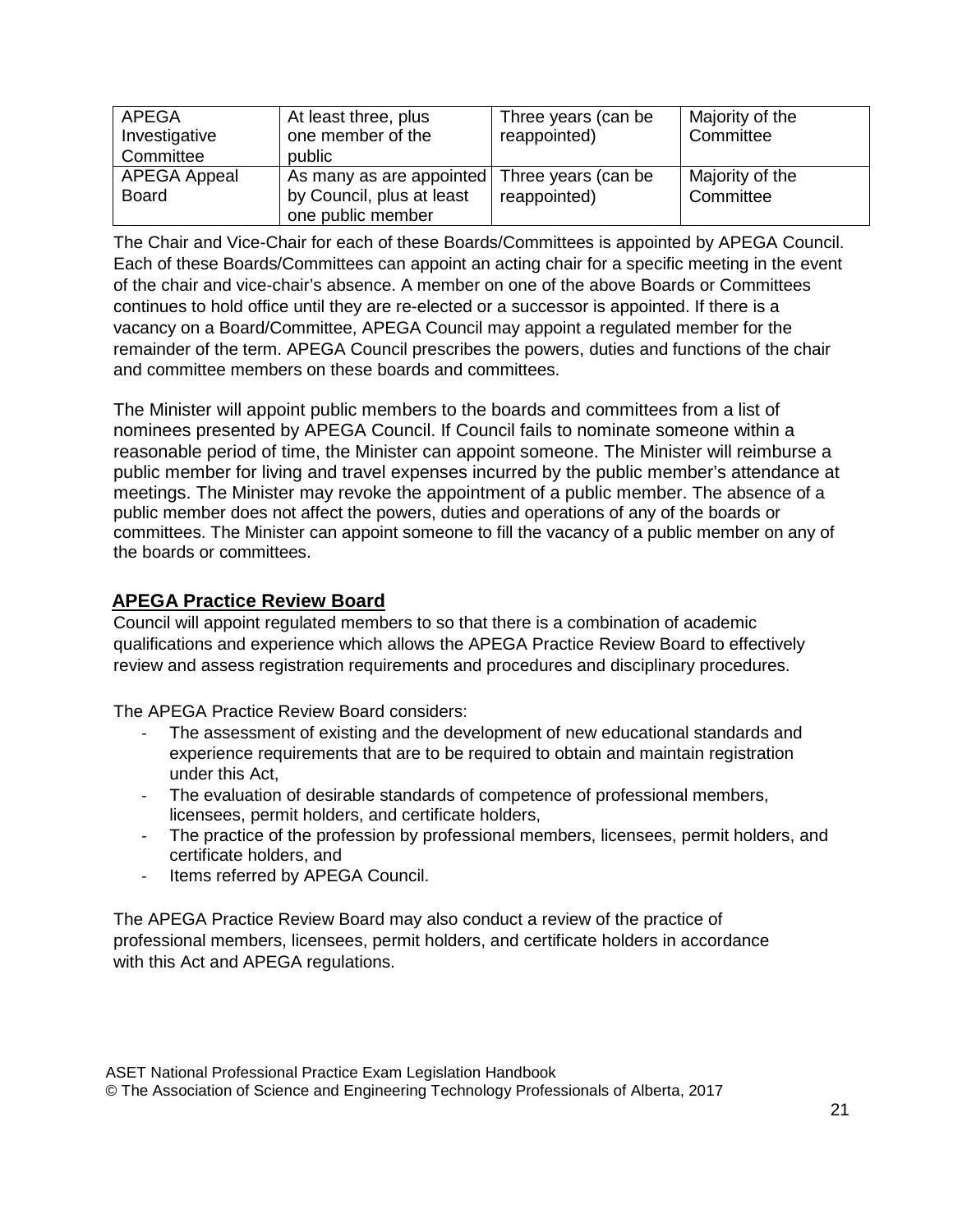The Practice Review Board shall report to the APEGA Council on any of the above matters that they discuss and consider. A person requested to appear at an inquiry by the Practice Review Board is entitled to be represented by legal counsel.

The APEGA Practice Review Board may make any order that the APEGA Discipline Committee can. The same guidelines apply to a review of a regulated member by the APEGA Practice Review Board as an investigation conducted by the APEGA Investigative Committee. The APEGA Practice Review Board may at any time recommend that the inquiry or review be conducted by the APEGA Investigative Committee. The Investigative Committee can then proceed with an investigation as if the recommendation were a written complaint. After each inquiry, the Practice Review Board must write a report for Council and make recommendations that the Board considers appropriate in connection with the investigation.

APEGA Council may direct the whole or part of the inquiry by the APEGA Practice Review Board to be held under camera, if they believe it is in the public interest.

A regulated member who is the subject of a hearing or a review by the APEGA Practice Review Board may appeal any decision or order of the Practice Review Board to the APEGA Appeal Board as if it were a decision or order of the Discipline Committee.

#### <span id="page-21-0"></span>**APEGA Board of Examiners**

The APEGA Board of Examiners considers applications for registration in accordance with the Act, regulations and bylaws. The Board of Examiners can:

- Approve,
- Defer until the Board is satisfied that the applicant has complied with the application requirements, or
- Reject

an application. The Board of Examiners may require an applicant to pass one or more examinations, obtain more experience in a form acceptable to the Board, or do both.

In registering a professional licensee, the Board of Examiners will specify in the certificate and in the register the scope of practice in engineering or geoscience that the individual is permitted to work in.

#### <span id="page-21-1"></span>**APEGA Discipline Panel**

A panel of the APEGA Discipline Committee must consist of at least 3 members. A member who has been designated as case manager must not sit as part of the panel that is hearing the matter. A panel of the Discipline Committee has all the powers and authority of the Committee itself.

#### <span id="page-21-2"></span>**APEGA Investigative Panel**

When a complaint is referred to the Investigative Committee, they shall appoint an investigative panel comprised of members of the Committee to conduct a preliminary investigation. An investigation panel may employ any technical consultants and legal counsel it considers necessary to conduct a preliminary investigation. The Registrar shall also send notice to the investigated person that a preliminary investigation is taking place.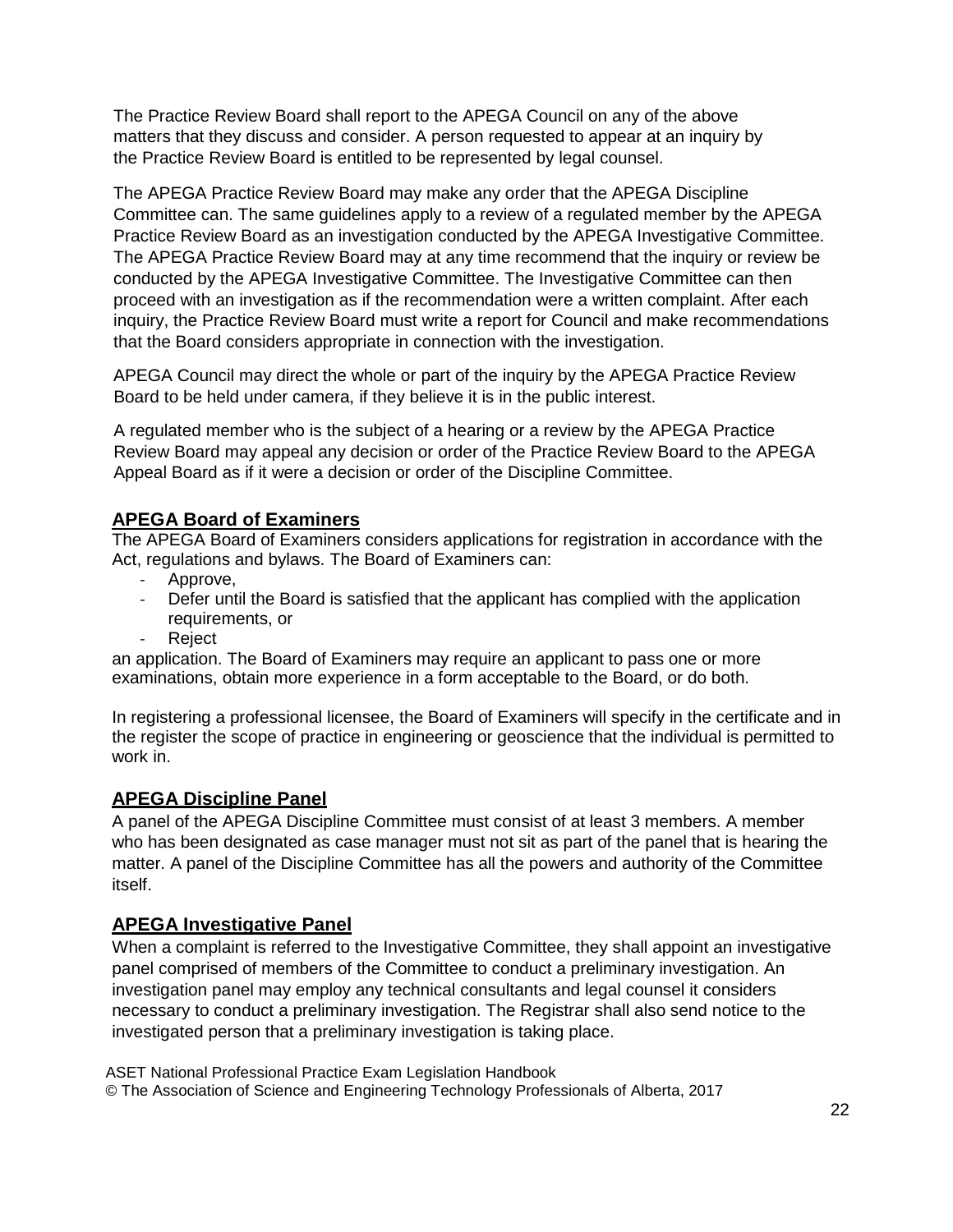The panel may require plans, drawings, specifications, reports, books, papers or other documents or record in possession or control of the investigated person. They can also require such documents from other APEGA members relating to the investigation. The panel can also make and keep copies of any of those documents for the purpose of the investigation. Any other questionable conduct that is uncovered during the investigation will be investigated further. On concluding the preliminary investigation, the panel will report its findings to the Investigative Committee.

#### <span id="page-22-0"></span>**Legal Counsel**

The APEGA Appeal Board, the APEGA Discipline Committee, and the APEGA Investigative Committee all have the right to be advised by legal counsel at a hearing, but that counsel cannot lead or present evidence or argument at the hearing on behalf of another APEGA entity (ex. APEGA Registrar or another board or committee), nor be the counsel for another APEGA entity.

## <span id="page-22-1"></span>**Disciplinary Procedures**

In regards to the disciplinary procedure, the following terms refer to:

- 'Conduct' includes an act or omission,
- 'Investigated person' means a professional member, licensee, permit holder, certificate holder or member-in-training (also refer to as an APEGA member) with respect to whose conduct is being investigated,
- 'Practice of the profession' refers to the practice of engineering and the practice of geoscience.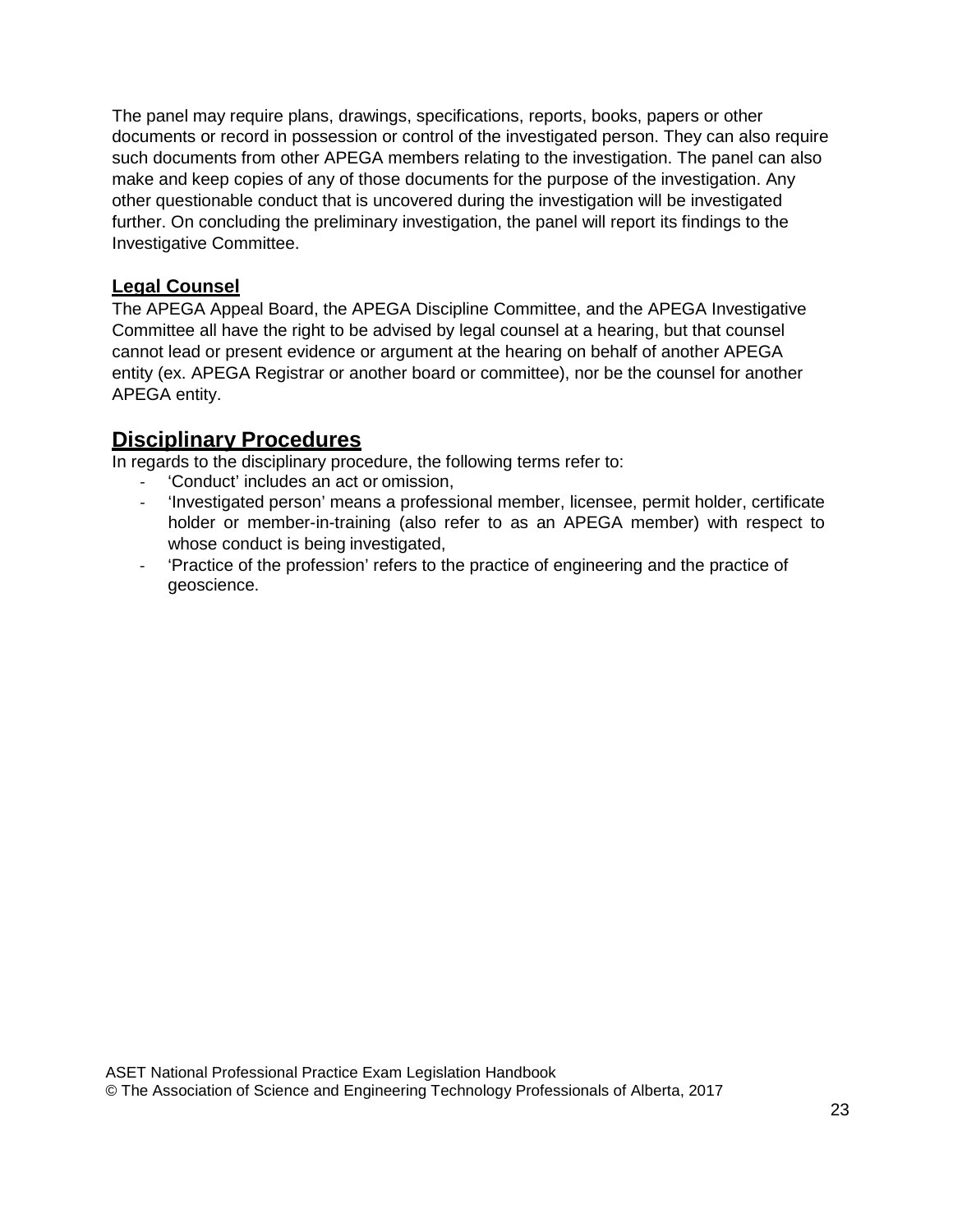## **APEGA Investigation Process**

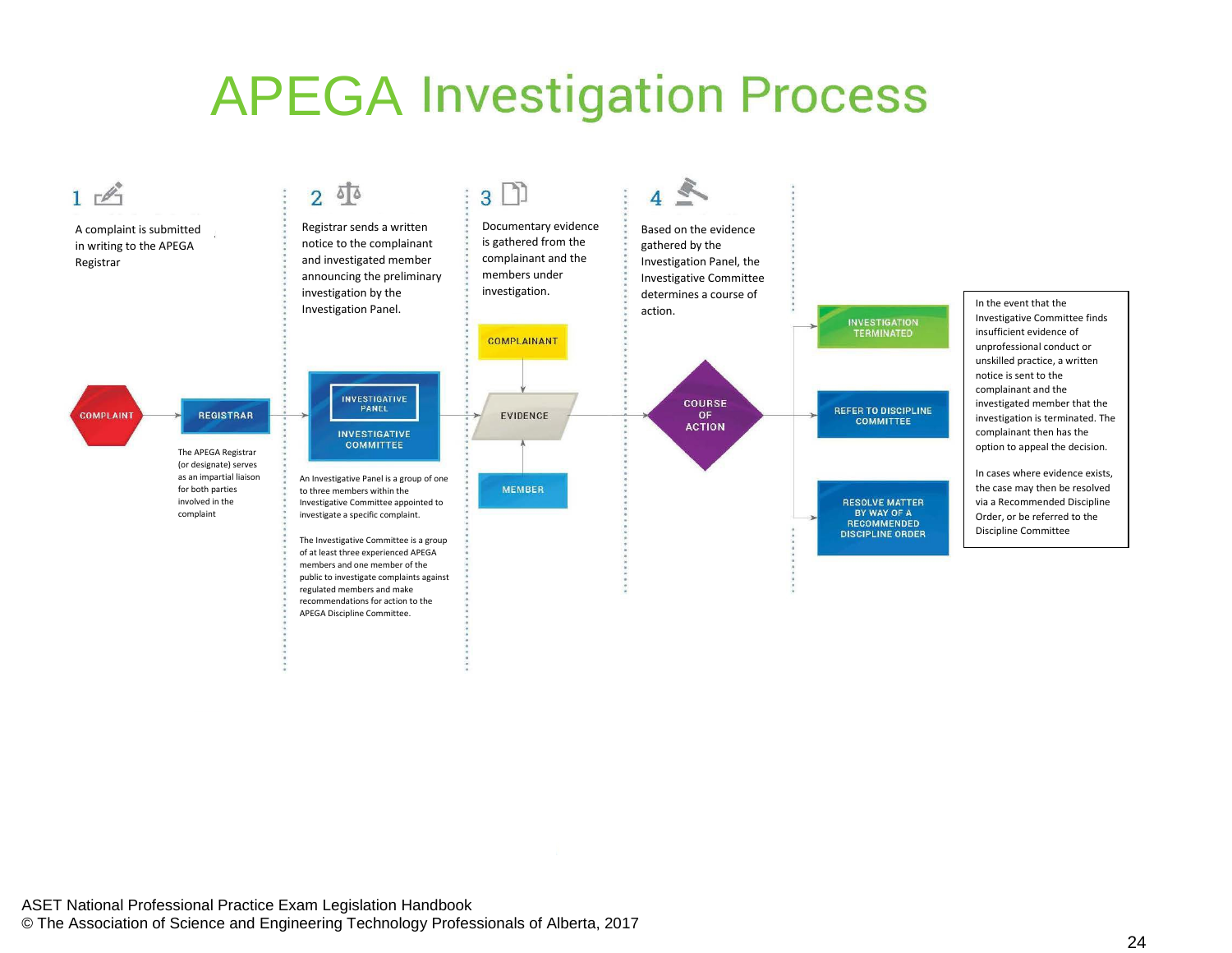# **APEGA Discipline Process**

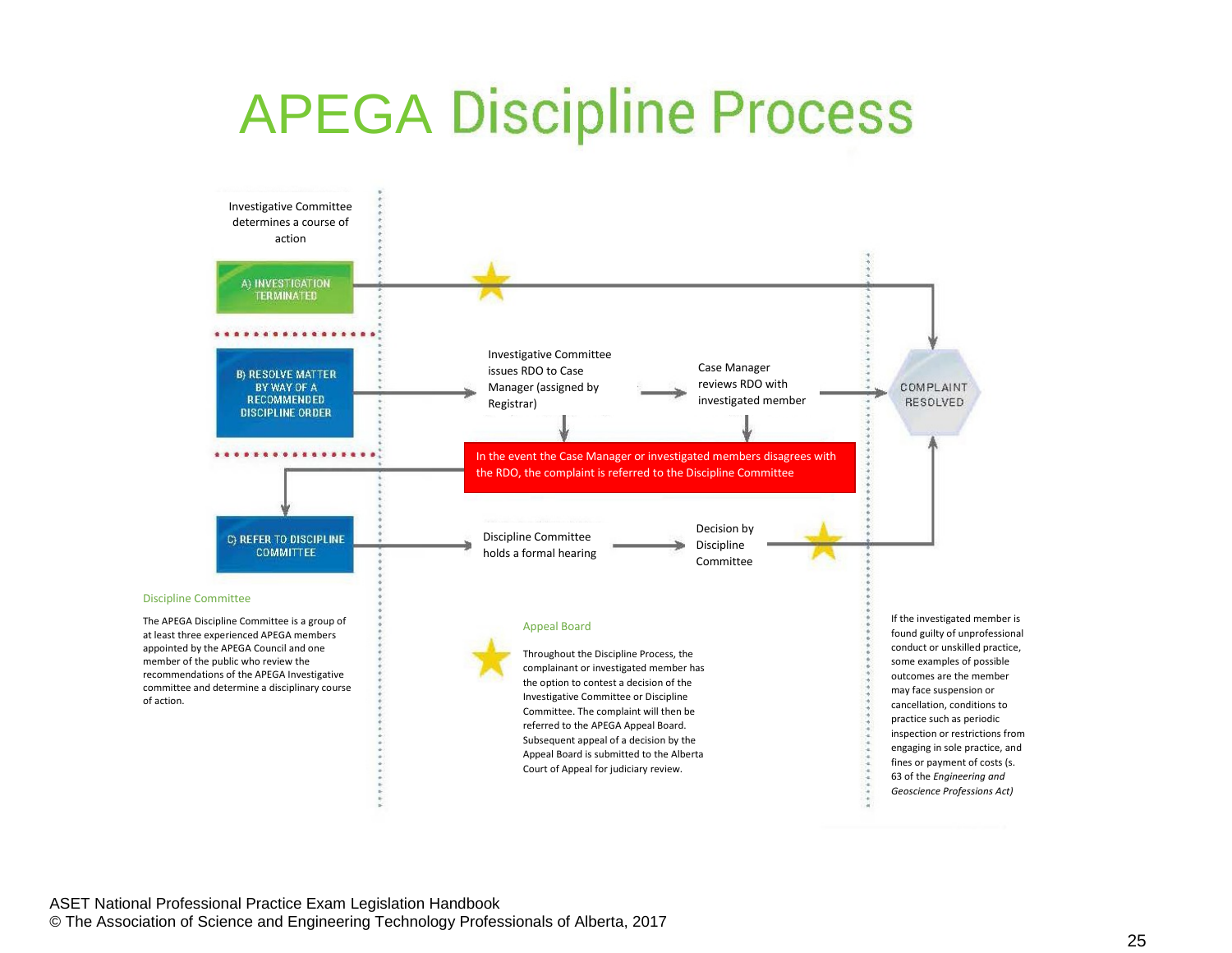#### <span id="page-25-0"></span>**Unprofessional Conduct and Unskilled Practice**

Any conduct that the Discipline Committee or Appeal Board believes is:

- Detrimental to the best interests of the public,
- Contravenes the Code of Ethics of the profession,
- Harms the standing of the profession,
- Displays a lack of knowledge, skill, or judgement in the practice of the profession, or
- Displays a lack of knowledge, skill, or judgement in the carrying out of any duty or obligation undertaken in the practice of the profession,

constitutes either unskilled practice or unprofessional conduct.

If an investigated person fails to comply with or contravenes the EGP Act, the regulations or the bylaws, and the breach is of a serious nature, the act may be found to be unprofessional conduct by the Discipline Committee, whether or not it would be defined as such above.

#### <span id="page-25-1"></span>**Right to Counsel**

Both the Investigative Committee and the investigated person have the right to be represented by counsel at a hearing before the Discipline Committee.

#### <span id="page-25-2"></span>**Evidence and Witnesses**

The investigated person or anyone else believed to have knowledge of the complaint or conduct being investigated are compellable witnesses. A witness must answer all questions directed at them and will not be excused on the grounds that the answer may incriminate the witness, subject the witness to punishment under this Act, establish the witness's liability in a civil proceeding or prosecution under any Act. APEGA can make an application to the Court to obtain evidence from a witness who is outside Alberta. A judge will then direct the obtaining of the evidence of the witness.

Proceedings for civil contempt of court may be brought against a witness who fails to appear before the Discipline Committee, fails to produce the required documents, or who refuses to be sworn in or to answer any question directed at them. If the investigated person fails to appear or refuses to answer a question, their refusal may be considered unprofessional conduct. If the Discipline Committee has proof that the notice of investigation was served, they may proceed with the investigation in the absence of either the investigated person or the complainant, and act on the matter as if those persons were in attendance.

#### <span id="page-25-3"></span>**Service of Notices**

Written notice must be given informing the member of:

- A complaint filed,
- Hearings scheduled,
	- o Detailing the date, time, and place, and any evidence to be presented
- Outcomes of Hearings,
	- o Detailing the findings, the reasons for those findings, and anyorders
- Termination of Investigation, served on both the member and the complainant, and
- Notice of Appeal.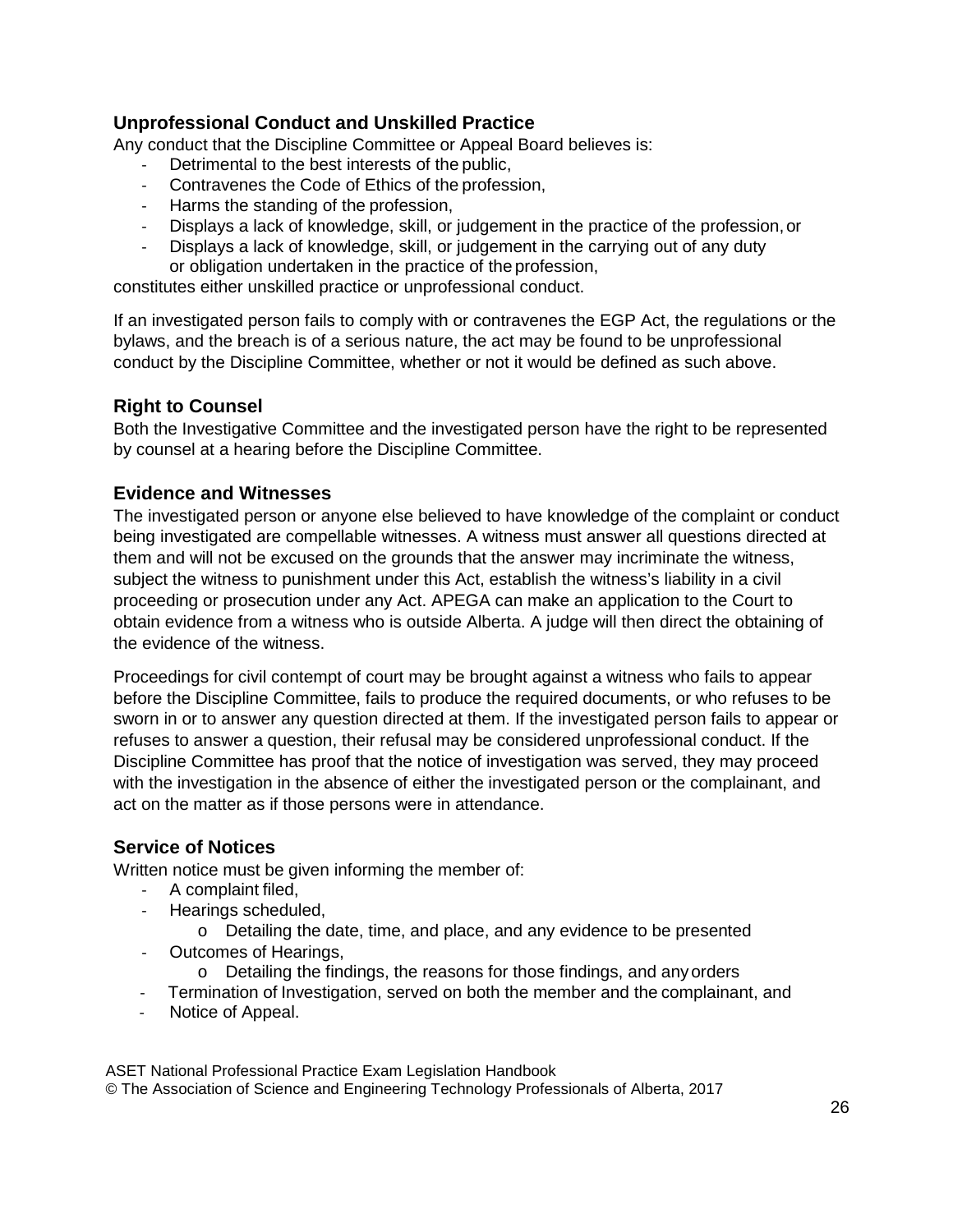If notice is required to be given to a person, the notice is sufficiently given if:

- It is served personally on the person,
- It is sent by prepaid mail at the latest address provided to APEGA by theperson, or
- It is sent by electronic transmission, if the person has provided the APEGA Registrar with an electronic address.

Unless proven otherwise, notice is assumed to have been served when done in person or sent by prepaid mail. If personal or mail notice is not possible, the notice or document must be published at least twice, within one week, in the person's local newspaper. If the notice is sent by mail, it is assumed to be served 7 days (in Alberta) or 14 days (outside Alberta) from the date of mailing. Electronic mail is assumed to be served on the date the notice was transmitted.

#### <span id="page-26-0"></span>**Public Access**

All hearings before the APEGA Discipline Committee and APEGA Appeal Board are open to the public, unless the board or committee decides otherwise.

#### <span id="page-26-1"></span>**Fraudulent Registration**

If APEGA Council believes that a person received their registration as a result of false or fraudulent representation or declarations, either written or oral, that person's registration will be cancelled. The provisions regarding the procedures of Discipline Committee apply to a hearing held regarding false registrations.

#### <span id="page-26-2"></span>**Suspension or Cancellation**

The Investigative Committee may suspend the registration of an APEGA member pending the preliminary investigation or a decision of the Discipline Committee. If the registration of an APEGA member is cancelled or suspended, the member must surrender any certificates, stamps or seals to the Registrar. If the registration of a permit holder or joint firm is cancelled or suspended, the permit holder must surrender their permit or certificate of authorization to the Registrar and cease using the permit number they were issued.

#### <span id="page-26-3"></span>**Onus of Proof**

In a prosecution under this Act, the burden of proving that a person is a professional member, licensee, permit holder or certificate holder is on the accused.

#### <span id="page-26-4"></span>**Misrepresentation of Status**

An APEGA member whose registration was cancelled or suspended, but claims to be registered and in good standing, will be dealt with as unprofessional conduct under the EGP Act.

#### <span id="page-26-5"></span>**Reinstatement**

A regulated member whose registration has been cancelled or a permit holder whose permit was revoked as a result of the disciplinary proceedings may apply to APEGA Council to be reinstated. An application cannot be made until at least one year after the registration was cancelled/permit revoked or from the date on which the Court made its order confirming or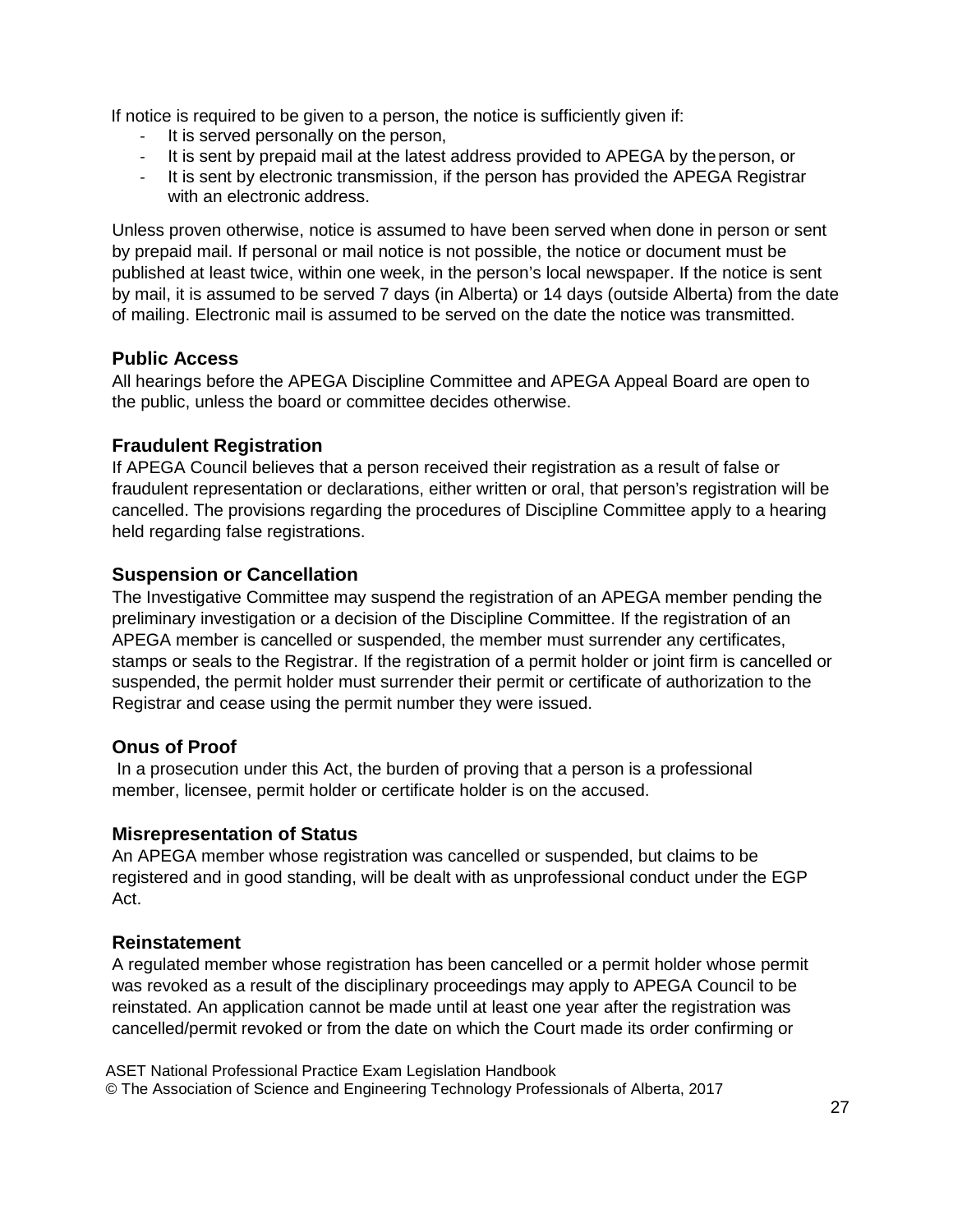varying the decision of APEGA Council. The Council may establish a Committee of Inquiry to consider the application for reinstatement and make recommendations to Council. The APEGA Council may require the former regulated member or permit holder to demonstrate that they are competent to re-engage in the practice, by means prescribed by Council. When an application for reinstatement is not approved by Council, no further applications can be madefor at least one additional year after the date Council ruled on the original application for reinstatement.

#### <span id="page-27-0"></span>**Publication**

After a finding is made by the Discipline Committee, the APEGA Council, the APEGA Appeal Board, the Court or the Court of Appeal, the name of the investigated person may be published.

## <span id="page-27-1"></span>**Publications**

APEGA may publish information for the public, either annually or as directed by APEGA Council. Information published may include:

- Conditions of engagement and surveys of professional fees for applied science, information and engineering technology services,
- A guide to the selection of members for consulting services to assists clients in the selection of professionally and legally qualified consultants and consultingfirms
- Guides that define for clients the scope of professional services to be expected from regulated members,
- Publications for the purpose of promoting high standards of professional serviceand adequate remuneration for those services,
- Publications for the purpose of maintaining and improving the competency of its members, and

The APEGA Discipline Committee or the APEGA Appeal Board may direct that reports or summaries of disciplinary decisions, including the regulated member's personal information, be published in any manner it deemsappropriate.

## <span id="page-27-2"></span>**Miscellaneous**

#### <span id="page-27-3"></span>*Municipal License*

No municipality has the power to require any professional member, licensee, permit holder, certificate holder, or member-in-training to obtain a license from the municipality to engage in the practice of engineering or geoscience.

#### <span id="page-27-4"></span>*Liability to Others*

The relationship between an APEGA permit holder or certificate holder engaged in the practice of engineering or geoscience and a person receiving the professional services is subject to this Act, the regulations, and any other laws applicable to the relationship between a professional member and a client.

The relationship between a professional member or licensee to a permit holder does not affect, modify or diminish the application of this Act, the regulations, or the bylaws to the professional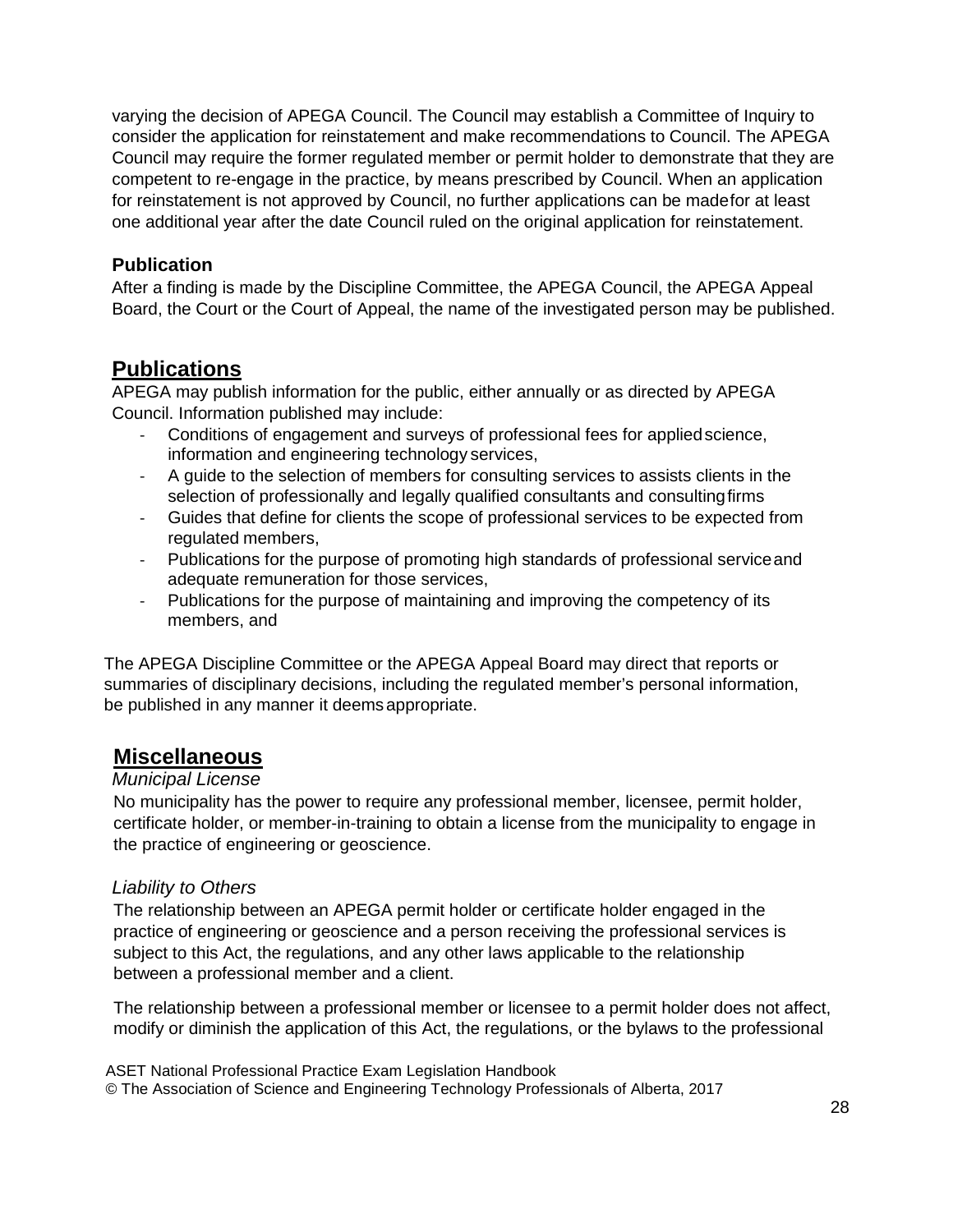member or licensee personally as a professional member or licensee, or to the relationship between the professional member or licensee and the professional member or licensee's client.

#### <span id="page-28-0"></span>*Registrar's Certificate*

A certificate that appears to be signed by the APEGA Registrar that states that an individual was or was not registered as a professional member, licensee, permit holder, certificate holder, an officer of APEGA, or a member of APEGA Council on a specific date or during a specific period will be considered as evidence of proof, even if there is no proof of the Registrar's appointment or signature. This is only the case if no evidence proving the contrary is presented.

#### <span id="page-28-1"></span>*Protection from Liability*

No legal action can be taken against:

- Anyone conducting an preliminary investigation,
- A member of the Discipline Committee, the Practice Review Board, the Investigative Committee, the Appeal Board, the Council or the Board of Examiners,
- The Registrar or APEGA,
- Any person acting on the instructions of any of the above, or
- Any member, officer, or employee of APEGA

for anything that was done in good faith and in accordance with the Act, regulations and bylaws.

No action for defamation can be based on a communication that is related to a complaint against the conduct of a professional member, licensee, permit holder, certificate holder or member-intraining if the communication is published by APEGA, a member of the Discipline Committee, the Practice Review Board, the Investigative Committee, the Appeal Board, the Council or the Board of Examiners, a person conducting a preliminary investigation, an officer or employee of APEGA, or a person who was acting on the instructions of any of the above in good faith relation to investigating the complaint or in the course of disciplinary proceedings.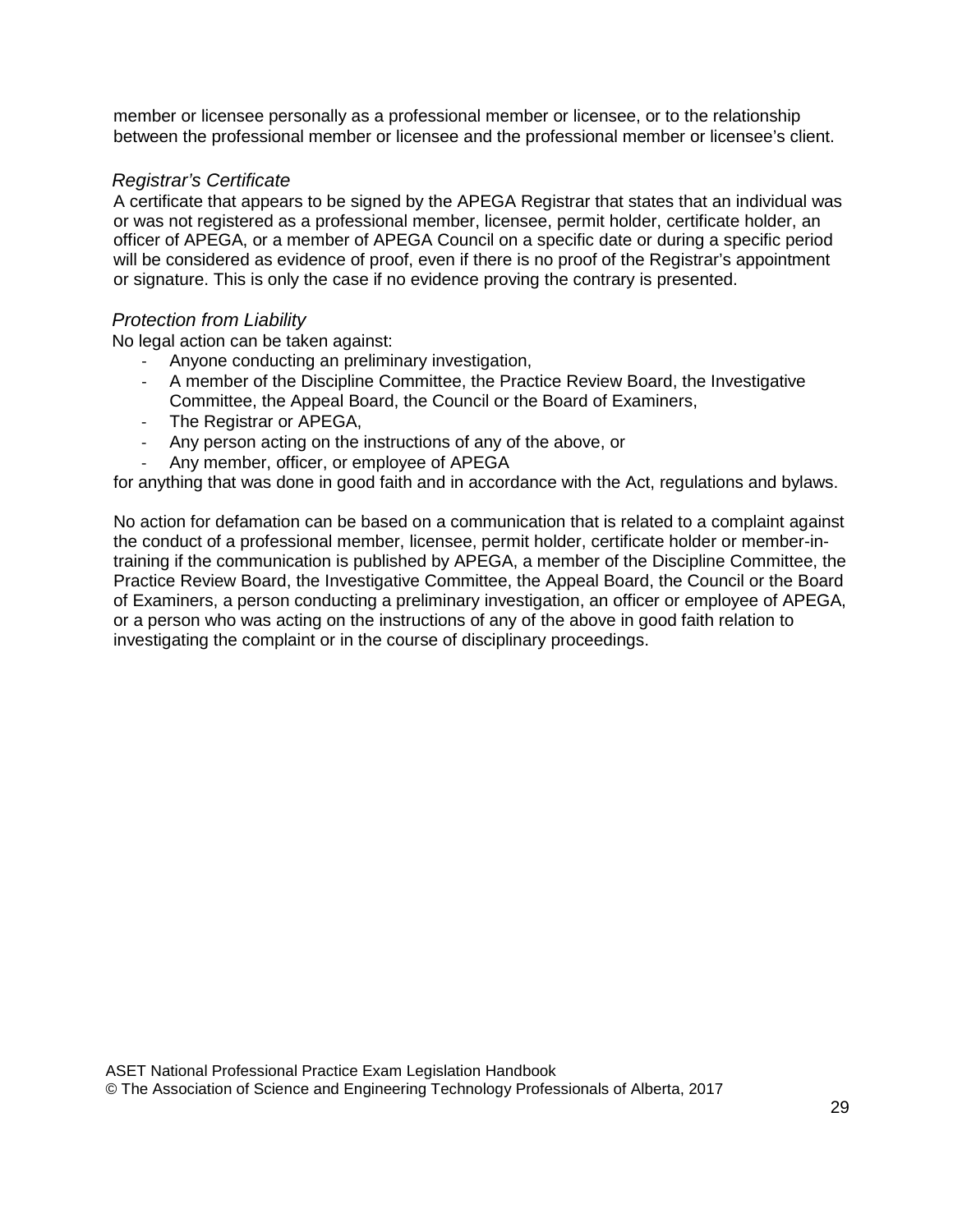## <span id="page-29-0"></span>**Joint Boards and Committees**

In addition to the independent legislated committees for each association, there are established a number of joint boards and committees. Each joint board or committee must have an equal number of appointees from APEGA Council and ASET Council and a public member appointed by the Minister. The public members will be nominated by the Joint Councils Committee. If the Joint Committees Council fails to nominate someone within a reasonable period of time, the Minister can appoint someone. The Minister will reimburse a public member for living and travel expenses incurred by the public member's attendance at meetings. The Minister may revoke the appointment of a public member. The absence of a public member does not affect the powers, duties and operations of any of the boards or committees. The Minister can appoint someone to fill the vacancy of a public member on any of the boards or committees.

- Joint Practice Review Board
- Joint Appeal Board
- Joint Professional Technologist Regulations Committee
- Joint Discipline Committee
- Joint Board of Examiners
- Joint Investigative Committee

The Minister will determine the number of members for each joint board/committee, and the governance and operation (including appointing the chair, term of appointment, quorum, and any procedural matters) of the boards/committees.

#### <span id="page-29-1"></span>**Joint Practice Review Board**

The APEGA and ASET Councils will appoint regulated members to so that there is a combination of academic qualifications and experience which allows the Joint Practice Review Board to effectively review and assess registration requirements and procedures and disciplinary procedures for a person to engage in the practice as a professional technologist.

The Joint Practice Review Board must meet at least twice a year, and more frequently if necessary, to consider:

- The assessment of existing and the development of new educational standards and experience requirements that are to be required to obtain and maintain registration under this Act as a professional technologist,
- The evaluation of desirable standards of competence of professional technologists generally,
- The practice of professional technologists generally,
- Items referred by APEGA Council or ASET Council that the council considers appropriate or necessary in connection with the competence in the practice of professional technologists,
- Items referred by Joint Councils Committee or the Joint Discipline Committee,
- Reports from the ASET Registrar on the number and nature of appeals and complaints relating to the rulings of the Joint Board of Examiners and the number and nature of complaints dealt by the Joint Discipline Committee with and the disposition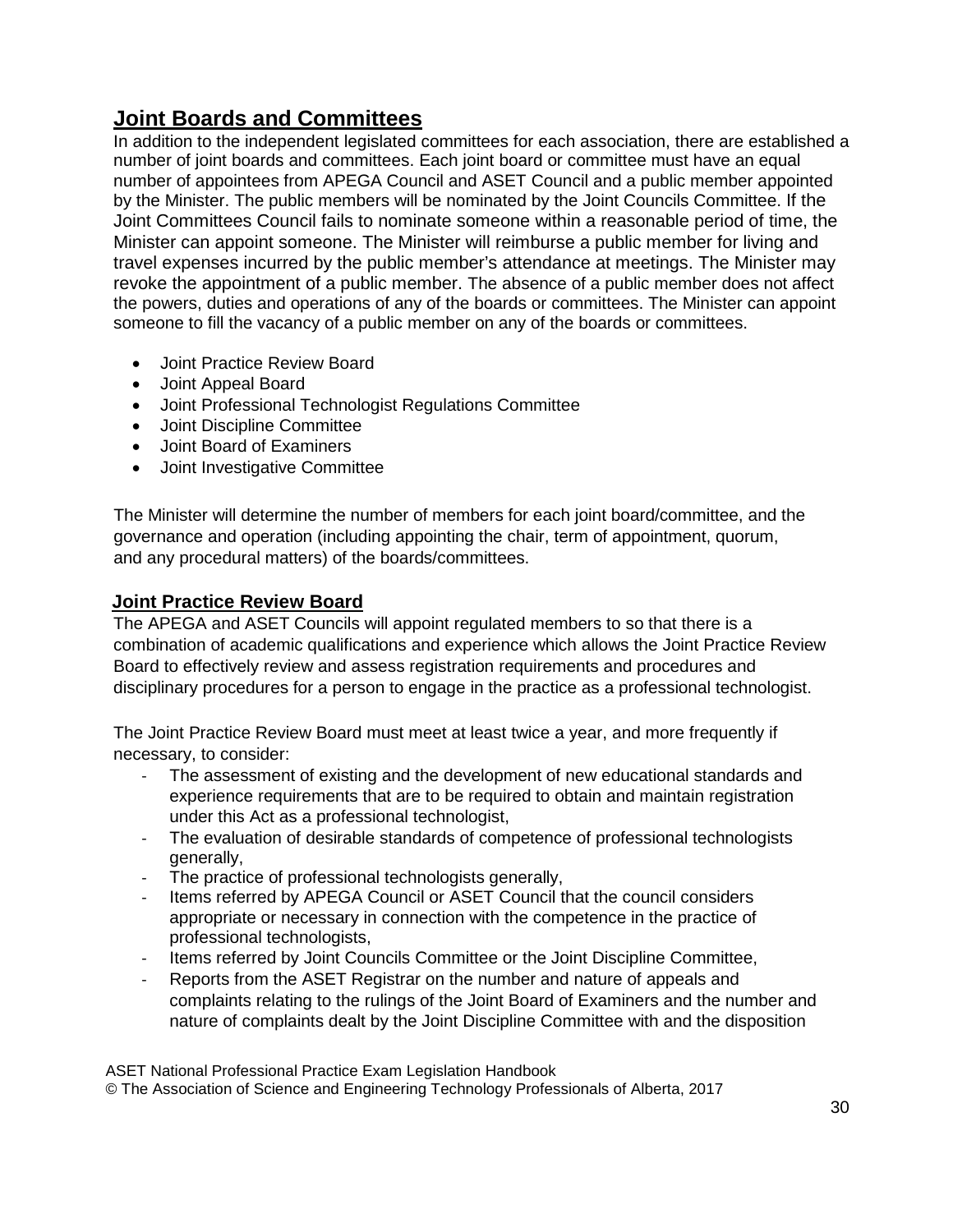of those complaints, emphasizing cases reflecting competency of professional technologists,

- Items from other sources with respect to registration, discipline or maintenance of professional competency,and
- Any other items that the Joint Practice Review Board considers pursuant to the Act

The Joint Practice Review Board may also conduct a review of the practice of professional technologists in accordance with this Act and the professional technologist regulations.

The Joint Practice Review Board shall report to the APEGA Council and ASET Council on any of the above matters that they discuss and consider. A person requested to appear at an inquiry by the Joint Practice Review Board is entitled to be represented by legal counsel.

The Joint Practice Review Board may make any order that the Joint Discipline Committee can. The same guidelines apply to a review of a regulated member by the Joint Practice Review Board as an investigation conducted by the Joint Investigative Committee. The Joint Practice Review Board may at any time recommend that the inquiry or review be conducted by the Joint Investigative Committee. The Joint Investigative Committee can then proceed with an investigation as if the recommendation were a written complaint. After each inquiry, the Joint Practice Review Board must write a report for APEGA Council and ASET Council and make recommendations that the Board considers appropriate in connection with the investigation.

The Joint Practice Review Board may direct the whole or part of the inquiry by the Joint Practice Review Board to be held under camera, if they believe it is in the public interest.

A professional technologist who is the subject of a hearing or a review by the Joint Practice Review Board may appeal any decision or order of the Joint Practice Review Board to the Joint Appeal Board as if it were a decision or order of the Joint Discipline Committee.

The Joint Appeal Board has all the powers, duties and functions with respect to a professional technologist that the APEGA Appeal Board has with respect to professional members, or the ASET Appeal Board has with respect to regulated members.

#### <span id="page-30-0"></span>*Investigations*

If the Joint Practice Review Board undertakes a review of a professional technologist or permit holder, they will appoint a person to conduct an initial review and report to the Joint Practice Review Board on whether or not further investigation is warranted given the initial evidence collected. If, after the report is received, the Joint Practice Review Board decides that further investigation is not warranted, it shall discontinue the review and report to the Joint Councils Committee with any recommendations they consider appropriate. If the Joint Practice Review Board decides that further investigation is necessary, there are two options: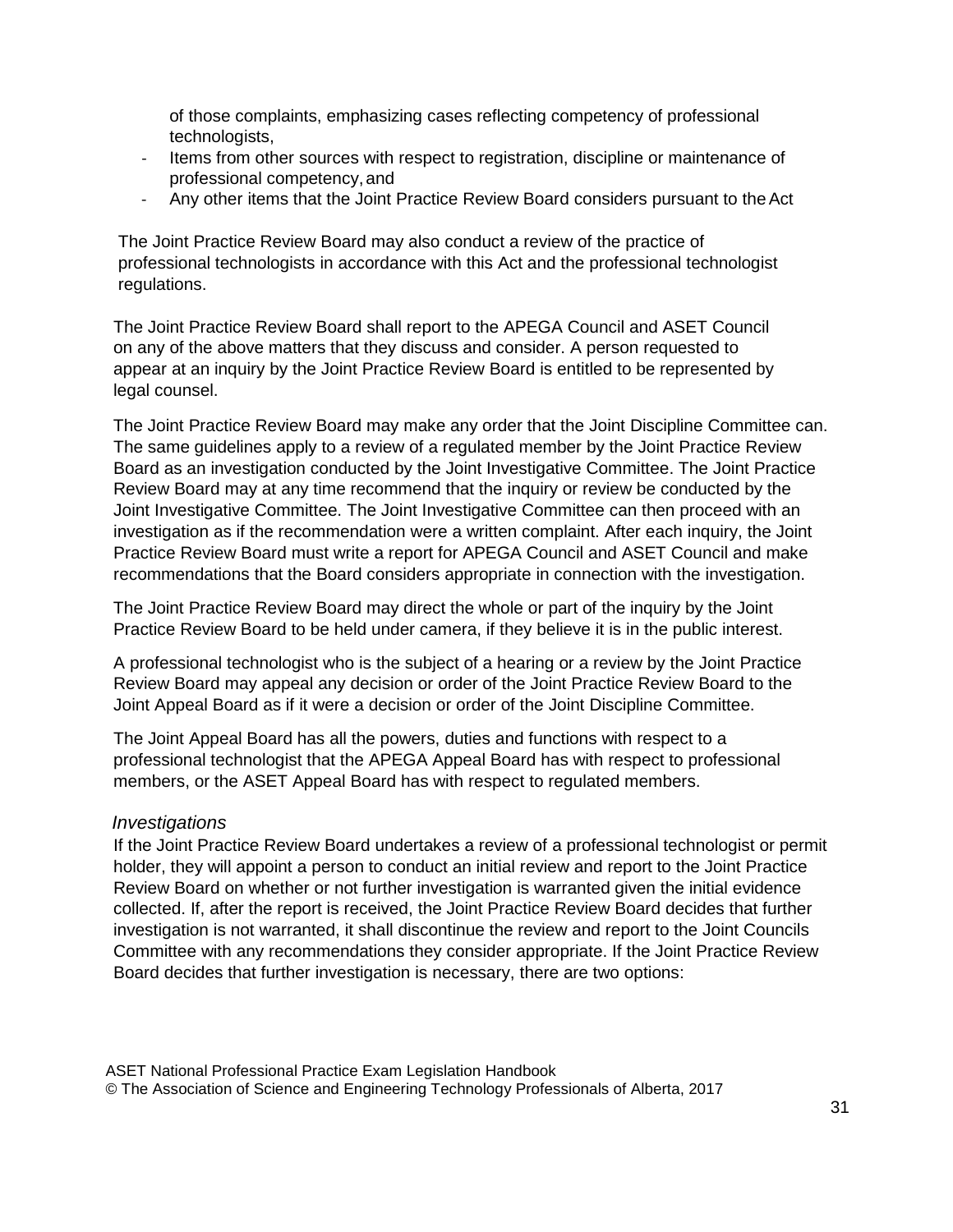- 1. If the investigation relates to *matters other than unskilled practice or unprofessional conduct,* the Board shall issue notification of the investigation to the professional technologist or permit holder and proceed with its investigation in the same manner as a discipline investigation.
- 2. If the Joint Practice Review Board believes that further investigation *may* lead to a finding of *unskilled practice or unprofessional conduct*, it must lodge a complaint with the Joint Investigative Committee.

For the purposes of conducting an investigation the Joint Practice Review Board may conduct a practice visit by entering and inspecting any place where the professional technologist works in the profession, after having given notice. Additionally, the Board may interview a professional technologist about their work in the profession, observe the member working, interview or survey clients, co- workers or the professional technologist's employer regarding the member's work. Additionally, the Joint Practice Review Board may review documents that are owned or under the control of the professional technologist and are related to their work in the profession. The Board can also assess the safety and condition of technology and equipment used by the professional technologist. No member of the Joint Practice Review Board may enter a private dwelling or any part of a place that is being used as a permanent or temporary dwelling, unless the occupant gives their consent.

#### **Report to the Joint Councils Committee**

Following each meeting, the chair of the Joint Practice Review Board must report to the Joint Councils Committee and may make recommendations as to changes in procedures regarding registration, discipline or maintenance of competency that the Board considers appropriate.

#### <span id="page-31-0"></span>**Joint Professional Technologist Regulations Committee**

The Joint Professional Technologists Regulations Committee may make regulations on:

- The eligibility of applicants to apply for registration as professional technologists,
- The academic requirements or qualifications and the experience required of an applicant for registration as a professional technologist, the evaluation of applicants by the Joint Board of Examiners,
- The examination of applicants for registration as a professional technologist,
- Establishing and administering a register of professional technologists, including removal from the register,
- The stamps or seals issued to professional technologists, their use and the circumstances for their surrender to the ASET Registrar.
- The names under which a professional technologist may engage in the practice,
- Publishing a code of ethics for professional technologists,
- Notices of cancellation or suspension and reinstatement,
- Technical standards for practice as a professional technologist,
- The eligibility of professional technologists to register as ASET permit holders,
- The registration, issue and use of permits, permit numbers, and certificates for professional technologists,
- The discipline, practice review, and the practice of professional technologists generally,
- Service of documents,

ASET National Professional Practice Exam Legislation Handbook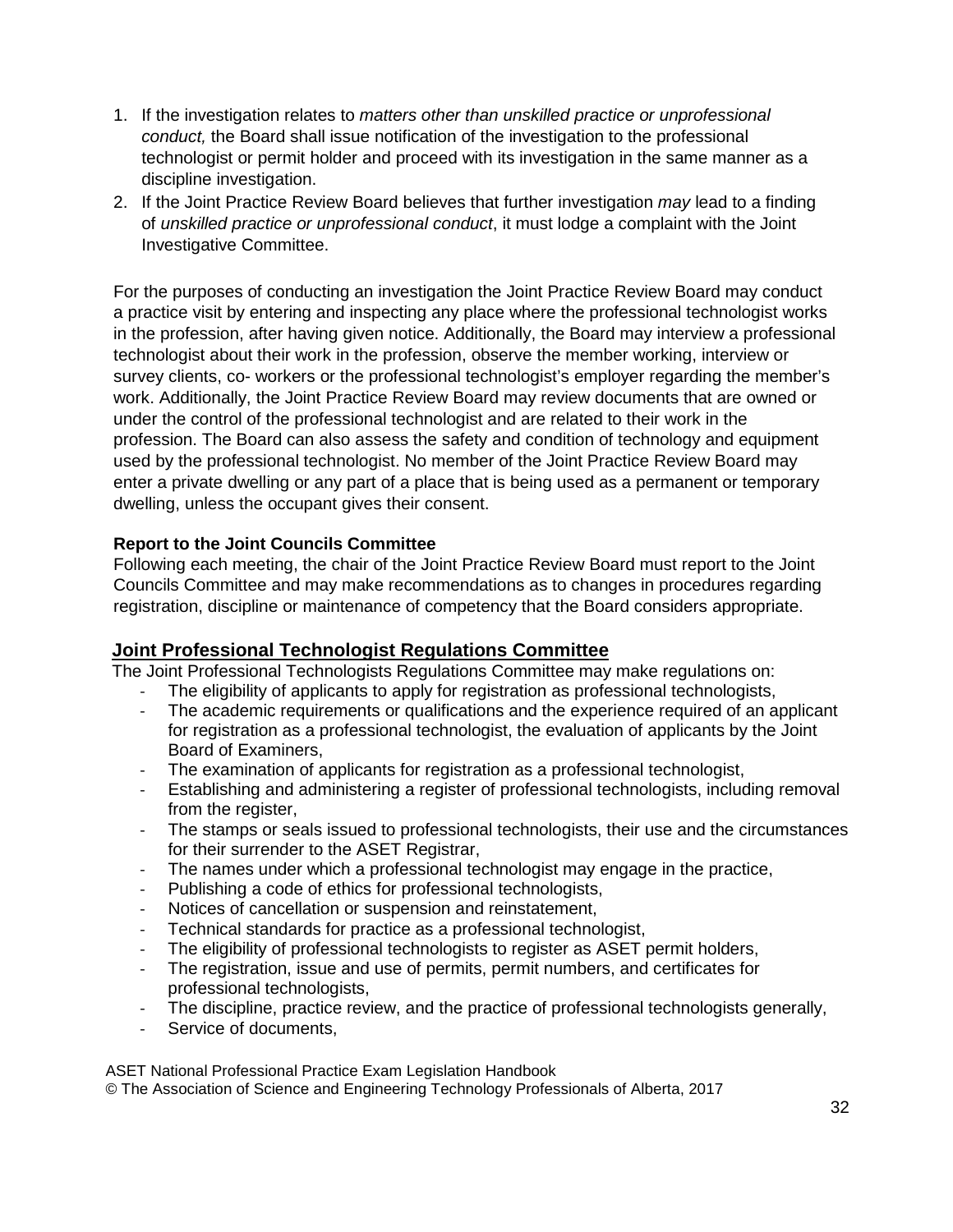- Requiring professional technologists to notify the ASET Registrar of changes in name or address and maintaining up to date contact information,
- The forms for use under this Act and the regulations, and
- The expiry of annual certificates, permits and other authorizations issued to professional technologists.

A regulation created by the Joint Professional Technologist Regulations Committee does not come into effect until is it approved by APEGA Council, ASET Council, and the Lieutenant Governor in Council.

The Joint Professional Technologist Regulations Committee must consult with the appropriate Minsters before establishing or amending academic qualifications for applicants.

If a matter has been discussed at 2 consecutive meetings and it has not been resolved, it will be referred to the Joint Councils Committee. The Joint Councils Committees may either resolve the issue or refer it back to the Joint Professional Technologist Regulations Committee with suggestions or directions on how to solve the matter. If the Joint Councils Committee resolves the matter, the Joint Professional Technologist Regulations Committee must implement the decision.

If the matter is not resolved by the Joint Councils Committee and is not referred back to the Joint Professional Technologist Regulations Committee, after 120 days the matter shall be referred to arbitration. An arbitration tribunal of 3 persons, one appointed by APEGA Council, one appointed by ASET Council, and a chair appointed by the Minister. The arbitration tribunal may make a binding decision that the APEGA Council, ASET Council and Joint Professional Technologist Regulations Committee must uphold or make a new regulation or amend an existing regulation pertaining to professional technologists.

#### <span id="page-32-0"></span>**Joint Board of Examiners**

The Joint Board of Examiners has all the powers, duties, and functions with respect to professional technologists that the APEGA Board of Examiners has in relation to professional members.

## <span id="page-32-1"></span>**Joint Discipline Committee**

The Joint Discipline Committee has all the powers, duties, and functions with respect to professional technologists that the APEGA Discipline Committee has in relation to professional members.

#### <span id="page-32-2"></span>**Joint Investigative Committee**

The Joint Investigative Committee has all the powers, duties, and functions with respect to professional technologists that the APEGA Investigative Committee has in relation to professional members.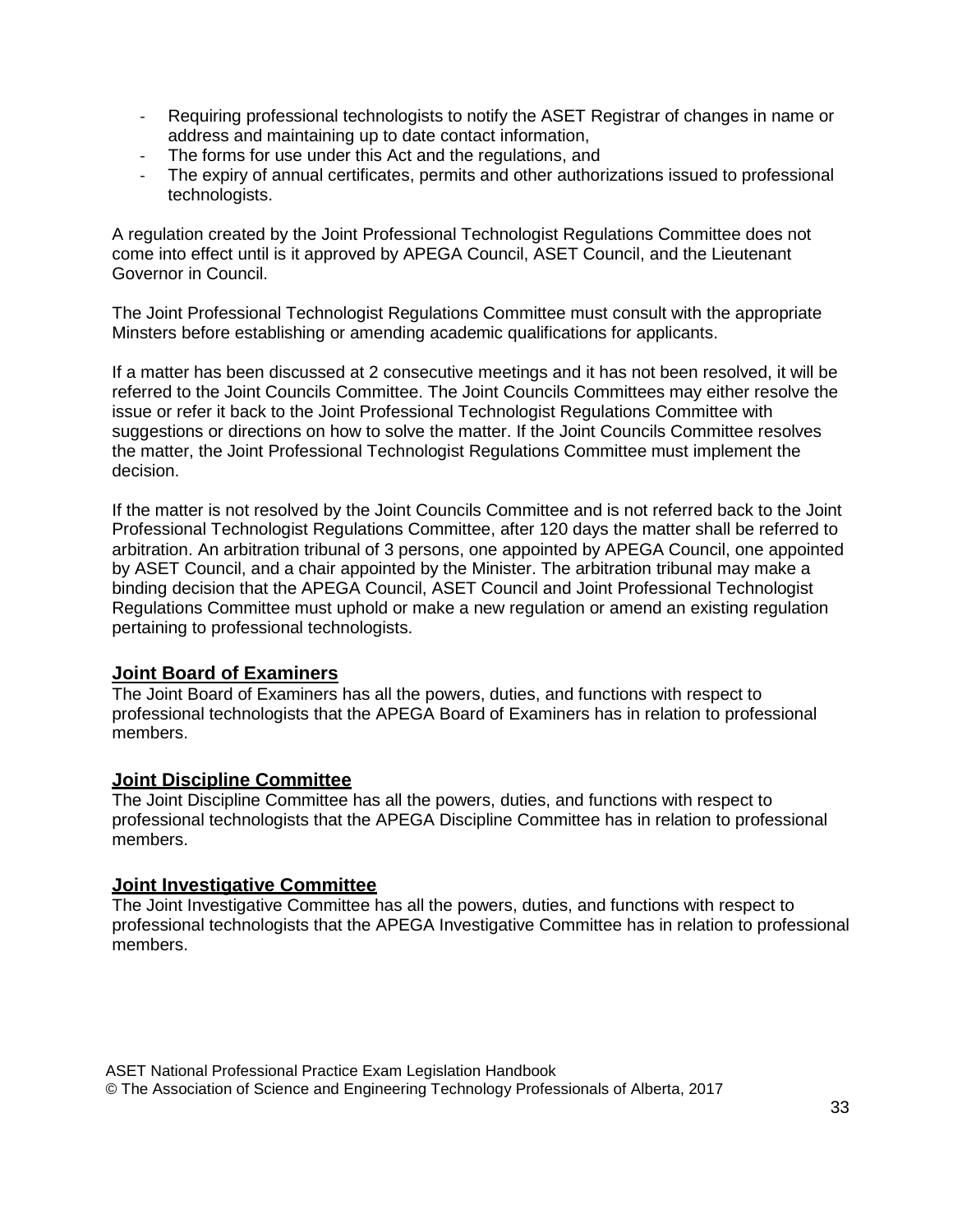## <span id="page-33-0"></span>**The Association of Science and Engineering Technology Professionals of Alberta**

The Association of Science and Engineering Technology Professionals of Alberta is a corporation under the *Engineering and Geoscience Professions Act*. The abbreviated form of the name is ASET or A.S.E.T. No person other than the Association of Science and Engineering Technology Professionals of Alberta can use the abbreviated form of the name or any other abbreviation in a way that states directly or implies that the person is a member of or connected in any way with ASET. ASET has the capacity, rights, powers and privileges of a natural person under the Act.

#### <span id="page-33-1"></span>**ASET Trademarks**

ASET may hold or continue to hold and regulate the use of the following trademarks:

- a) Certified engineering technologist and "C.E.T."
- b) Certified technician and "C.Tech"
- c) Certified computer information technologist and "C.C.I.T." [4](#page-33-3)
- d) Applied science technologist and "A.Sc.T." <sup>4</sup>

ASET has no legal capacity to apply for, be granted, or to hold a trademark for any name, title, designation, initials, or abbreviation other than those specified above without the consent of the Lieutenant Governor in Council.

ASET Council may apply to the Court for an injunction enjoining any person from using one of ASET's trademarks, including cancelled and suspended members.

## <span id="page-33-2"></span>**ASET Council**

The governing body of ASET is its Council. The Council manages and conducts the business and affairs of ASET and exercise the powers of ASET in the name of and on behalf of ASET. The Council must submit an annual report to the Minister which details the business and affairs of ASET. The Minister will then present the report to the Legislative Assembly.

The Council must appoint a Registrar, as per the regulations and bylaws of this Act.

The ASET Council is made up of:

- A President,
- Two Vice-Presidents,
- The past President,
- Other members, each of whom shall be elected by ASET members, and
- Public members appointed by the Minister
	- o Three public members when Council is less than 20 members
	- o One additional public member for every additional 10 Councilmembers

ASET National Professional Practice Exam Legislation Handbook

<span id="page-33-3"></span> <sup>4</sup> ASET does not issue the C.C.I.T. or the A.Sc.T. designations, but they hold the right to these trademarks

<sup>©</sup> The Association of Science and Engineering Technology Professionals of Alberta, 2017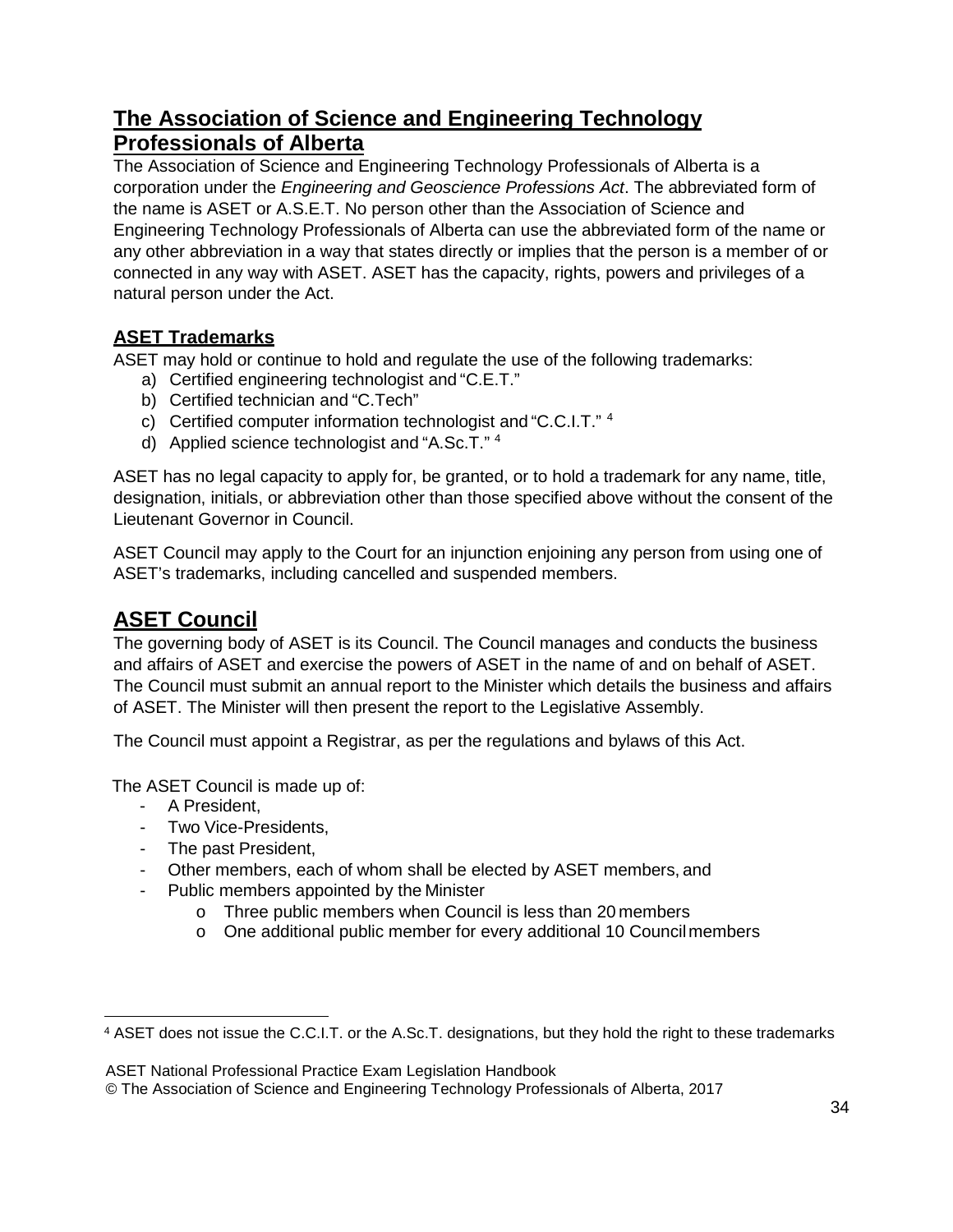| <b>Position</b>      | <b>Term of Office</b> |
|----------------------|-----------------------|
| President            | One year              |
| Vice-President       | One year              |
| <b>Public Member</b> | Three years           |

When an elected member's term ends, they continue to hold office until they are reappointed or their successor is elected.

The President acts as the presiding officer at meetings of the ASET Council and ASET meetings. The President can only vote in the event of a tied vote in Council or ASET meetings. During the absence of the President, the First Vice-President has all the powers of the President.

Quorum for meetings of ASET Council is a majority of its members.

Council's powers, duties and operations are not affected by a member of the public's absence, whether from not being appointed, being absent, being removed, or resigning. The public member's absence does not affect Council's ability to perform its duties under the Act.

#### <span id="page-34-0"></span>**Regulations**

The ASET Council may make regulations with respect to the registration, licensing, the issuing of permits and certificates, disciplinary matters, and the practice of regulated members. Regulations made by ASET Council may fall into the following categories: Membership including application, Boards and Committees, and public interests.

#### <span id="page-34-1"></span>*Membership*

Council makes regulations:

- Establishing categories and criteria for enrollment for regulated members, members in training, examination candidates and students,
- Determining the academic qualifications and experience requirements forapplicants,
- Governing the evaluation of qualifications and experience for applicants to engage in the practice as regulated members,
- On the eligibility of applicants to engage in the practice as regulatedmembers,
- Prescribing the technical standards of practice for regulated members,
- Establishing the compulsory continuing education program for regulated members,
- On the titles that may be used by regulated members and the circumstances and conditions under which titles may be used,
- Establishing classes or categories of regulated members and prescribing restrictions of practice and the privileges and obligations of the classes or categories established in addition to regulated members,
- On the academic qualifications and the experience required of the other classes and categories established in addition to regulated members,
- Governing the eligibility of persons, firms, partnerships and other entities for registration as ASET permit holders or certificate holders,
- Governing the operation of ASET permit or certificate holders,

ASET National Professional Practice Exam Legislation Handbook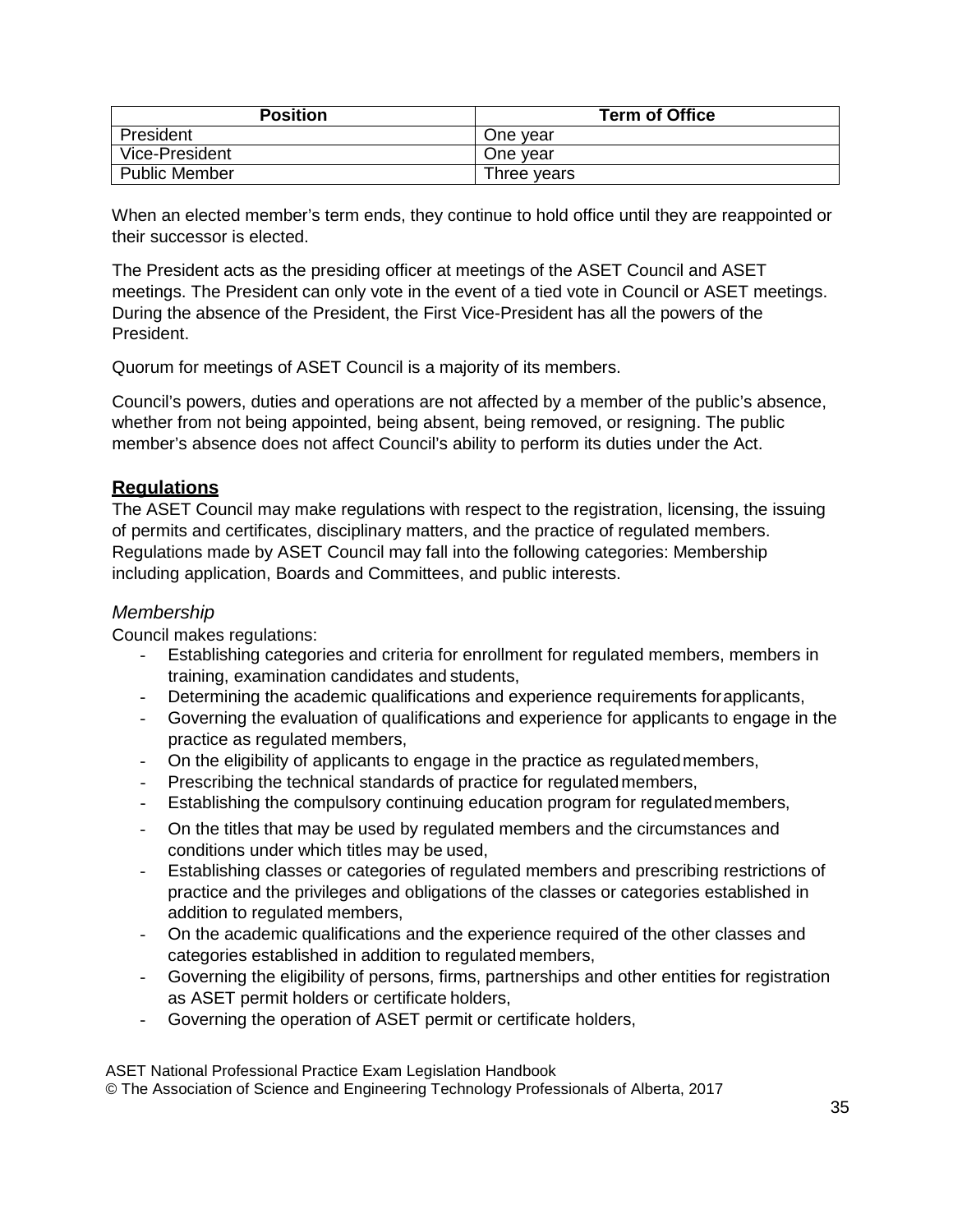- Defining 'regulated member' for the purposes for all or any of the provisions of this Act, ASET regulations, and ASET bylaws, and
- Governing the names under which regulated members may engage in practice.

#### <span id="page-35-0"></span>*Boards and Committees*

ASET Council makes regulations:

- On the powers, duties and functions of the ASET Practice Review Board, including but not limited to the referral of matters,
- On the process of appointment of members of the ASET Appeal Board,
- Prescribing the number of members that constitute a quorum of ASET Council, the ASET Investigative Committee, the ASET Appeal Board, the ASET Practice Review Board, the ASET Board of Examiners, or the ASET Discipline Committee,
- Governing the establishment of boards or committees and regarding the delegation of powers of the ASET Council to these boards or committees or to the ASET Practice Review Board,
- Governing the operation and procedures of the ASET Appeal Board, the ASET Board of Examiners, and the ASET Practice Review Board, the designation of a chair and vicechair, the appointment of acting members and procedures for filling vacancies, and the appointment to any of those boards of members by virtue of their office and prescribing their powers, duties, and functions,
- On the procedures of the ASET Discipline Committee, the ASET Practice ReviewBoard, the ASET Investigative Committee and of the ASET Appeal Board in matters relating to the conduct or practice of regulated members, whether or not a complaint has been made, and
- Establishing committees for inquiry for reinstatement.

#### <span id="page-35-1"></span>*Public Interest*

ASET Council must develop regulations:

- Establishing and providing for the publication of a Code of Ethics respecting the practice of regulated members and the protection of public interests,
- Governing the publication of a notice of the suspension or cancellation of the registration of a regulated member, and prescribing the form and manner in which such a notification will be made,
- Governing the publication of information with respect to ASET and ASETmembers, and
- On the process for serving a document or notice on any person, as required by this Act (i.e. Discipline Committee hearing).

Regulations can only be made by the ASET Council. A regulation must be approved by the majority of ASET members who are present and voting. Voting can take place at a special meeting, by mail, electronic, or telecommunication, or at the annual general meeting (AGM). ASET Council can change the text and wording of a regulation that has been approved if the change is consistent with the approved content.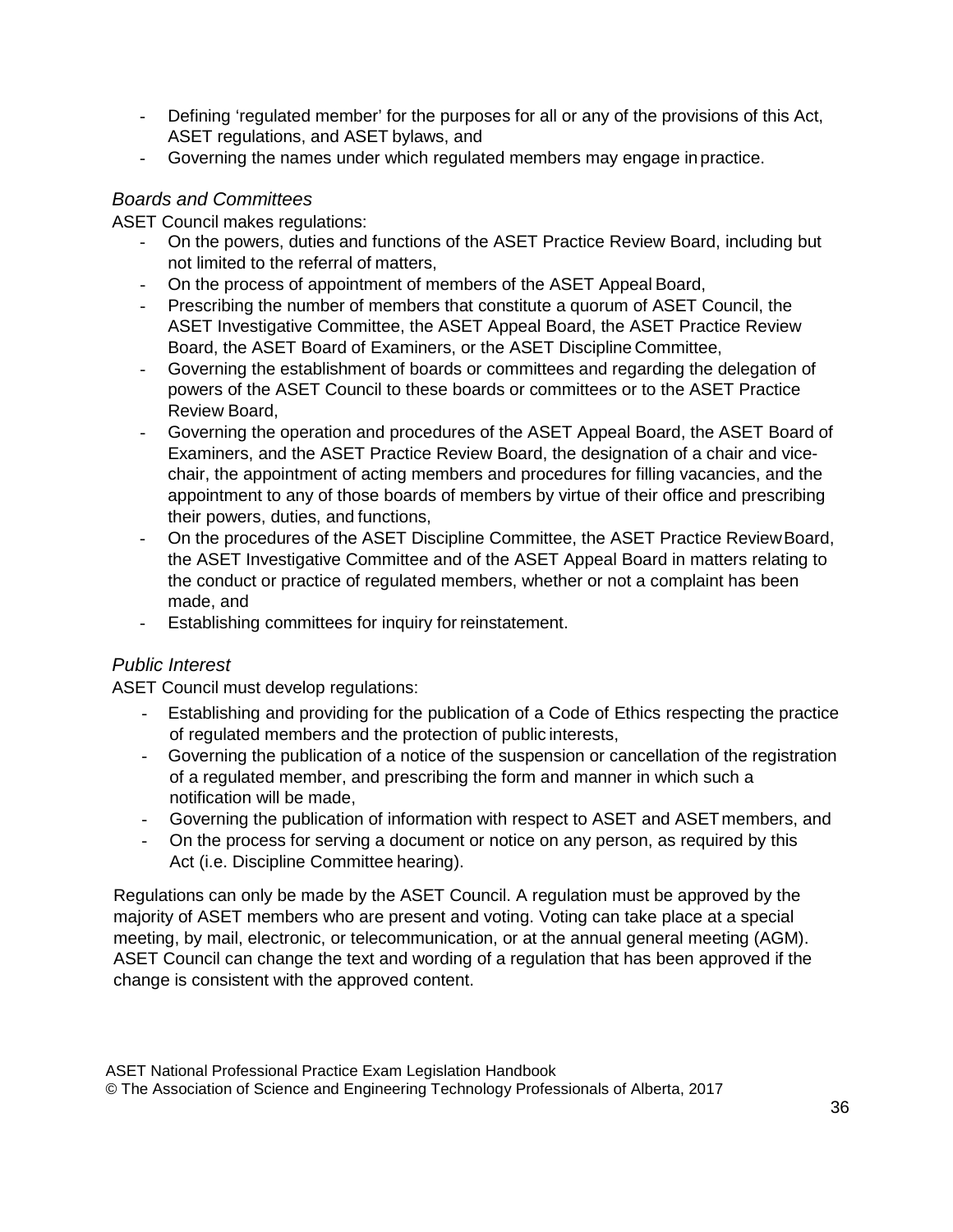## <span id="page-36-0"></span>**Bylaws**

ASET Council may make bylaws for the governing and operation of ASET. Bylaws may fall under the following categories: Operation of ASET, Boards and Committees, and Membership.

#### <span id="page-36-1"></span>*Operation*

ASET Council may make bylaws:

- For the government of ASET and the management and conduct of its affairs,
- Determining the location of the head office of ASET,
- On calling of and conduct of meetings of ASET members and ASET Council,
- On the appointment, function, duties and powers of an Executive Director of ASET,
- To establish the districts and branches of ASET and their operation,
- Dividing Alberta into electoral districts and prescribing the number of ASETCouncil members to be elected from each district,
- Providing for the appointment of a Deputy Registrar of ASET who has all the powers and may perform all of the duties of the ASET Registrar under this Act, ASET regulations and bylaws when the ASET Registrar is absent or unable to act, or when there is a vacancy in the office of the ASET Registrar,
- Prescribing fees and expenses payable to members of ASET for attending to the business of ASET,
- For the establishment and payment of sums of money for scholarships, fellowships, and any other educational incentive or benefit program that ASET Council considers appropriate,
- Respecting the fixing of fees, dues and levies payable to ASET, and
- Respecting the costs payable to any person on the conclusion of a hearing orreview.

#### <span id="page-36-2"></span>*Boards and Committees*

The ASET Council may make bylaws:

- On the nomination, election, number and term of office of ASET Council members and officers of ASET,
- On the appointment of individuals as members of the Discipline Committee, the Practice Review Board, the Appeal Board, the Board of Examiners and any other committee established by ASET Council,
- Prescribing their powers, duties and functions of Boards and Committees,
- Prescribing the areas of practice from which members of the ASET Board of Examiners shall be appointed,
- Providing for the appointment of acting members of ASET Council and procedures for an election or appointments to fill vacancies on ASET Council,
- Prescribing the quorum at meetings of ASET members,
- Governing the establishment, operation and proceeding of the committees, the appointment of members of committees, and the appointment of acting members on boards and committees, and
- On the procedures for filling vacancies on committees and the delegation of any powers or duties of ASET Council.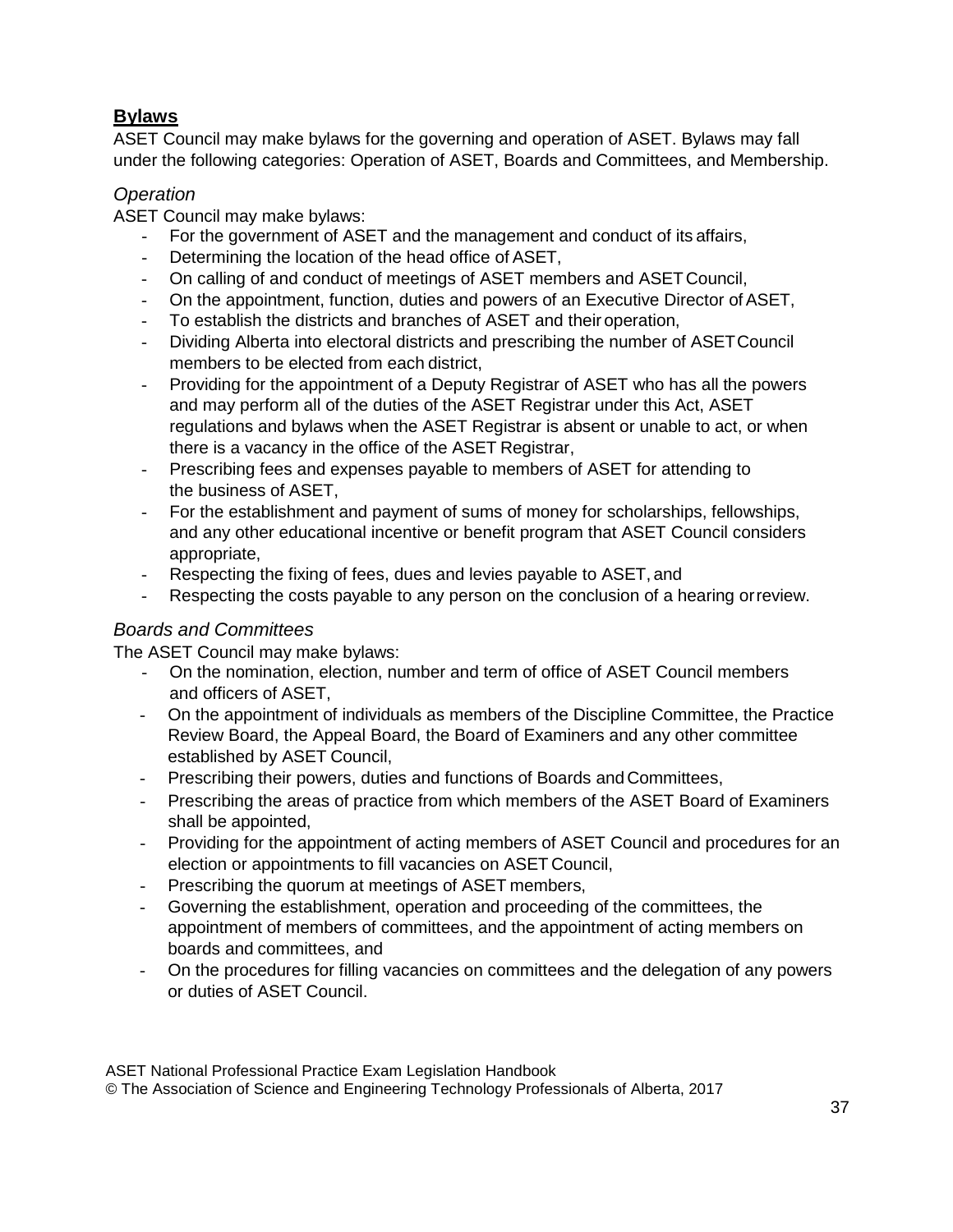#### <span id="page-37-0"></span>*Membership*

ASET Council may make bylaws:

- Defining 'ASET members' for the purposes of this Act and ASET regulations andbylaws,
- Establishing classes or categories of membership in ASET in addition to regulated members and professional technologists and prescribing the rights, privileges and obligations of the classes or categories of membership so established,
- On the issuing of permit numbers to ASET permit holders,
- Respecting the establishment, contents, and maintenance of registers of members and records of other classes or categories of membership to be kept by the ASET Registrar,
- Respecting the removal from the registers and records of any memorandum or entry made in them,
- Requiring members to inform the ASET Registrar in writing of their current mailing address and of any change of address immediately,
- Prescribing the form of a certificate of registration, a permit, a certificate of authorization and an annual certificate (in the form of a membership card), and
- Respecting the expiry of annual certificates, annual licenses, permits and other authorizations.

ASET Council may make bylaws respecting the holding of mail votes and votes conducted by electronic, telecommunication or any other appropriate means on a matter relating to ASET. A bylaw on voting does not come into force unless it is approved by a majority of ASET members present and voting. The *Regulations Act* does not apply to ASET bylaws.

## <span id="page-37-1"></span>**Membership**

#### <span id="page-37-2"></span>**Application**

To apply for ASET membership, a completed application form, all required supporting documents and fees must be submitted to the ASET Registrar. The Registrar shall then refer the application to the ASET Board of Examiners once s/he is satisfied that the applicant meets the eligibility requirements for one of the categories of ASET membership.

#### <span id="page-37-3"></span>**Annual Fees**

<span id="page-37-5"></span><u>.</u>

A person entered in the register shall pay any annual fees as prescribed by the ASET Council, pursuant to the ASET bylaws.

#### <span id="page-37-4"></span>**Registers and Records**

In accordance with the ASET bylaws, the ASET Registrar shall keep and maintain records and registers for regulated members, professional technologists and other ASET members. The register shall include registered engineering technologists (R.E.T.).<sup>[5](#page-37-5)</sup>

<sup>5</sup> The R.E.T. membership is no longer issued. However those members who qualified for R.E.T. membership before it was discontinued are also listed on the register

ASET National Professional Practice Exam Legislation Handbook © The Association of Science and Engineering Technology Professionals of Alberta, 2017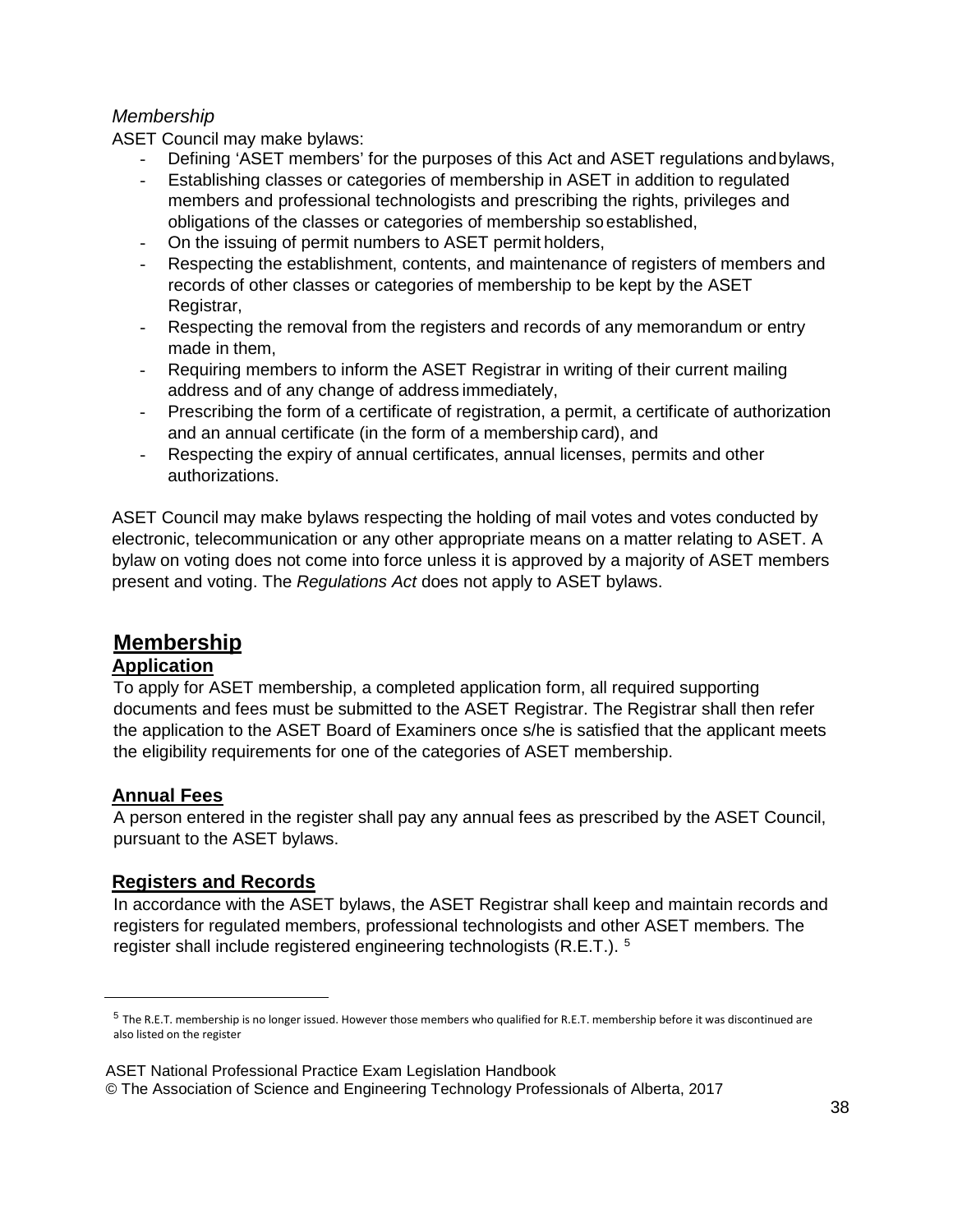The ASET Registrar shall enter the name of a person who has paid the fees prescribed in the ASET bylaws and who has been approved by either the ASET Board of Examiners, ASET Joint Board of Examiners, or ASET Council. The Board of Examiners will approve for registration an individual who has applied and is eligible under this Act and ASET regulations, which are outlined in detail below.

On entering the name of a regulated member or professional technologist in the register, the ASET Registrar shall issue a certificate of registration. Professional technologists will be issued a certificate of registration to engage in the practice of engineering or geoscience within the scope of practice specified by the Joint Board of Examiners and a stamp or seal. The ASET Registrar shall issue an annual certificate to a regulated member whose registration is not suspended and who has paid the annual fee. An annual certificate entitles the regulated member to use the title granted to the regulated member for the year the certificate is issued. After receiving the initial certificate of registration, ASET members receive an annual membership card as their annual certificate.

#### <span id="page-38-0"></span>*Notices in the Register*

Once the decision to suspend or cancel a regulated member, professional technologist, or permit holders membership is made, the ASET Registrar must enter a memorandum of suspension or cancellation in the appropriate register, indicating both the duration and reason for the suspension/cancellation. The Registrar shall not remove any memorandum from the registers, except in accordance with ASET bylaws.

The Registrar shall maintain and, during regular office hours, permit any person to inspect a list of all regulated members in good standing, including professional technologists and permit holders. The ASET Member Register is electronic and is available at any time via the ASET website.

#### <span id="page-38-1"></span>**Cancellation of Membership**

A request to cancel a regulated member, professional technologist, or permit holder membership is done by submitting a Membership Status Change form to the Registration Department. The request for cancellation must be approved by ASET Council. When a request for cancellation is approved, the ASET Registrar will cancel that registration and the regulated member, professional technologist, or permit holder requesting cancellation must immediately surrender the certificate of registration and the annual certificate, and stamp or seal to the Registrar. Permit holders whose registration is cancelled must cease using their permit number.

ASET Council may direct the ASET Registrar to cancel the registration of a member who is in default of payment of annual fees or any other fees, dues, or levies payable. An ASET permit holder who no longer has employees in compliance with the professional technologist regulations will also have their registration cancelled by Council. A written notice must be served and the ASET Registrar must wait 30 days after serving the notice to cancel the registration. The notice will state that the ASET Registrar may cancel the registration unless the fees, dues, or levies are paid as indicated in that notice. For an ASET permit holder, evidence must be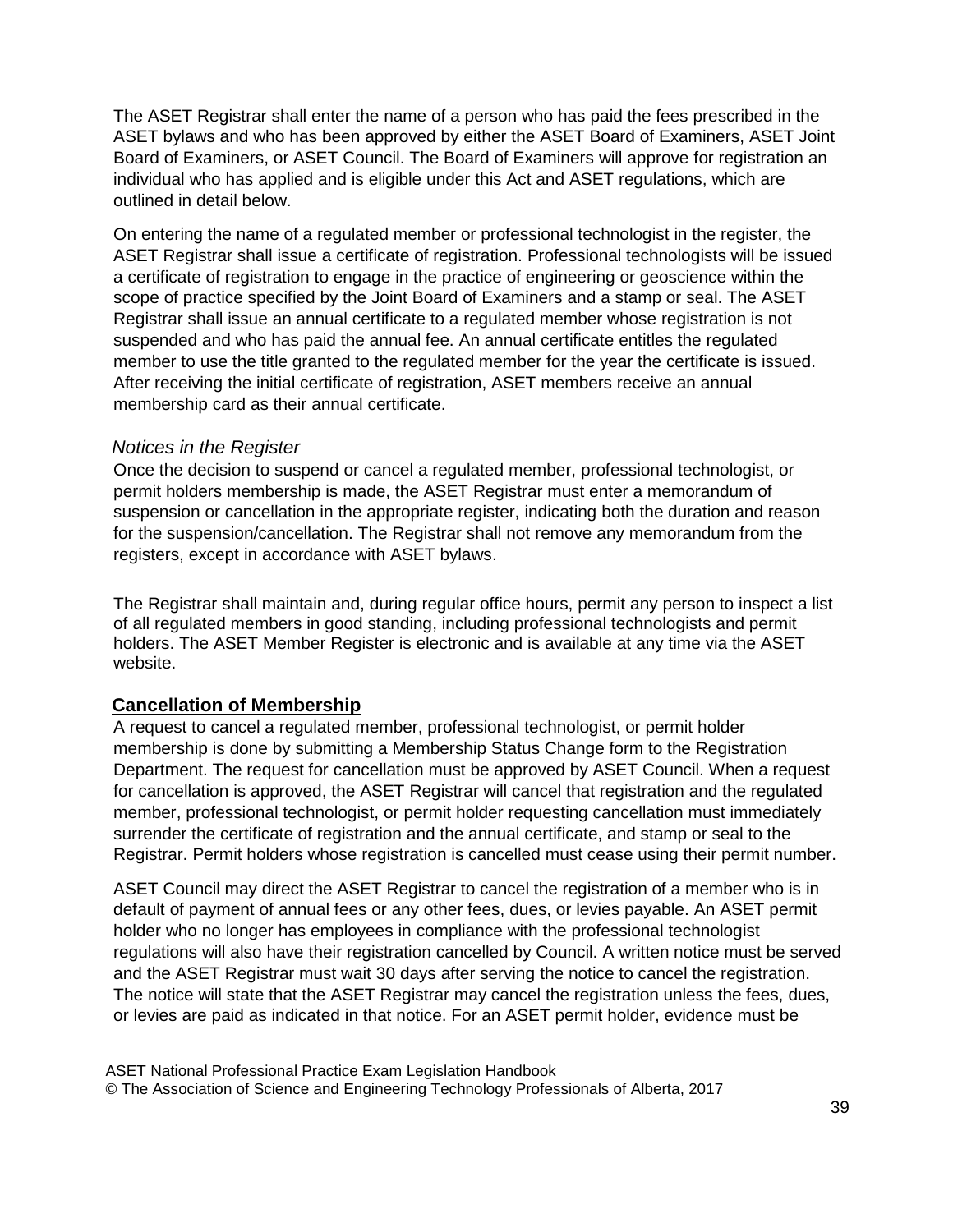received indicating that the permit holder has employees in compliance with the professional technologist regulations. After 30 days, their registration will be cancelled.

ASET Council may direct the ASET Registrar to cancel the registration of a regulated member, professional technologist, ASET permit holder, or other membership that was entered in error in the register.

If the registration of a professional technologist or permit holder has been cancelled under this section, the professional technologist shall surrender to the ASET Registrar any certificate of registration, annual certificate, stamp or seal, or permit issued to them.

#### <span id="page-39-0"></span>**Reinstatement**

The ASET Council may direct the ASET Registrar to reinstate a registration that was cancelled, subject to any conditions that the Council may prescribe, and to reissue the certificate of registration, annual certificate or permit, and the stamp, seal, or permit number. If a person whose registration was cancelled applies to be reinstated more than 7 years after the date of cancellation, the application for reinstatement must be referred to the ASET Board of Examiners, for regulated members, or the ASET Joint Board of Examiners, for professional technologists.

A person whose registration has been cancelled or suspended under this Act must not, without the consent of the Board of Examiners, engage in the practice of engineering or geoscience.

## <span id="page-39-1"></span>**Students**

#### <span id="page-39-2"></span>**Requirements**

The applicant must be:

- Of good character and reputation, and
	- o Enrolled as a full time student in an applied science, information or engineering technology program that is recognized by the ASET Board of Examiners, or
	- o A regulated member who returns to full time education in an applied science, information, or engineering technology program that is recognized by the ASET Board of Examiners.

The ASET Board of Examiners may establish what part of the program must be completed in order to be enrolled as a student.

#### <span id="page-39-3"></span>**Striking from the record**

A name may be struck from the record of members if:

- ASET Council believes that the student has engaged in unprofessional conduct,
- The student ceases to be enrolled in a full time program, or
- The record was entered in error.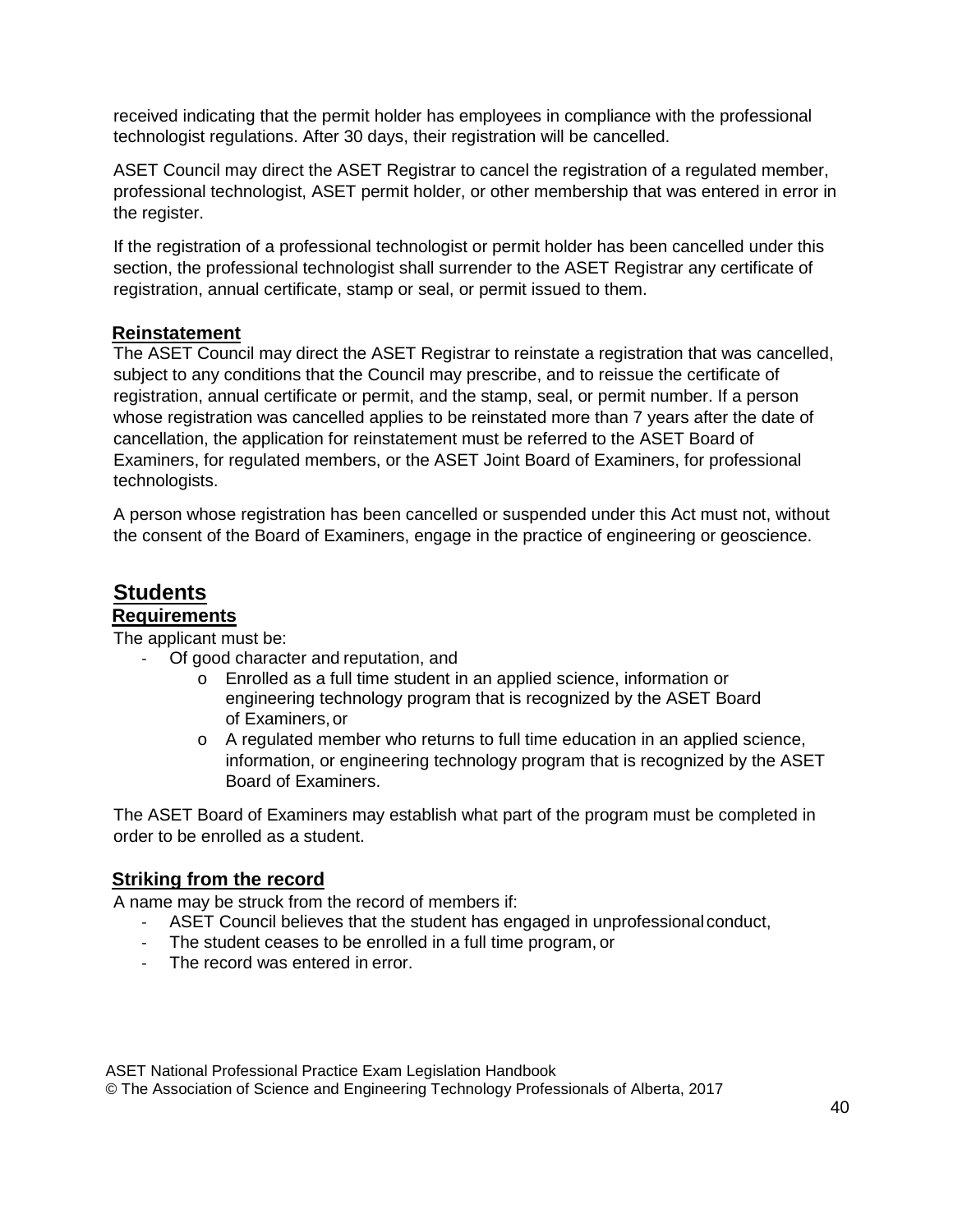## <span id="page-40-0"></span>**Members-in-Training**

A "member-in-training" means a technician-in-training or a technologist-in-training (TT)

#### <span id="page-40-1"></span>**Requirements**

The applicant must be:

- Of good character and reputation, and
	- o A graduate of an applied science, information or technology program that is recognized by the ASET Board of Examiners, but does not have the work experience required to become a regulated member, or
	- o Is a member-in-training in good standing with a regulated entity in another provincethat the Board of Examiners considers equivalent to ASET

A person may not become a member-in-training if at the time of application the person is *qualified to be registered as a regulated member.*

#### <span id="page-40-2"></span>**Striking from the Record**

A name may be struck from the record of members if the person

- Has engaged in unprofessional conduct,
- Has failed to make satisfactory progress towards registration as a regulated member, or
- If the registration was entered in error.

No person may remain a Member-in-Training for more than 4 years after graduation, though the Registrar may extend that period.

#### <span id="page-40-3"></span>**Regulated Members, Professional Technologists and Permit Holders Designations**

<span id="page-40-4"></span>A person who meets the requirements for registration as a regulated member or professional technologist will be granted one of the following designations by the ASET Board of Examiners or the ASET/APEGA Joint Board of Examiners

- a) Certified Technician
- b) Certified Engineering Technologist
- c) Professional Technologist
- d) Professional Technologist (Engineering)
- e) Professional Technologist (Geoscience)

Only those granted one of those designations, whose registration has not been cancelled or suspended, may use the designation or the following abbreviations:

- a) C. Tech
- b) C.E.T.
- c) P.Tech
- d) P.Tech (Eng.)
- e) P. Tech (Geo.)

No Professional Technologist shall engage in the practice of engineering or geoscience except within the scope of practice specified by the Joint Board of Examiners.

ASET National Professional Practice Exam Legislation Handbook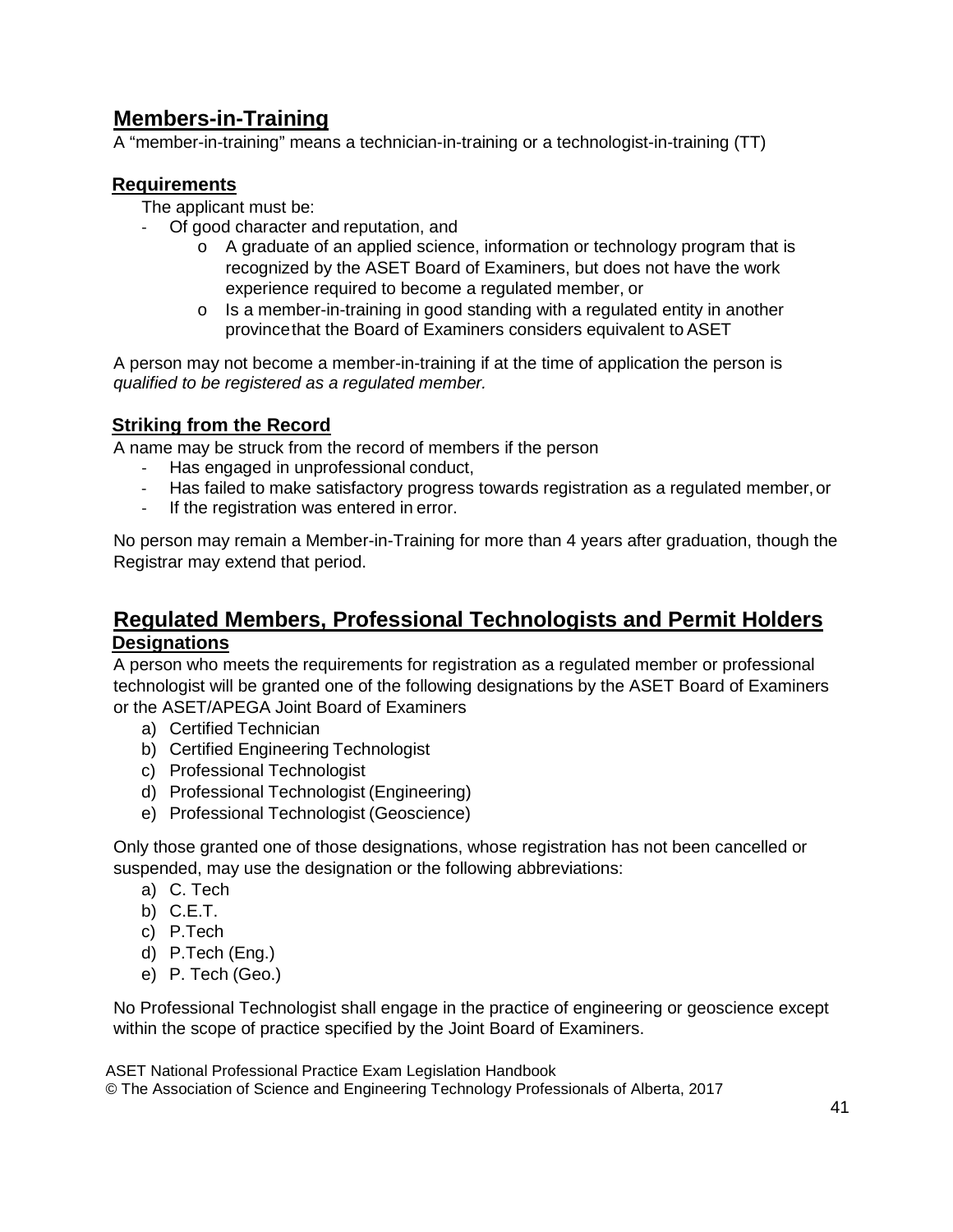Anyone not registered with ASET cannot imply that they are entitled to use the titles or abbreviations listed above, or "registered engineering technologist" and R.E.T.<sup>[6](#page-41-1)</sup>

#### <span id="page-41-0"></span>**Requirements**

#### **Regulated Member**

The applicant must:

- Be a Canadian citizen or lawfully entitled to work in Canada,
- Have a knowledge of the Act and the regulations under the Act, and general knowledge related to the practice of applied science, information, or engineering technology, which has been demonstrated by passing an examination,
- Able to demonstrate proficiency in the English language that is sufficient to responsibly practice the profession,
- Meet one of the following requirements:
	- o Has obtained at least 2 years' work experience of a nature acceptable to the Board of Examiners
	- o Has, through a combination of academic qualification and experience demonstrated the competency required, and
- Be of good character and reputation, or
- Be a regulated member or equivalent in good standing with a regulated entity in another province that the Board of Examiners finds to be equivalent toASET.

The ASET Board of Examiners considers applications for registration as regulated members and may approve, refuse or defer the application until a certain requirement is met. The Board of Examiners may require an applicant to pass one or more examinations, obtain more experience that is satisfactory to the Board for a specified period, or both.

The ASET Board of Examiners will approve the registration as a regulated member of a person who proves to the satisfaction of the ASET Board of Examiners that they meet these requirements.

#### **Professional Technologists**

The applicant must:

- Be of good character and reputation,
- Hold a certificate of registration as a certified engineering technologist with ASET,  $^7$  $^7$
- Have a knowledge of the Act and the regulations under the Act, and generalknowledge related to the proposed scope of practice of engineering or geoscience, which has been demonstrated by passing an examination,
- Able to demonstrate proficiency in the English language that is sufficient to responsibly practice the profession of engineering or geoscience within the prescribed scope of practice,
- Have at least two years of post-secondary education acceptable to the Joint Board of Examiners in areas that relate to engineering and geoscience,
- Have obtained at least 6 years' experience in areas that relate to

ASET National Professional Practice Exam Legislation Handbook

<span id="page-41-1"></span> $6$  The R.E.T. designation is no longer issued, but the title is similarly protected and limited in its use

<span id="page-41-2"></span> $^7$  ASET allows members with the R.E.T. designation to apply as well, as they held the C.E.T. designation prior to achieving their R.E.T. designation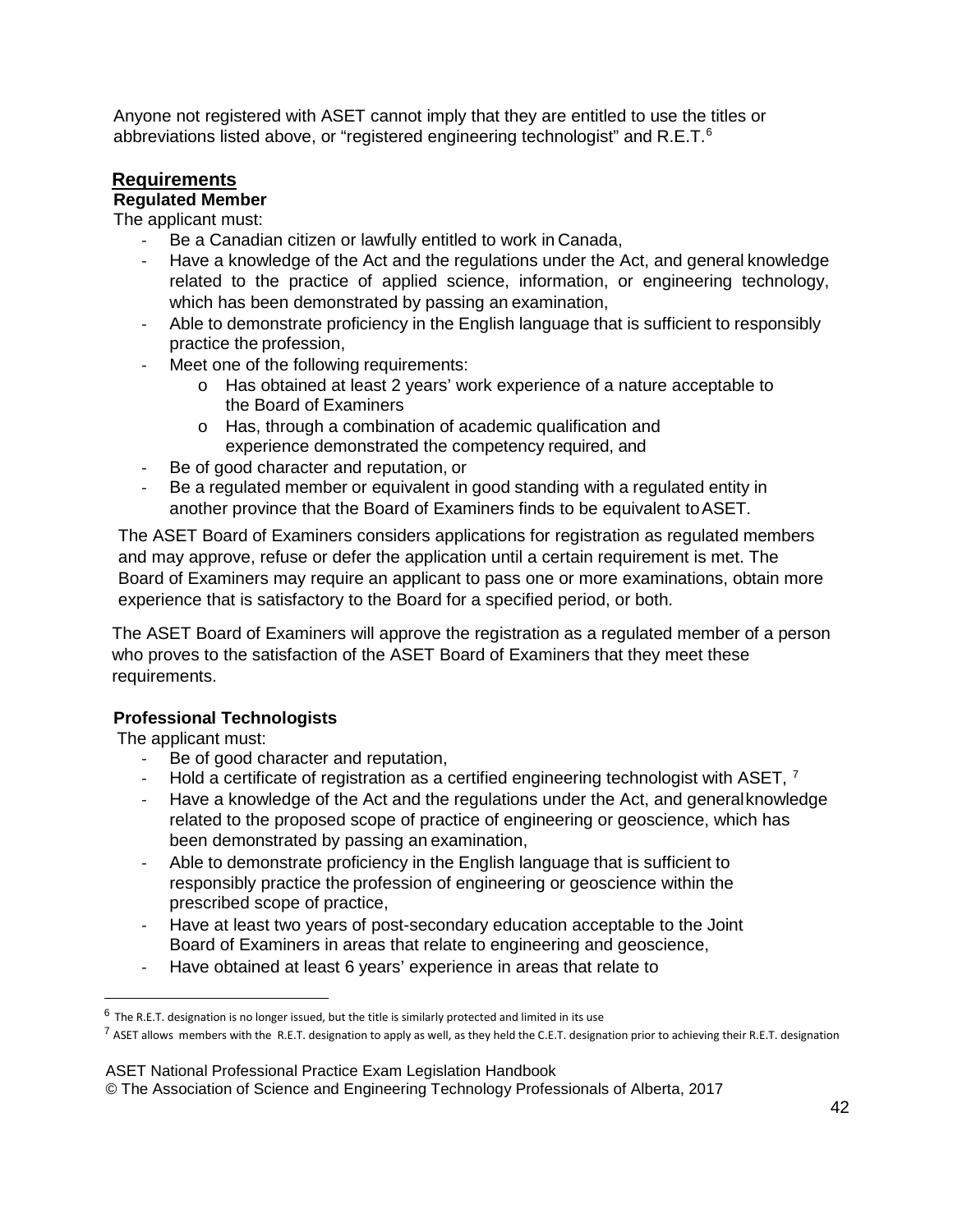engineering or geoscience that is acceptable to the Joint Board of Examiners, at least 2 years of which are in the applicant's proposed area and scope of practice and were completed under the supervision and control of a professional member, and

Meet any other requirements established by the Joint Board of Examiners.

An application must be submitted to the ASET Registrar in a form acceptable to the Joint Board of Examiners. The application must be fully completed and accompanied by all required supporting documentation and any fees that have been prescribed by ASET Council.

The ASET Registrar will put an application forward to the Joint Board of Examiners if the application meets the requirements and the ASET Registrar is satisfied that the applicant meets the eligibility requirements for registration as a professional technologist.

If the applicant is of good character and reputation, is a professional technologist in another province who is eligible to engage in the practice of engineering or geoscience within the scope of practice specified by the Joint Board of Examiners, and is a member in good standing with a regulated entity in another province that the Joint Board of Examiners finds to be equivalent to ASET, the applicant is entitled to be registered as a professional technologist.

If the applicant is from an Association in a province that is a signatory of domestic trade agreement in force in Alberta, the applicant and their application must be dealt with in line with the terms of the agreement.

Professional technologists are required to behave in a manner that follows the Code of Ethics that is defined in the Act. ASET will make the Code of Ethics available on request to members of the public.

Professional technologists must notify the ASET Registrar if there is a change in their name, address or other contact information.

#### **Permit Holders**

To register as a permit holder, the company must be registered under the *Companies Act* or the *Business Corporations Act*. A partnership or other association of persons or a corporation is also eligible to become registered as an ASET permit holder if it satisfies ASET Council that it complies with this Act and the professional technologist regulations.

ASET Council will issue to a partnership, corporation or other entity a permit to practice engineering or geoscience in the company's name within the scope of practice of those professional technologists who are responsible for the permit holder if the company meets the following requirements:

- An application is made to the ASET Registrar in the format and containing the information required by ASET Council,
- The applicable fees.
- The ASET Council is satisfied that the practice will be carried out under the direct

ASET National Professional Practice Exam Legislation Handbook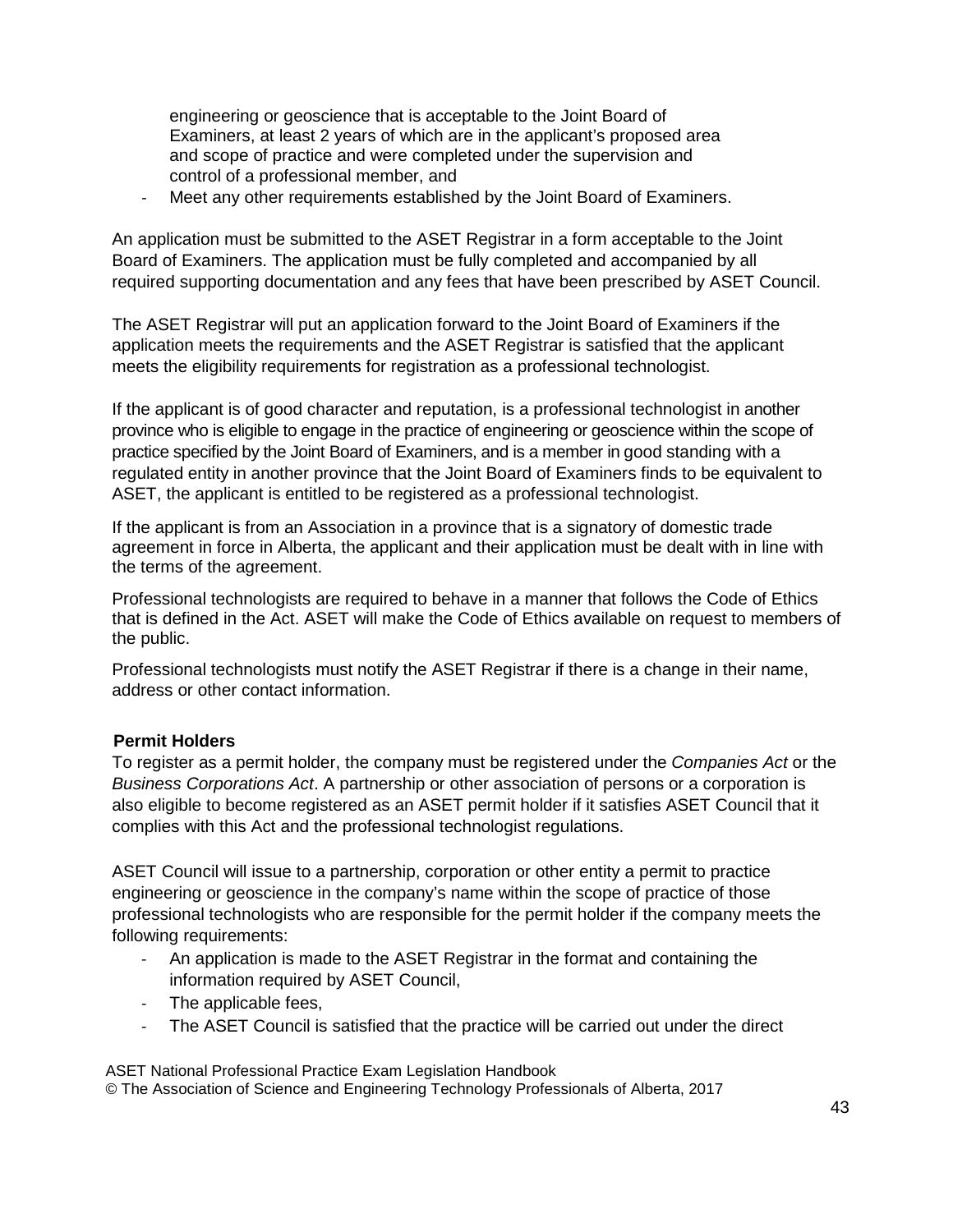personal supervision and responsibility of a full-time permanent employee or member of the company who is registered as a professional technologist, and

- The professional technologist certifies that the company has in place and will follow a professional management plan that is appropriate to the professional technologist's professional practice.

A permit to practice is valid for one year after the date it was issued. The professional technologist who accepts responsibility for the permit is required to attend a permit to practice seminar every five years.

When ASET Council issues a permit, it will also issue a permit number to the permit holder. No person will use the permit number after the permit has been cancelled or suspended. The permit number can only be used by the professional technologist taking responsibility for the permit.

The permit holder is required to tell ASET the name of the professional technologist who is taking professional responsibility for the permit. The professional technologist must notify ASET if they cease to be the person accepting professional responsibility for the permit or if they cease to be registered as a professional technologist. ASET Council has the power to revoke a permit to practice if the permit holder contravenes the Act, the Regulations, or a term or condition of the permit.

#### <span id="page-43-0"></span>**Joint Board of Examiners**

The Joint Board of Examiners approves registrations for professional technologists. The Joint Board of Examiners will meet as often as is necessary to make decisions on applications. The Joint Board of Examiners will also consider matters of policy, significant changes in procedure, examination results and any other matters referred to it. The Joint Board of Examiners has the power to consult with any persons or organizations to properly assess the academic qualifications of applicants.

An individual must be eligible in accordance with the Act and the professional technologist regulations to engage in the practice of engineering or geoscience within the scope of practice specified by the Joint Board of Examiners. The scope specified by the Joint Board of Examiners must be a routine application of industry recognized codes, standards, procedures and practices using established engineering or applied science principals and methods of problemsolving.

The Joint Board of Examiners may define or describe 'routine application', 'industry recognized', 'engineering or applied science principles' and 'methods of problem solving', as well as specify or describe codes, standards, procedures or practices applicable.

The Joint Board of Examiners may approve, refuse or defer the registration. A registration may be deferred until the Joint Board is satisfied that the applicant has completed a requirement made under this Act. The Joint Board of Examiners may, at its discretion, require an applicant to

ASET National Professional Practice Exam Legislation Handbook © The Association of Science and Engineering Technology Professionals of Alberta, 2017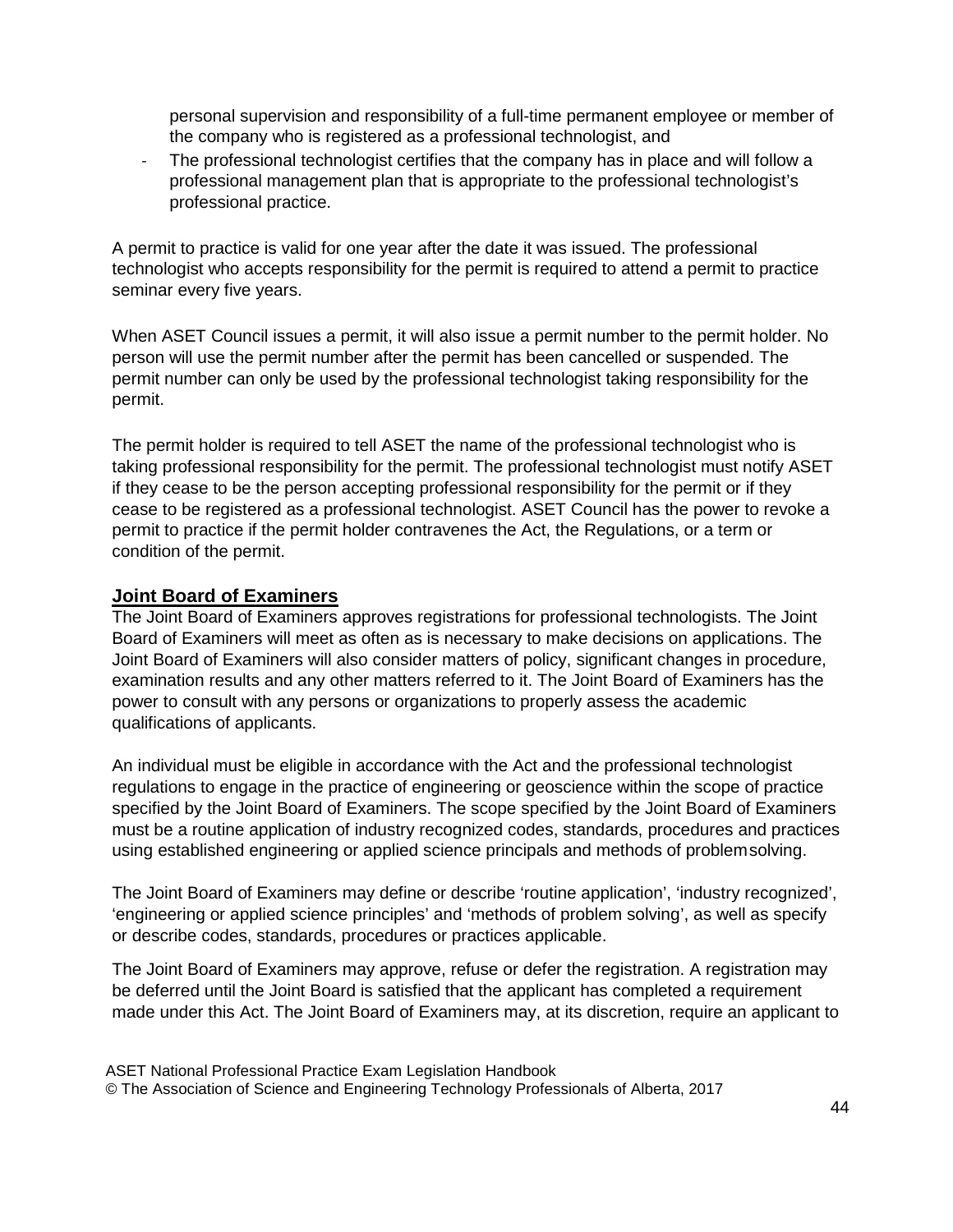pass one or more examinations, obtain more experience of a kind satisfactory to the Joint Board for a period set by the Joint Board or both.

#### **Decisions**

The ASET Board of Examiners and ASET Joint Board of Examiners must send written notice of any decision made to the applicant. If the decision is to refuse or defer the registration of the applicant, reasons for the decision must be sent in writing to the applicant. If the decision made by the ASET Board of Examiners or ASET Joint Board of Examiners is to approve the registration, the ASET Registrar shall publish a notice of approval in accordance with ASET bylaws.

#### **Appeals**

An applicant whose application for registration has been refused may appeal the decision to the ASET Appeal Board within 30 days of receiving their notice of refusal. A notice of appeal must be served on the ASET Registrar. Once the Registrar as received a notice of appeal, s/he shall set a date, time and place for the hearing of appeal, and notify the appellant in writing of these details. The appellant may appear with counsel and make representations to the ASET Joint Appeal Board. On concluding the hearing, the ASET Joint Appeal Board may make any decision the ASET Joint Board of Examiners was authorized to make (approve, defer or refuse)

#### <span id="page-44-0"></span>**P.Tech and Permit Holder Stamp or Seal**

Only a professional technologist (engineering/geoscience) can attach the stamp or seal of a professional technologist or allow the stamp or seal to be attached to a plan, drawing, detail drawing, map, geoscientific cross-section, report, specification or other document, or a reproduction of any of them unless

- That plan, drawing, detail drawing, map, geoscientific cross-section, report, specification or other document, or a reproduction was prepared by or under the supervision and control of, and
- The stamp/seal is affixed with the knowledge and consent or in accordance with the direction of the professional technologist (engineering/geoscience) to whom the stamp/seal was issued.

Stamps issued to professional technologists must indicate the professional category of engineering or geoscience. Stamps issued to permit holders must be in the format required by ASET Council and will show the designation 'permit holder'

A professional technologist (engineering/geoscience) may attach a stamp to a plan, drawing, detail drawing, map, geoscientific cross-section, report, specification or other document, or a reproduction prepared by another person if the professional technologist (engineering/ geoscience) completes a thorough review of and accepts professional responsibility for that document.

An ASET permit holder must put their permit number on all documents or records in accordance with professional technologist regulations.

ASET National Professional Practice Exam Legislation Handbook © The Association of Science and Engineering Technology Professionals of Alberta, 2017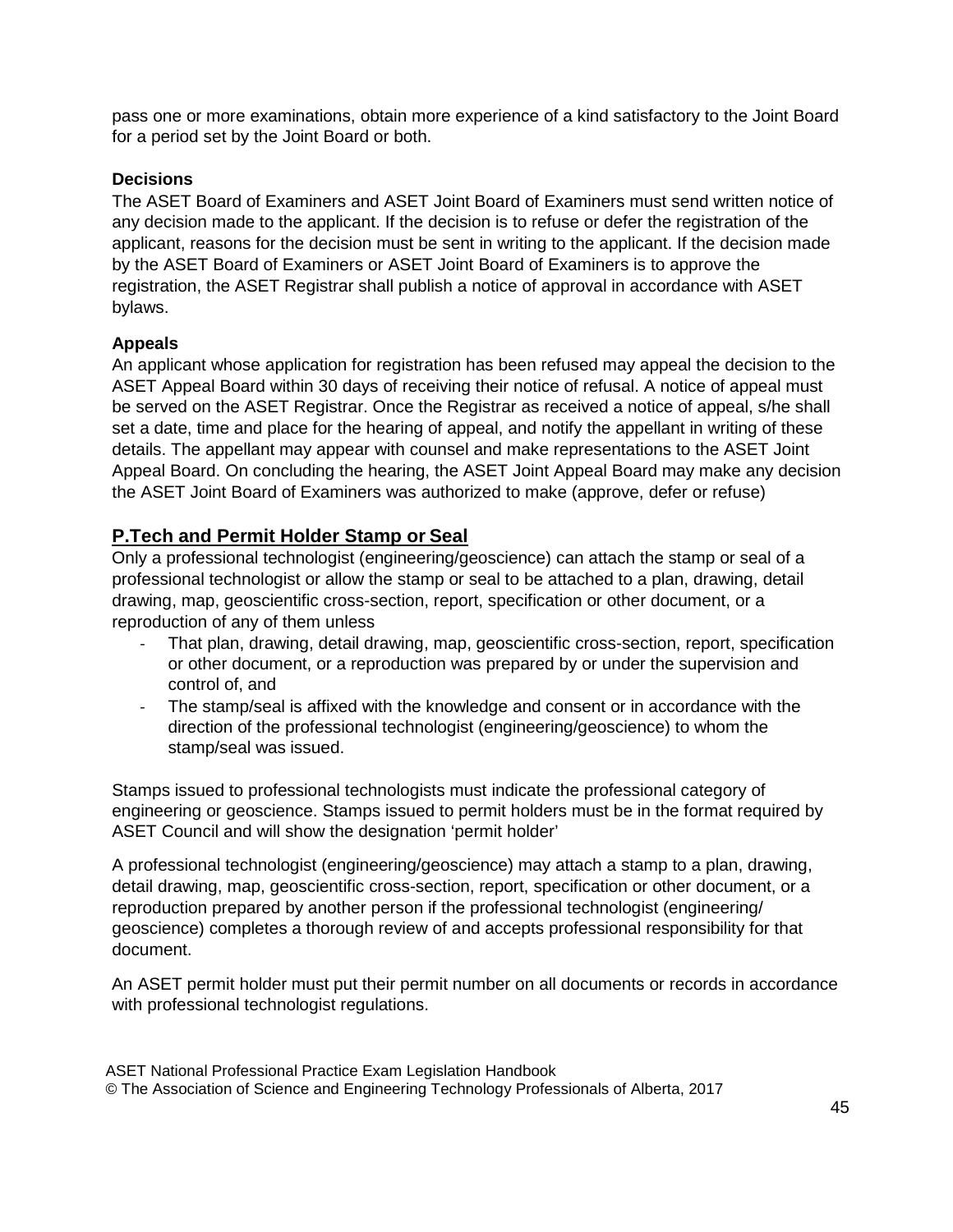When the stamp or seal is applied, it must be accompanied by the professional technologist's signature and the date on which it was applied. A stamp or seal may be applied to the cover page or the final page of reports or documents in a manner which clearly indicates professional responsibility for the entire document. It does not have to be applied to each page.

When a permit holder engages in the practice of engineering or geoscience, all final plans, specifications, reports or documents of a professional nature must be signed and stamped by the professional technologist who is taking professional responsibility for the documents and show the permit number of the permit holder.

A stamp or seal issued to a professional technologist must at all times remain under that person's direct control and must be applied by the regulated member, or someone under their direct control. The stamp or seal must be kept in location that does not allow its use by someone other than the professional technologist.

The only place from which a professional technologist may get a stamp or seal is from the ASET Registrar. The professional technologist can only use the stamp or seal while the person is registered as an ASET member, and must return the stamp or seal to ASET on demand. Both the stamp and seal are property of ASET. It is possible for a member to use a computer generated copy of the stamp or seal with the approval of the Registrar if that person otherwise meets the requirements of the Act and the Regulations.

## <span id="page-45-0"></span>**Continuing Professional Development Program**

The ASET Council has established the Continuing Professional Development (CPD) Program as the compulsory continuing education program for regulated members and professional technologists. The ASET Practice Review Board and the Joint Practice Review Board administer the CPD program. The CPD program is comprised of:

- A self-assessment by regulated members and professional technologists of their individual professionaldevelopment needs,
- The preparation of a CPD plan,
- Completion of self-directed professional developmentactivities,
- The ability of the ASET Practice Review Board and Joint Practice Review Board to require that regulated members and professional technologists to demonstrate compliance with the CPD program, and
- Practice visits (for the purposes of investigations).

The ASET Council makes the rules which govern the operation of the CPD program. Such rules include:

- The format of the CPD Plan,
- Approved programs, courses and other learning that can be completed,
- Declarations that CPD Plans have been developed and that professionaldevelopment activities have been undertaken,
- Audits of regulated members to ensure that plans have been prepared and activities are being undertaken in accordance with the plan,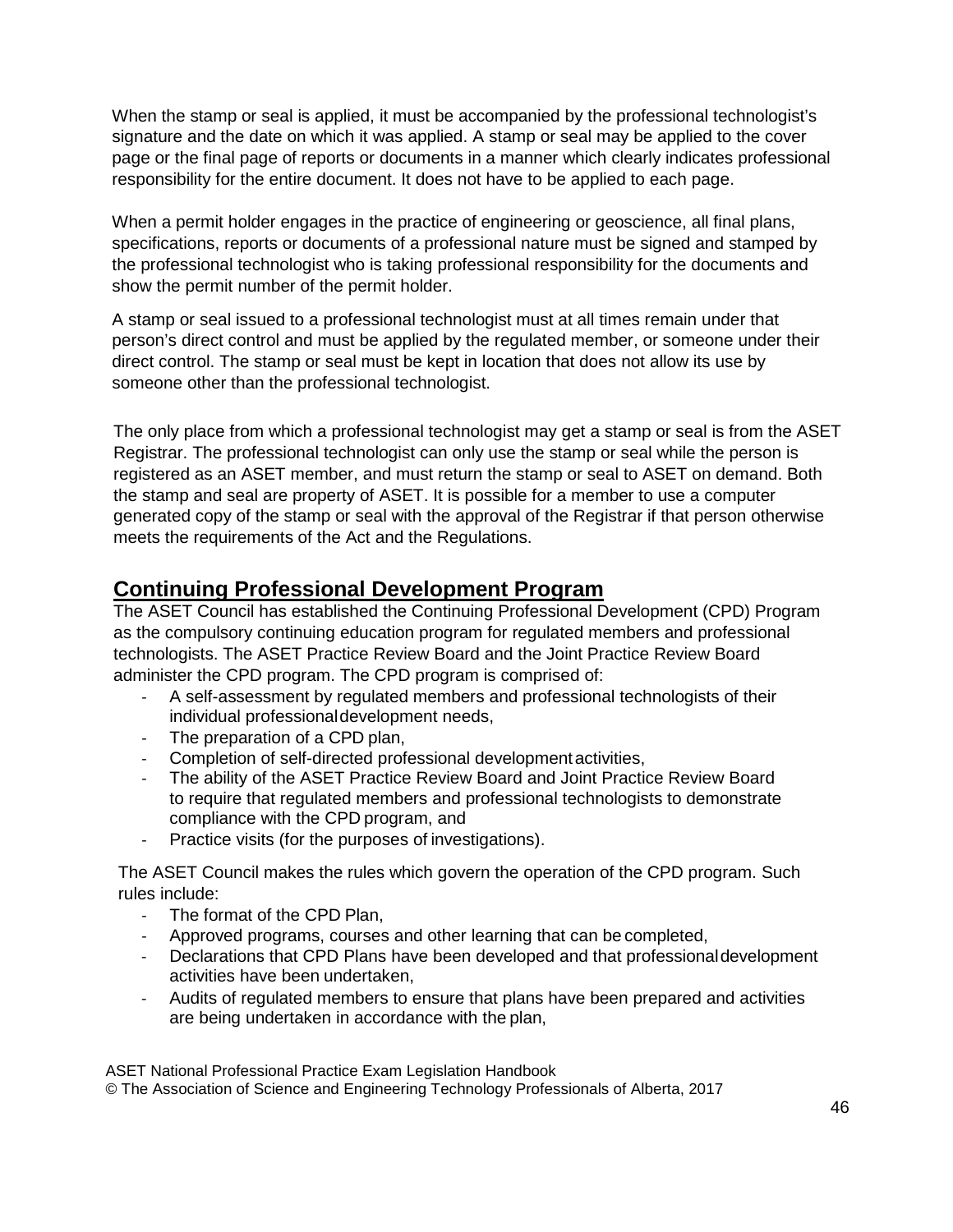- Written records must be maintained by regulated members of their plans and activities, and
- When the CPD program comes into effect for regulated members and professional technologists.

A regulated member shall comply with the requirements of the CPD program as it applies to that person's profession.

#### <span id="page-46-0"></span>**Written Records**

Regulated members and professional technologists must develop and maintain written records of their CPD Plan and professional development activities. Regulated members or professional technologists must produce the records upon the request of the ASET Practice Review Board/ Joint Practice Review Board and satisfy the Board that they are complying with the requirements. When a regulated member fails to satisfy the respective Practice Review Board, that Board may conduct a review of the practice of that person, including a practice visit, and at any time during the review, recommend to the ASET Investigative Committee or Joint Investigative Committee that the review be conducted as if it were a written complaint.

#### <span id="page-46-1"></span>**Online CPD Log**

These legislative requirements have been built into the ASET CPD online log, which allows members to track their CPD activities and development plans online. The ASET CPD Program is intended to be flexible and to allow members to determine and select their own learning needs. Activities fall under four main categories: Formal Learning, Informal Learning, Peer and Professional Interaction, and Contributions to the Profession

#### <span id="page-46-2"></span>**Exemption**

A regulated member or professional technologist who files with an ASET a declaration in writing stating that the person is not actively engaged in the practice of the profession is exempt from CPD requirements. The exemption is effective for only one year, but may be renewed for additional yearly periods. A regulated member or professional technologist cannot engage in the practice of the profession while exempt. In order to apply for this exemption, the member must submit a completed Membership Status Change form to the ASET Registration department.

<span id="page-46-3"></span>If the person intends to resume practice of the profession, they must immediately notify ASET in writing. The Practice Review Board or the Joint Practice Review Board may require a regulated member or professional technologist who has returned to active practice to comply with any conditions that are set prior to resuming active practice. In order to return to active practice, the member must submit a completed Membership Status Change form to the ASET Registration department.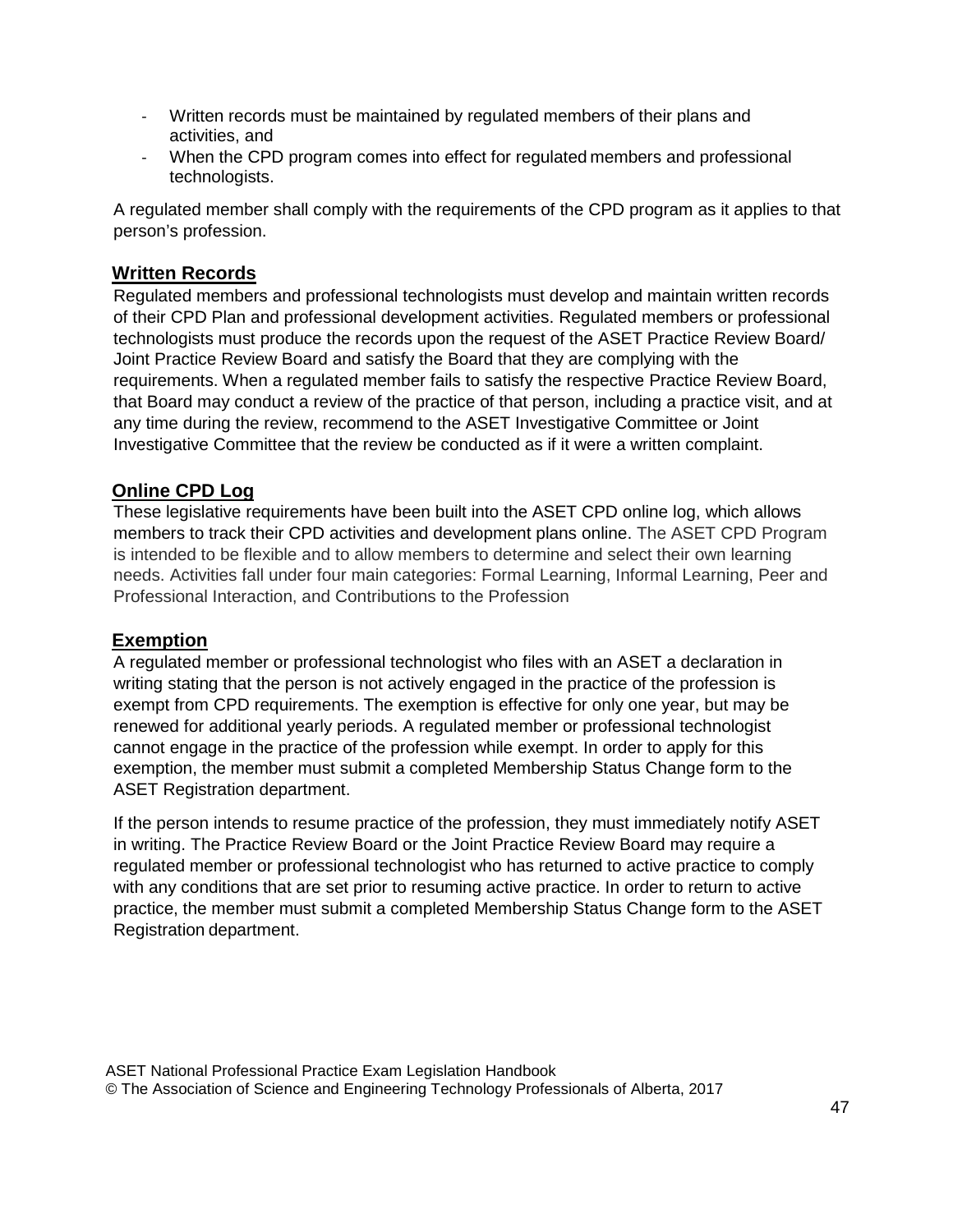## **Boards and Committees**

In addition to the legislated committees, ASET Council may appoint any other standing or special committees, task forces, or boards it considers necessary to serve the interests of ASET and will delegate any authority necessary for these committees, task forces and boards to perform their function. The ASET Council determines the terms of reference for all additional committees, task forces, or boards created.

The ASET Council makes the regulation governing the operation and proceedings of the Discipline Committee, the Investigative Committee, the Appeal Board, and the Board of Examiners. Council can also make regulations respecting the hearing of a matter by a panel of the Discipline Committee or the Investigative Committee. These regulations do not come into effect until they are approved by the Lieutenant Governor in Council.

| <b>Board</b>                           | <b>Number of ASET</b><br><b>Members</b>             | <b>Term of Office</b>               | Quorum                          |
|----------------------------------------|-----------------------------------------------------|-------------------------------------|---------------------------------|
| <b>ASET Practice Review</b><br>Board   | At least four, plus one<br>member of the public     | Three years (can be<br>reappointed) | Majority of the Board           |
| ASET Board of<br>Examiners             | No more than 20, plus<br>3 members of the<br>public | Three years (can be<br>reappointed) | One-quarter (1/4) of<br>members |
| <b>ASET Discipline</b><br>Committee    | At least three, plus<br>one member of the<br>public | Three years (can be<br>reappointed) | Majority of the<br>Committee    |
| <b>ASET Investigative</b><br>Committee | At least three, plus<br>one member of the<br>public | Three years (can be<br>reappointed) | Majority of the<br>Committee    |
| <b>ASET Appeal Board</b>               | At least three                                      | Three years (can be<br>reappointed) | Majority of the<br>Committee    |

The Chair and Vice-Chair for each of these Boards/Committees is appointed by ASET Council. Each of these Boards/Committees can appoint an acting chair for a specific meeting in the event of the chair and vice-chair's absence. A member on one of the above Boards or Committees continues to hold office until they are re-elected or a successor is appointed. If there is a vacancy on a Board/Committee, ASET Council may appoint a regulated member for the remainder of the term. ASET Council prescribes the powers, duties and functions of the chair and committee members on these boards and committees.

The Minister will appoint public members to the boards and committees from a list of nominees presented by APEGA Council. If Council fails to nominate someone within a reasonable period of time, the Minister can appoint someone. The Minister will reimburse a public member for living and travel expenses incurred by the public member's attendance at meetings. The Minister may revoke the appointment of a public member. The absence of a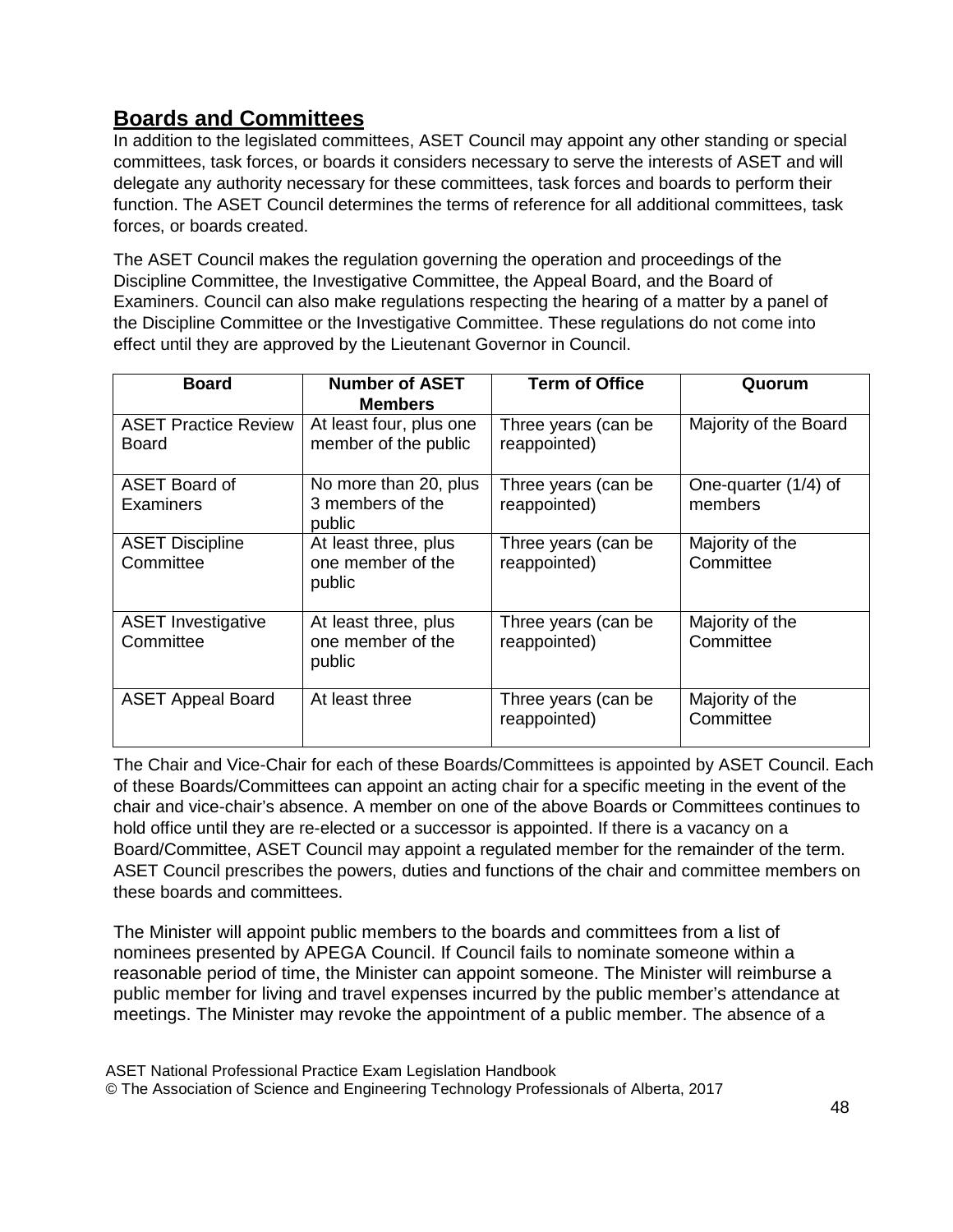public member does not affect the powers, duties and operations of any of the boards or committees. The Minister can appoint someone to fill the vacancy of a public member on any of the boards or committees.

#### <span id="page-48-0"></span>**ASET Practice Review Board**

Members appointed to the Practice Review Board must have at least 5 years' experience in the practice of the profession. Council will appoint regulated members so that there is a combination of academic qualifications and experience which allows the ASET Practice Review Board to effectively review and assess registration requirements and procedures and disciplinary procedures.

The ASET Practice Review Board must meet at least twice a year, and more frequently if necessary, to consider:

- The assessment of existing and the development of new educational standards and experience requirements that are to be required to obtain and maintain registration as a regulated member,
- The evaluation of desirable standards of competence of regulated members generally,
- The practice of regulated members generally,
- Items referred by ASET Council, the Board of Examiners or the Discipline Committee,
- Reports from the ASET Registrar on the number and nature of appeals and complaints relating to the rulings of the Board of Examiners and the number and nature of disciplinary complaints dealt with and the disposition of those complaints, emphasizing cases reflecting competency of ASET members,
- Items from other sources that reflect a need to review the procedures of ASET with respect to registration, discipline or maintenance of professional competency, and
- Any other items that the Practice Review Board considers pursuant to the Act.

The ASET Practice Review Board may also conduct a review of the practice of regulated member in accordance with this Act and ASET regulations.

#### **Investigations**

If the ASET Practice Review Board undertakes a review of a regulated member or permit holder, they will appoint a person to conduct an initial review and report to the ASET Practice Review Board on whether or not further investigation is warranted given the initial evidence collected. If, after the report is received, the Practice Review Board decides that further investigation is not warranted, it shall discontinue the review and report to Council with any recommendations they consider appropriate. If the Board decides that further investigation is necessary, there are two options:

1. If the investigation relates to *matters other than unskilled practice or unprofessional conduct,* the Board shall issue notification of the investigation to the regulated member or permit holder and proceed with its investigation in the same manner as a discipline investigation.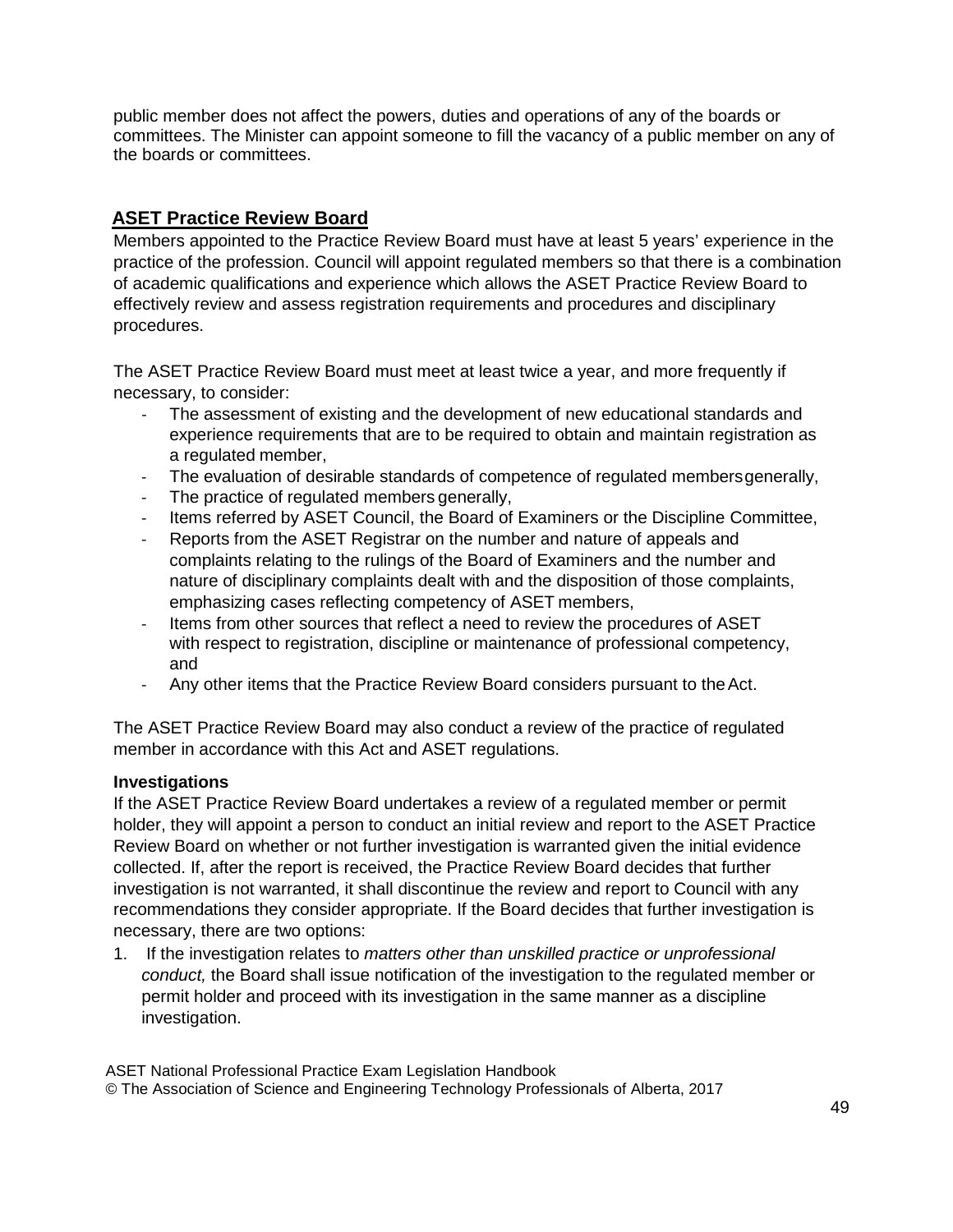2. If the Practice Review Board believes that further investigation *may lead to a finding of unskilled practice or unprofessional conduct,* it must lodge a complaint with the ASET Investigative Committee.

For the purposes of conducting an investigation the Practice Review Board may conduct a practice visit by entering and inspecting any place where the regulated member works in the profession, after having given notice. Additionally, the Board may interview a regulated member about their work in the profession, observe the member working, interview or survey clients, coworkers or the regulated member's employer regarding the member's work. Additionally, the Practice Review Board may review documents that are owned or under the control of the regulated member and are related to their work in the profession. The Board can also assess the safety and condition of technology and equipment used by the regulated member. These steps may be undertaken to ensure that continuing competence requirements are met. No member of the Practice Review Board may enter a private dwelling or any part of a place that is being used as a permanent or temporary dwelling, unless the occupant gives their consent.

A person requested to appear at an inquiry is entitled to be represented by legal counsel.

The ASET Practice Review Board may make any order that the ASET Discipline Committee can. The same guidelines apply to a review of a regulated member by the ASET Practice Review Board as an investigation conducted by the ASET Investigative Committee. The ASET Practice Review Board may at any time recommend that the inquiry or review be conducted by the ASET Investigative Committee. The Investigative Committee can then proceed with an investigation as if the recommendation were a written complaint.

ASET Council may direct the whole or part of the inquiry by the ASET Practice Review Board to be held under camera, if they believe it is in the public interest.

A regulated member who is the subject of a hearing or a review by the ASET Practice Review Board may appeal any decision or order of the ASET Practice Review Board to the ASET Appeal Board as if it were a decision or order of the ASET Discipline Committee.

#### **Report to ASET Council**

Following each meeting, the chair of the ASET Practice Review Board must report to ASET Council and may make recommendations as to changes in procedures regarding registration, discipline or maintenance of competency that the Practice Review Board considers appropriate.

<span id="page-49-0"></span>Following each inquiry undertaken, the ASET Practice Review Board must make a written report to the ASET Council on the inquiry and make any recommendations the Review Board considers appropriate in connection to the matter inquired into, with reasons for the recommendations.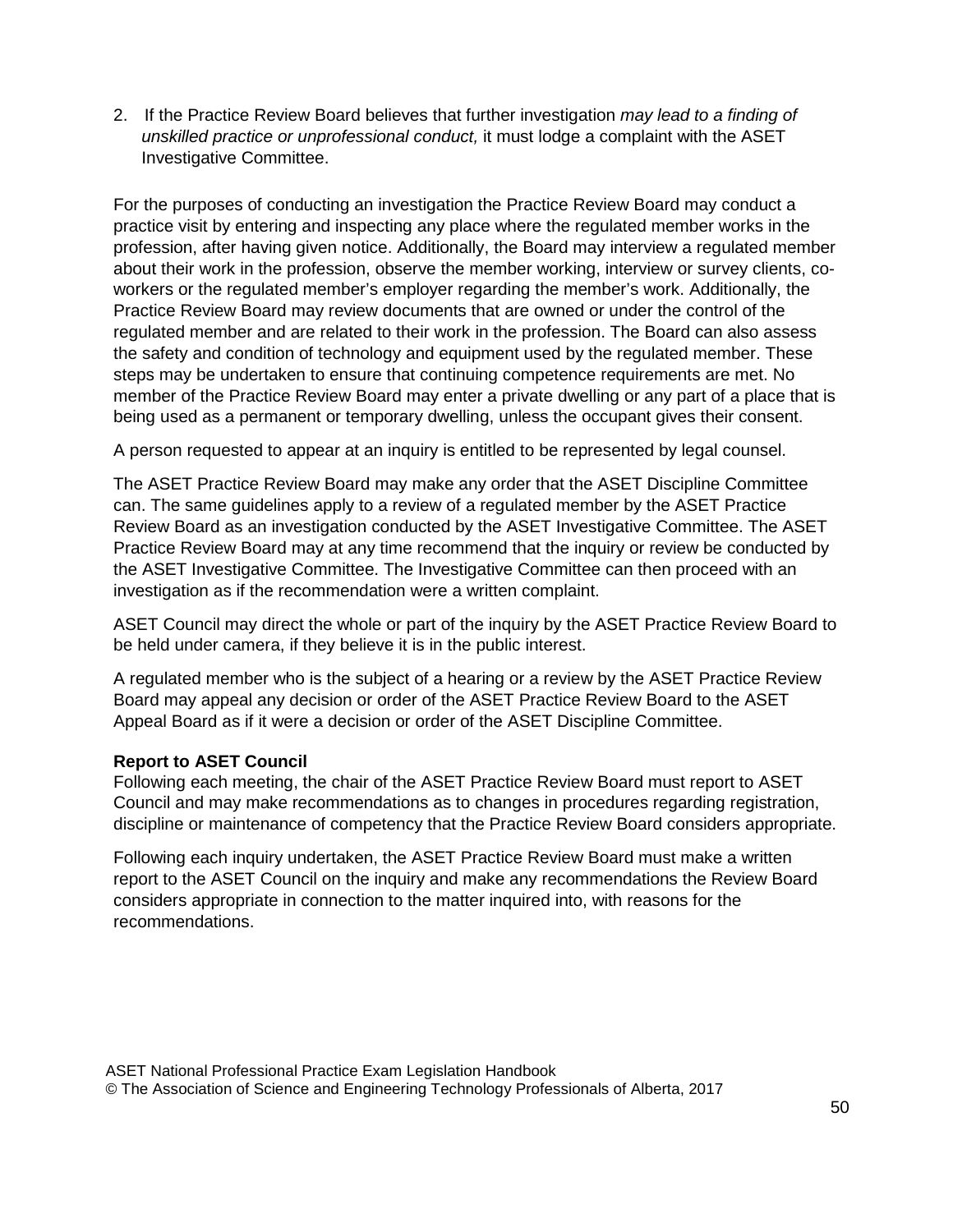#### **ASET Board of Examiners**

The ASET Board of Examiners considers applications for registration as a regulated member. The Board will meet as is necessary to rule on applications, and also consider matters of policy, significant changes in procedure, and other matters referred to it by Council.

The Board of Examiners may appoint individuals from academic institutions and industry to a Panel of Examiners to advise on the academic qualifications of applicants. Both the Board of Examiners and the Panel of Examiners have the power to consult with persons or organizations in order to properly assess the work experience and academic qualifications of applicants.

#### <span id="page-50-0"></span>**ASET Discipline Panel**

A panel of the Discipline Committee must consist of at least 3 members. A member who has been designated as case manager must not sit as part of the panel that is hearing the matter. A panel of the Discipline Committee has all the powers and authority of the Committee itself.

#### <span id="page-50-1"></span>**ASET Investigative Panel**

When a complaint is referred to the Investigative Committee, they shall appoint an investigative panel comprised of members of the Committee to conduct a preliminary investigation. An investigation panel may employ any technical consultants and legal counsel it considers necessary to conduct a preliminary investigation. The Registrar shall also send notice to the investigated person that a preliminary investigation is taking place.

The panel may require plans, drawings, specifications, reports, books, papers or other documents or record in possession or control of the investigated person. They can also require such documents from other ASET members relating to the investigation. The panel can also make and keep copies of any of those documents for the purpose of the investigation. Any other questionable conduct that is uncovered during the investigation will be investigated further. On concluding the preliminary investigation, the panel will report its findings to the Investigative Committee.

#### <span id="page-50-2"></span>**Legal Counsel**

The ASET Appeal Board, the ASET Discipline Committee, and the ASET Investigative Committee all have the right to be advised by legal counsel at a hearing, but that counsel cannot lead or present evidence or argument at the hearing on behalf of another ASET entity (ex. ASET Registrar or another board or committee), nor be the counsel for another ASET entity.

## <span id="page-50-3"></span>**Disciplinary Procedures**

In regards to the disciplinary procedure, the following terms refer to:

- 'Conduct' includes an act or omission,
- 'Investigated person' means a professional member, licensee, permit holder, certificate holder or member-in-training (also refer to as an ASET member) with respect to whose conduct is being investigated, and
- 'Practice of the profession' refers to the practice of engineering or geoscience.

ASET National Professional Practice Exam Legislation Handbook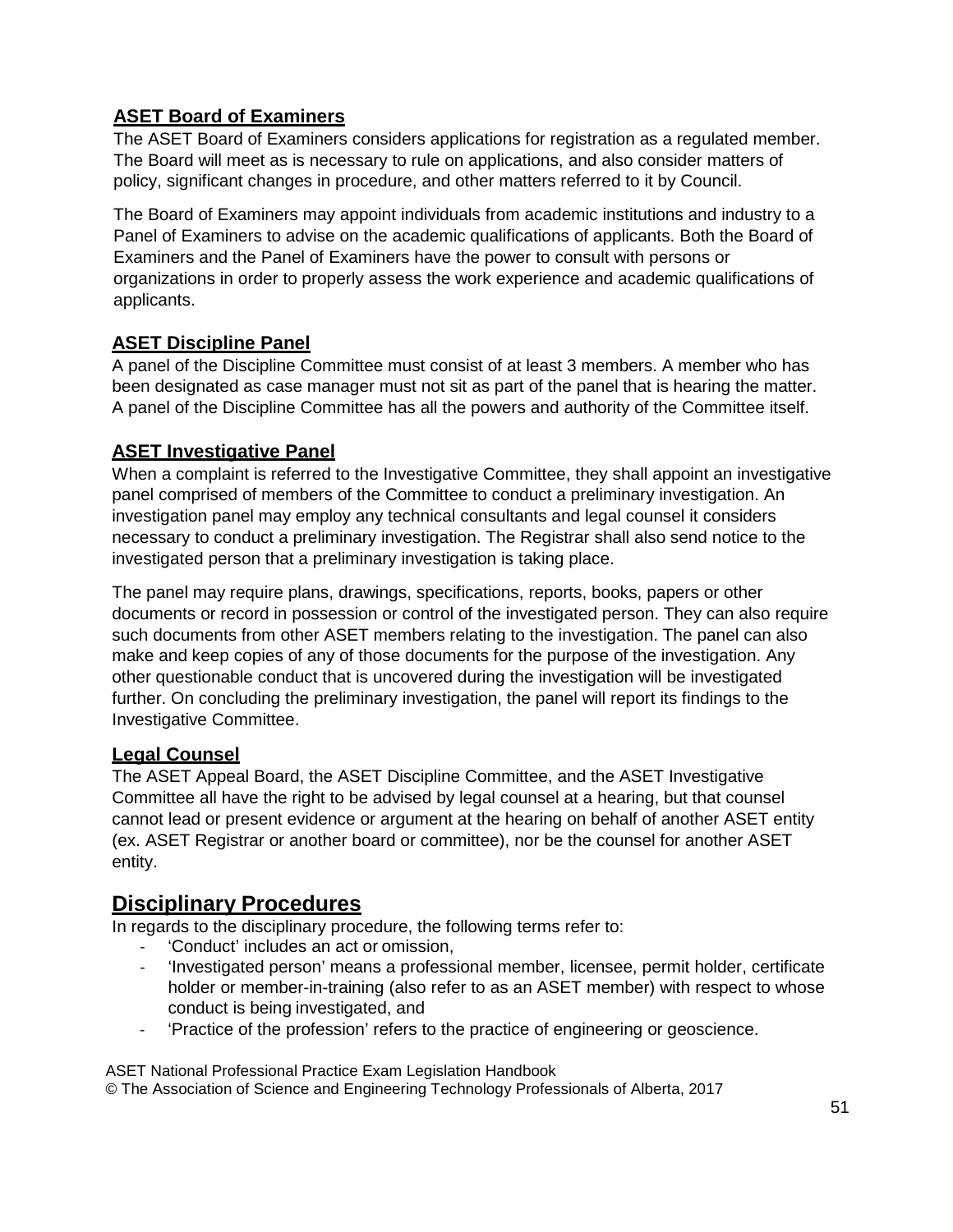## **ASET Investigation Process**

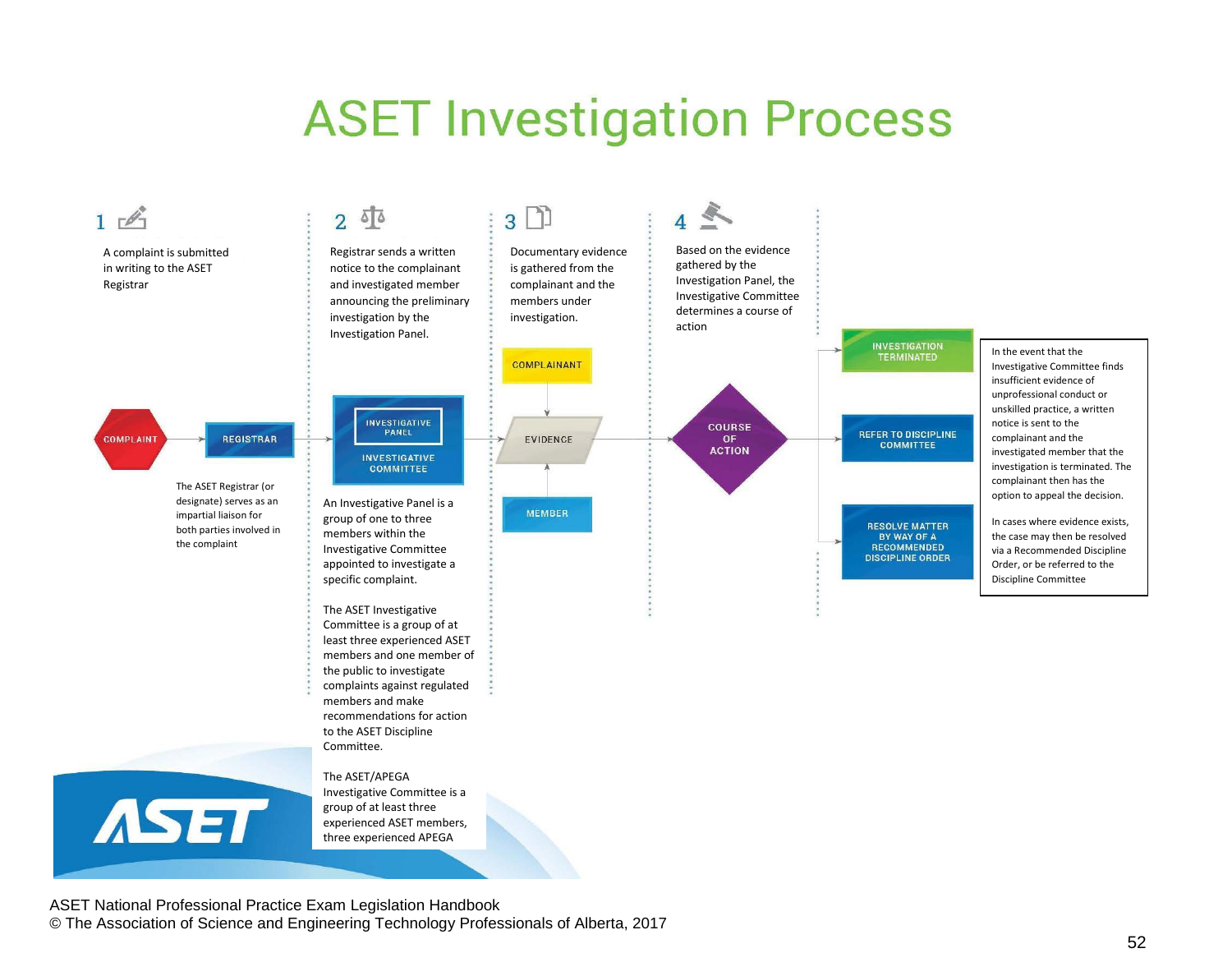# **ASET Discipline Process**

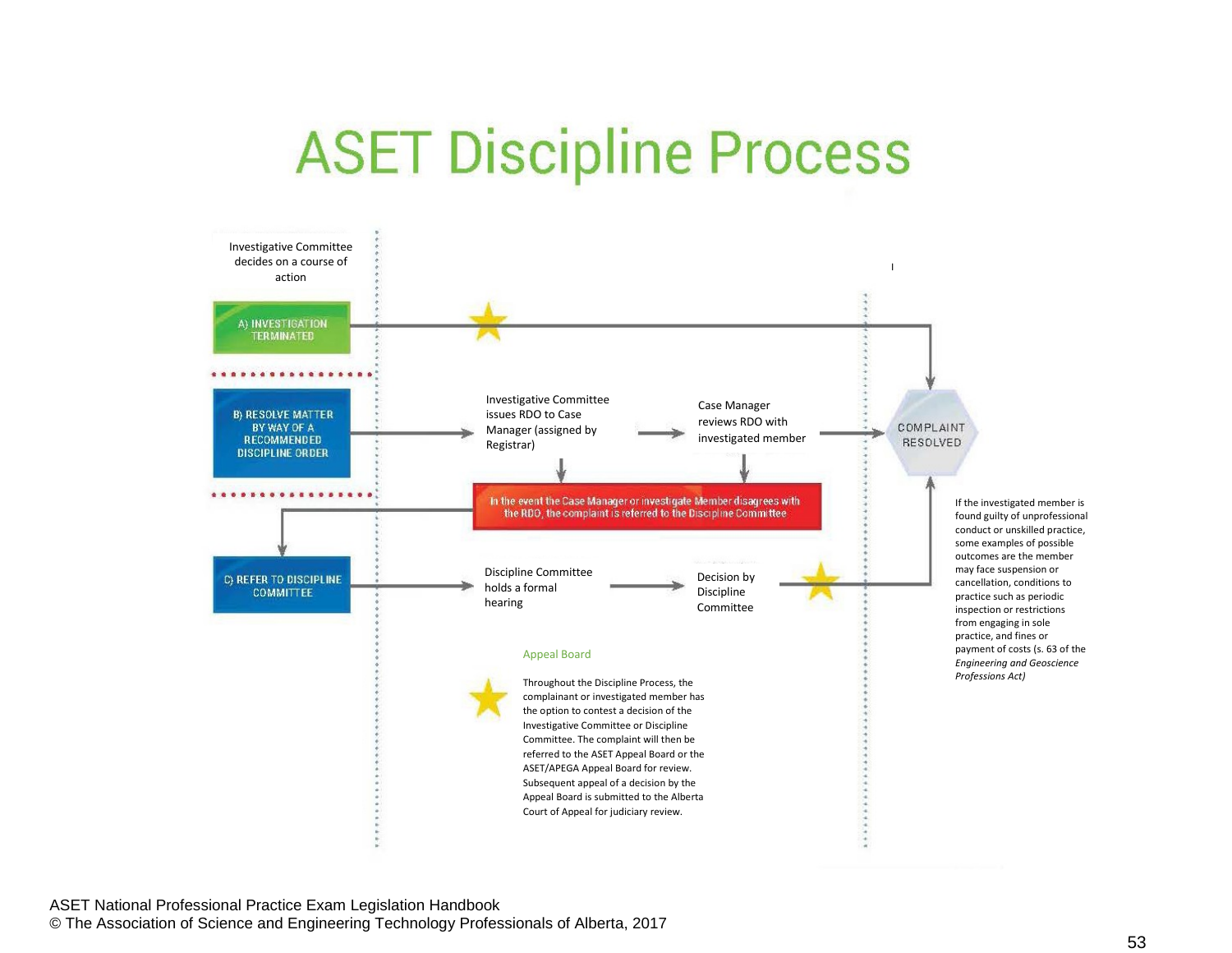#### <span id="page-53-0"></span>**Unprofessional Conduct and Unskilled Practice**

Any conduct that the Discipline Committee or Appeal Board believes is:

- Detrimental to the best interests of the public,
- Contravenes the Code of Ethics of the profession,
- Harms the standing of the profession,
- Displays a lack of knowledge, skill, or judgement in the practice of the profession,or
- Displays a lack of knowledge, skill, or judgement in the carrying out of any duty or obligation undertaken in the practice of the profession.

constitutes either unskilled practice or unprofessional conduct.

If an investigated person fails to comply with or contravenes the EGP Act, the regulations or the bylaws, and the breach is of a serious nature, the act may be found to be unprofessional conduct by the Discipline Committee, whether or not it would be defined as such above.

#### <span id="page-53-1"></span>*Right to Counsel*

Both the Investigative Committee and the investigated person have the right to be represented by counsel at a hearing before the Discipline Committee.

#### <span id="page-53-2"></span>*Evidence and Witnesses*

The investigated person or anyone else believed to have knowledge of the complaint or conduct being investigated are compellable witnesses. A witness must answer all questions directed at them and will not be excused on the grounds that the answer may incriminate the witness, subject the witness to punishment under this Act, establish the witness's liability in a civil proceeding or prosecution under any Act. ASET can make an application to the Court to obtain evidence from a witness who is outside Alberta. A judge will then direct the obtaining of the evidence of the witness.

Proceedings for civil contempt of court may be brought against a witness who fails to appear before the Discipline Committee, fails to produce the required documents, or who refuses to be sworn in or to answer any question directed at them. If the investigated person fails to appear or refuses to answer a question, their refusal may be considered unprofessional conduct. If the Discipline Committee has proof that the notice of investigation was served, they may proceed with the investigation in the absence of either the investigated person or the complainant, and act on the matter as if those persons were in attendance.

#### <span id="page-53-3"></span>*Service of Notices*

Written notice must be given detailing:

- Notice of a complaint filed
- Notice of hearings
	- o Date, time, and place, and any required documents or evidence to be brought
- Outcomes of Hearings
	- o Detailing the findings, the reasons for those findings, and anyorders
- Termination of Investigation, served on both the member and the complainant
- Notice of Appeal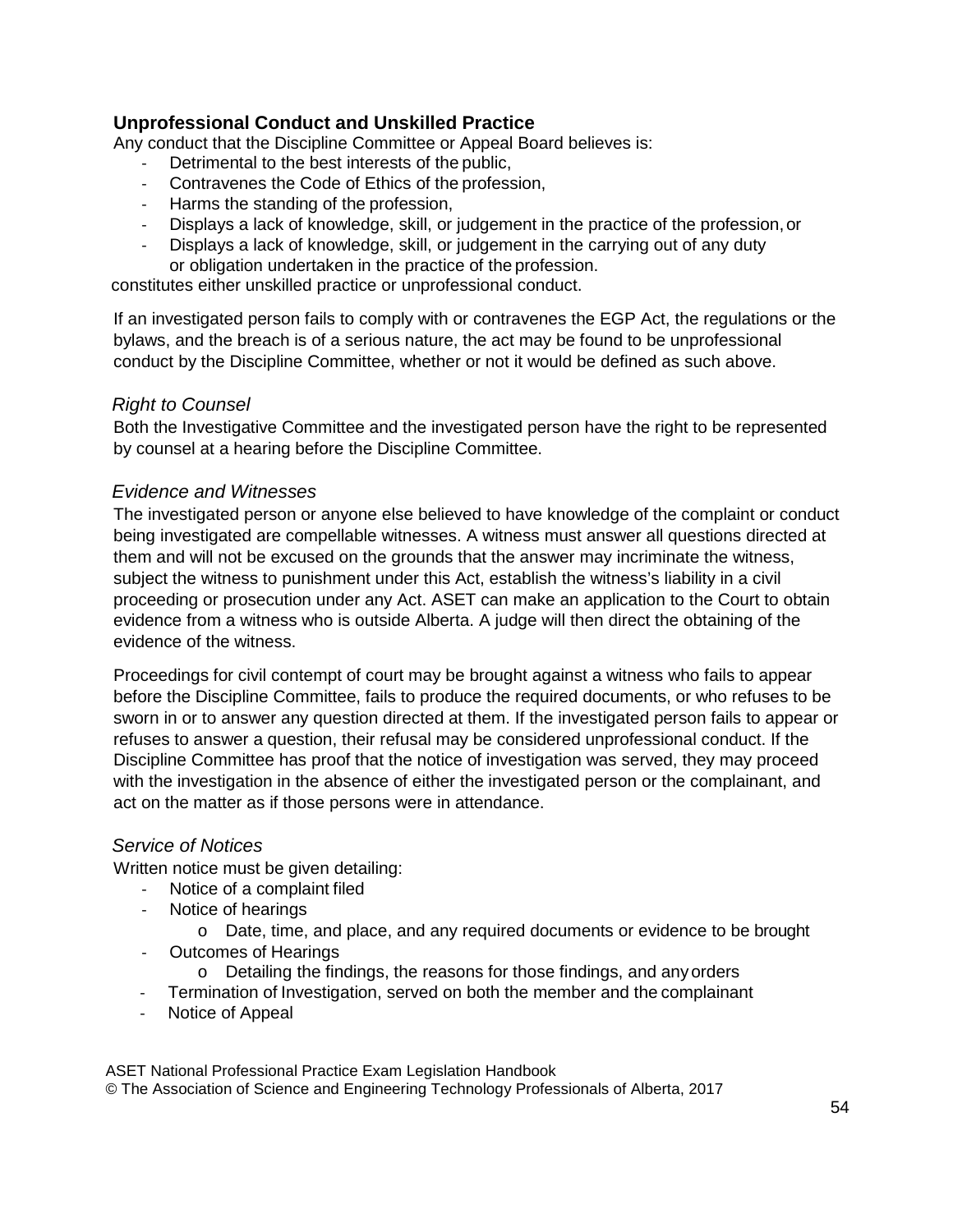If notice is required to be given to a person, the notice is sufficiently given if:

- It is served personally on the person,
- It is sent by prepaid mail at the latest address provided to ASET by theperson, or
- It is sent by electronic transmission, if the person has provided the ASET Registrarwith an electronic address.

Unless proven otherwise, notice is assumed to have been served when done in person or sent by prepaid mail. If personal or mail notice is not possible, the notice or document must be published at least twice, within one week, in the person's local newspaper. If the notice is sent by mail, it is assumed to be served 7 days (in Alberta) or 14 days (outside Alberta) from the date of mailing. Electronic mail is assumed to be served on the date the notice was transmitted.

#### <span id="page-54-0"></span>*Public Access*

All hearings before the ASET Discipline Committee and ASET Appeal Board are open to the public, unless the board or committee decides otherwise.

#### <span id="page-54-1"></span>*Fraudulent Registration*

If ASET Council believes that a person received their registration as a result of false or fraudulent representation or declarations, either written or oral, that person's registration will be cancelled. The provisions regarding the procedures of Discipline Committee apply to a hearing held regarding false registrations.

#### <span id="page-54-2"></span>*Suspension or Cancellation*

The Investigative Committee may suspend the registration of an ASET member pending the preliminary investigation or a decision of the Discipline Committee. If the registration of an ASET member is cancelled or suspended, the member must surrender any certificates, stamps or seals to the Registrar. If the registration of a permit holder or joint firm is cancelled or suspended, the permit holder must surrender their permit or certificate of authorization to the Registrar and cease using the permit number they were issued.

#### <span id="page-54-3"></span>*Onus of Proof*

In a prosecution under this Act, the burden of proving that a person is a professional technologist or a regulated members is on the accused.

#### <span id="page-54-4"></span>*Misrepresentation of Status*

An ASET member whose registration was cancelled or suspended, but claims to be registered and in good standing, will be dealt with as unprofessional conduct under the EGP Act.

#### <span id="page-54-5"></span>*Reinstatement*

A regulated member whose registration has been cancelled or a permit holder whose permit was revoked as a result of the disciplinary proceedings may apply to ASET Council to be reinstated. An application cannot be made until at least one year after the registration was cancelled/permit revoked or from the date on which the Court made its order confirming or varying the decision of ASET Council. The ASET Council may establish a Committee of Inquiry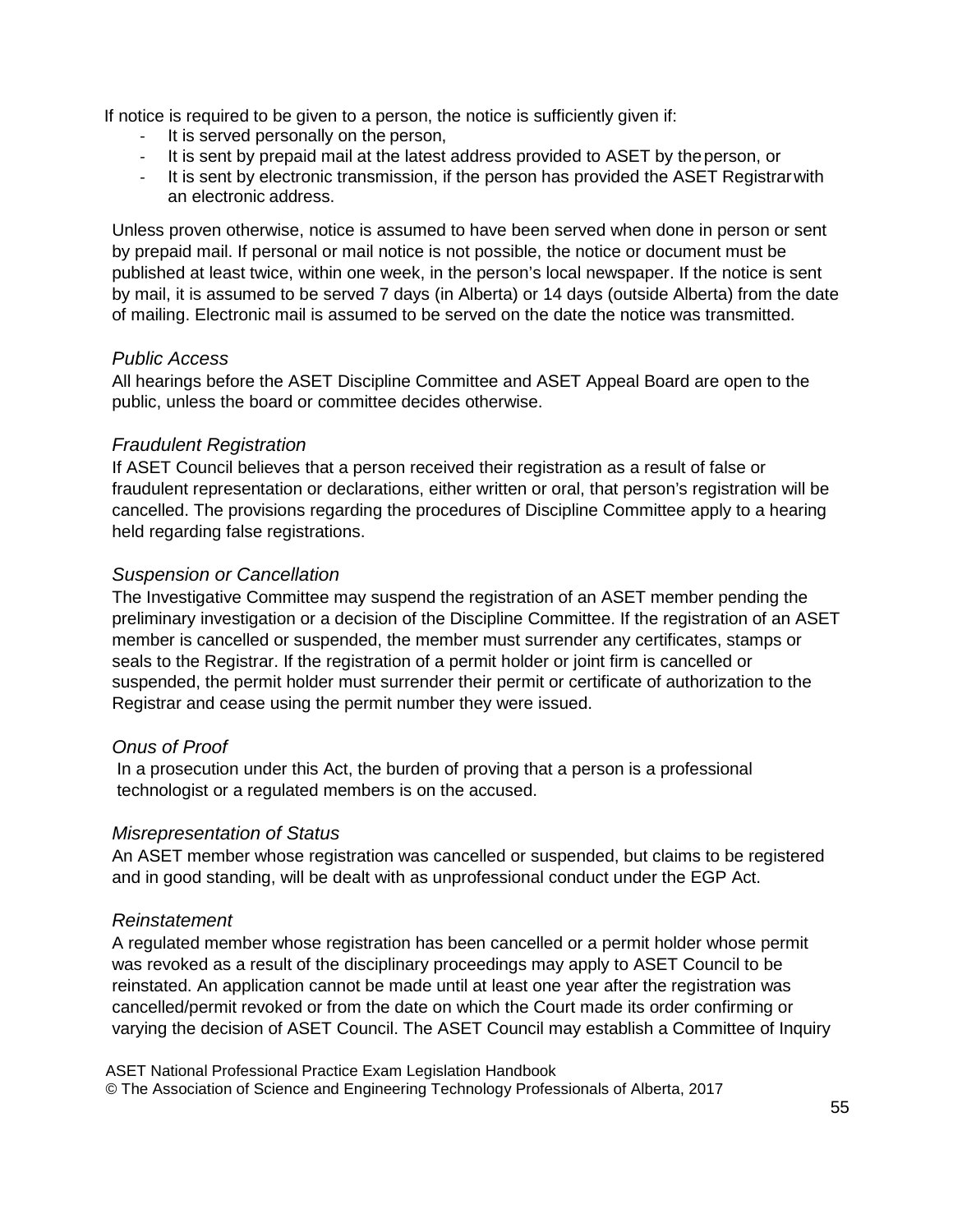to consider the application for reinstatement and make recommendations to Council. The ASET Council may require the former regulated member or permit holder to demonstrate that they are competent to re-engage in the practice, by means prescribed by ASET Council. When an application for reinstatement is not approved by Council, no further applications can be madefor at least one additional year after the date Council ruled on the original application for reinstatement.

#### <span id="page-55-0"></span>*Publication*

After a finding is made by the Discipline Committee, the ASET Council, the ASET Appeal Board, the Court or the Court of Appeal, the name of the investigated person may be published.

#### <span id="page-55-1"></span>**Professional Technologist Disciplinary Procedures**

All of the disciplinary provisions, procedures and outcomes listed above also apply to professional technologists. The correlated committees and boards who regulated the professional technologists are listed below.

| <b>Regulated Members (C.Tech/C.E.T.)</b> | <b>Professional Technologists</b>         |
|------------------------------------------|-------------------------------------------|
| <b>Discipline Committee</b>              | <b>Joint Discipline Committee</b>         |
| <b>Investigative Committee</b>           | Joint Investigative Committee             |
| Appeal Board                             | Joint Appeal Board                        |
| Council                                  | <b>JPT Regulations Committee</b>          |
| <b>Investigation Committee panel</b>     | Joint Investigative Committee panel       |
| <b>Practice Review Board</b>             | <b>Joint Practice Review Board</b>        |
| <b>ASET Council</b>                      | <b>Joint Councils Committee</b>           |
|                                          | Professional technologist Regulations and |
| <b>Regulations and Bylaws</b>            | <b>Bylaws</b>                             |

## <span id="page-55-2"></span>**Publications**

ASET may publish information for the public, either annually or as directed by ASET Council. Information published may include:

- Conditions of engagement and surveys of professional fees for applied science, information and engineering technology services,
- A guide to the selection of members for consulting services to assists clients in the selection of professionally and legally qualified consultants and consultingfirms,
- Guides that define for clients the scope of professional services to be expected from regulated members,
- Publications for the purpose of promoting high standards of professional serviceand adequate remuneration for those services, and
- Publications for the purpose of maintaining and improving the competency of its members.

The ASET Discipline Committee or the ASET Appeal Board may direct that reports or summaries of disciplinary decisions, including the regulated member's personal information, be published in any manner it deemsappropriate.